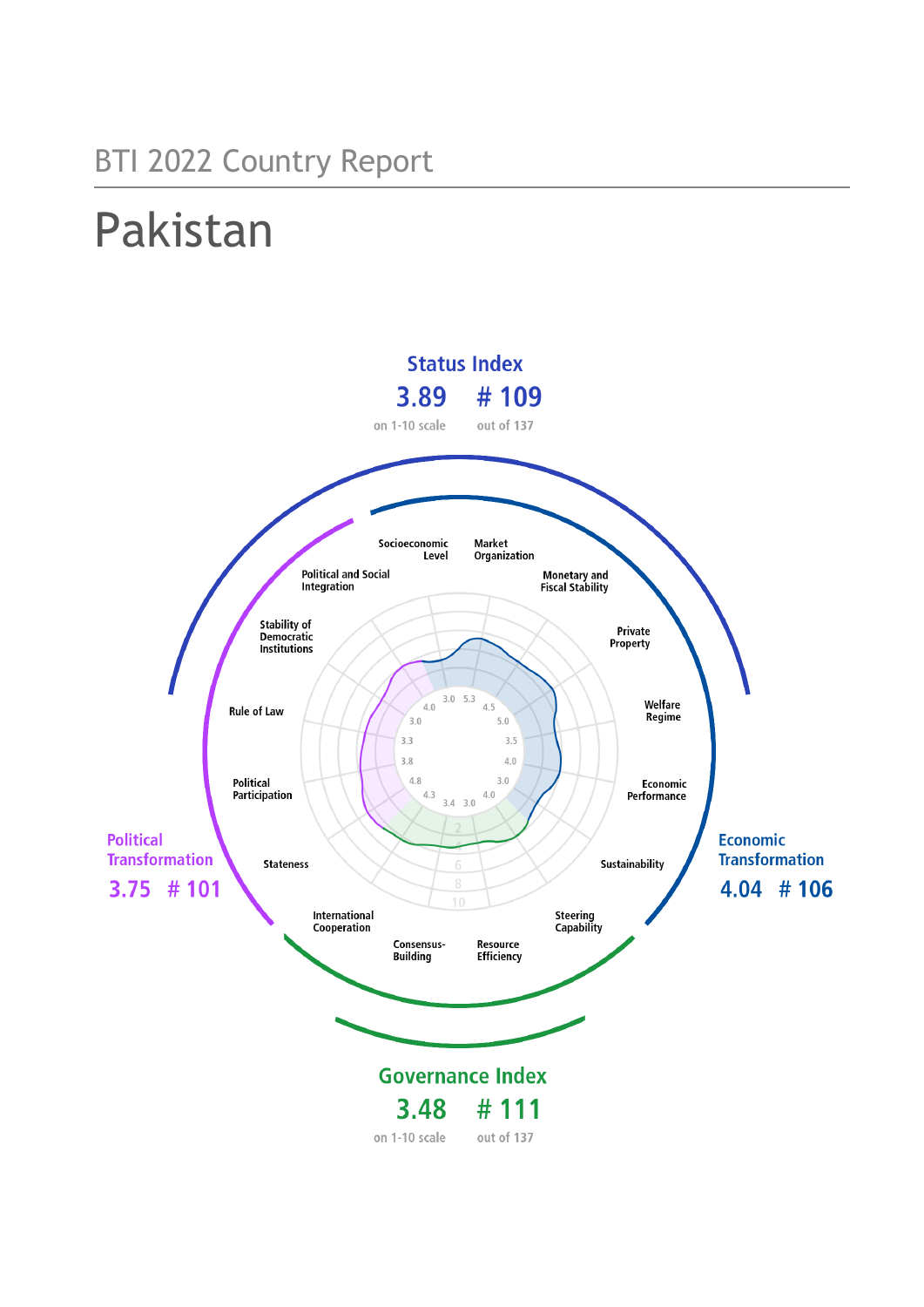This report is part of the **Bertelsmann Stiftung's Transformation Index (BTI) 2022**. It covers the period from February 1, 2019 to January 31, 2021. The BTI assesses the transformation toward democracy and a market economy as well as the quality of governance in 137 countries. More on the BTI at [https://www.bti-project.org.](https://www.bti-project.org/)

Please cite as follows: Bertelsmann Stiftung, BTI 2022 Country Report — Pakistan. Gütersloh: Bertelsmann Stiftung, 2022.

This work is licensed under a **Creative Commons Attribution 4.0 International License**.

### **Contact**

Bertelsmann Stiftung Carl-Bertelsmann-Strasse 256 33111 Gütersloh Germany

**Sabine Donner** Phone +49 5241 81 81501 sabine.donner@bertelsmann-stiftung.de

**Hauke Hartmann** Phone +49 5241 81 81389 hauke.hartmann@bertelsmann-stiftung.de

**Claudia Härterich** Phone +49 5241 81 81263 claudia.haerterich@bertelsmann-stiftung.de

### **Sabine Steinkamp** Phone +49 5241 81 81507 sabine.steinkamp@bertelsmann-stiftung.de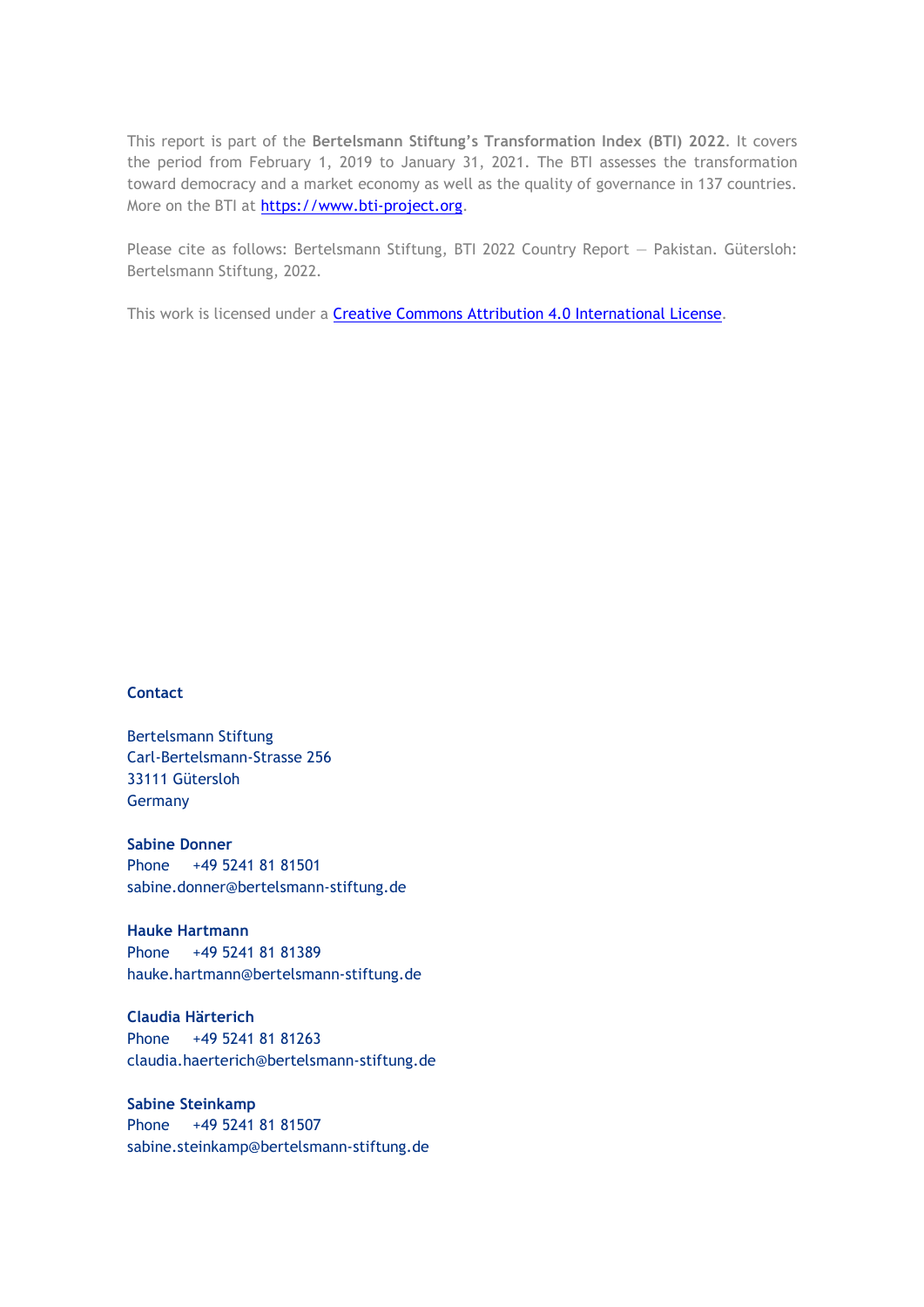#### **Key Indicators**

| Population               | M      | 220.9 | <b>HDI</b>                     | 0.557 | GDP p.c., PPP $\ S$          | 4877 |
|--------------------------|--------|-------|--------------------------------|-------|------------------------------|------|
| Pop. growth <sup>1</sup> | % p.a. | 2.0   | HDI rank of 189                | 154   | Gini Index                   | 31.6 |
| Life expectancy          | vears  | 67.3  | UN Education Index             | 0.402 | Poverty <sup>3</sup><br>$\%$ | 35.7 |
| Urban population %       |        | 37.2  | Gender inequality <sup>2</sup> | 0.538 | Aid per capita $\mathsf S$   | 10.0 |
|                          |        |       |                                |       |                              |      |

Sources (as of December 2021): The World Bank, World Development Indicators 2021 | UNDP, Human Development Report 2020. Footnotes: (1) Average annual growth rate. (2) Gender Inequality Index (GII). (3) Percentage of population living on less than \$3.20 a day at 2011 international prices.

## Executive Summary

Between 2019 and 2021, Pakistan faced significant challenges, being confronted by an economic downturn, growing political polarization and the impact of the COVID-19 pandemic. The Pakistan Tehreek-i-Insaf (PTI) came to power in 2018 following an election that most observers agreed was free and fair, but which was characterized by persistent allegations of pre-poll rigging by the military establishment. The party had to immediately deal with a worsening economic situation and widening current account and fiscal deficits. Forced to go to the IMF for an Extended Fund Facility worth \$6 billion, and reliant on aid from China, Saudi Arabia and the United Arab Emirates, the PTI government agreed to implement broad economic reforms including the devaluation of the Pakistani rupee. This led to a decline in imports and an improvement in the current account balance, but also precipitated high levels of inflation. The government was unable to deliver on promises to reform tax collection and increase exports, partly due to the continued influence wielded by powerful rent-seeking elites, although it was able to make some progress in improving ease of doing business in the country.

In the political arena, the PTI government has been working closely with the military establishment, granting the military considerable space to intervene in governance and policymaking. This has been accompanied by a tendency to centralize power and decision-making, relying on presidential ordinances instead of legislation to pursue its policy agenda, and appointing unelected special advisers to help formulate and implement economic, health care and welfare system reforms. These trends are also visible in the response to the pandemic.

Protesting the PTI's alleged "selection" by the military establishment in the 2018 elections, as well as the government's persecution of political rivals in the name of accountability, opposition parties including the Pakistan Muslim League – Nawaz (PML-N) and the Pakistan People's Party (PPP) came together in 2020 to form the Pakistan Democratic Movement (PDM), holding large rallies demanding the resignation of Prime Minister Imran Khan and the holding of fresh elections.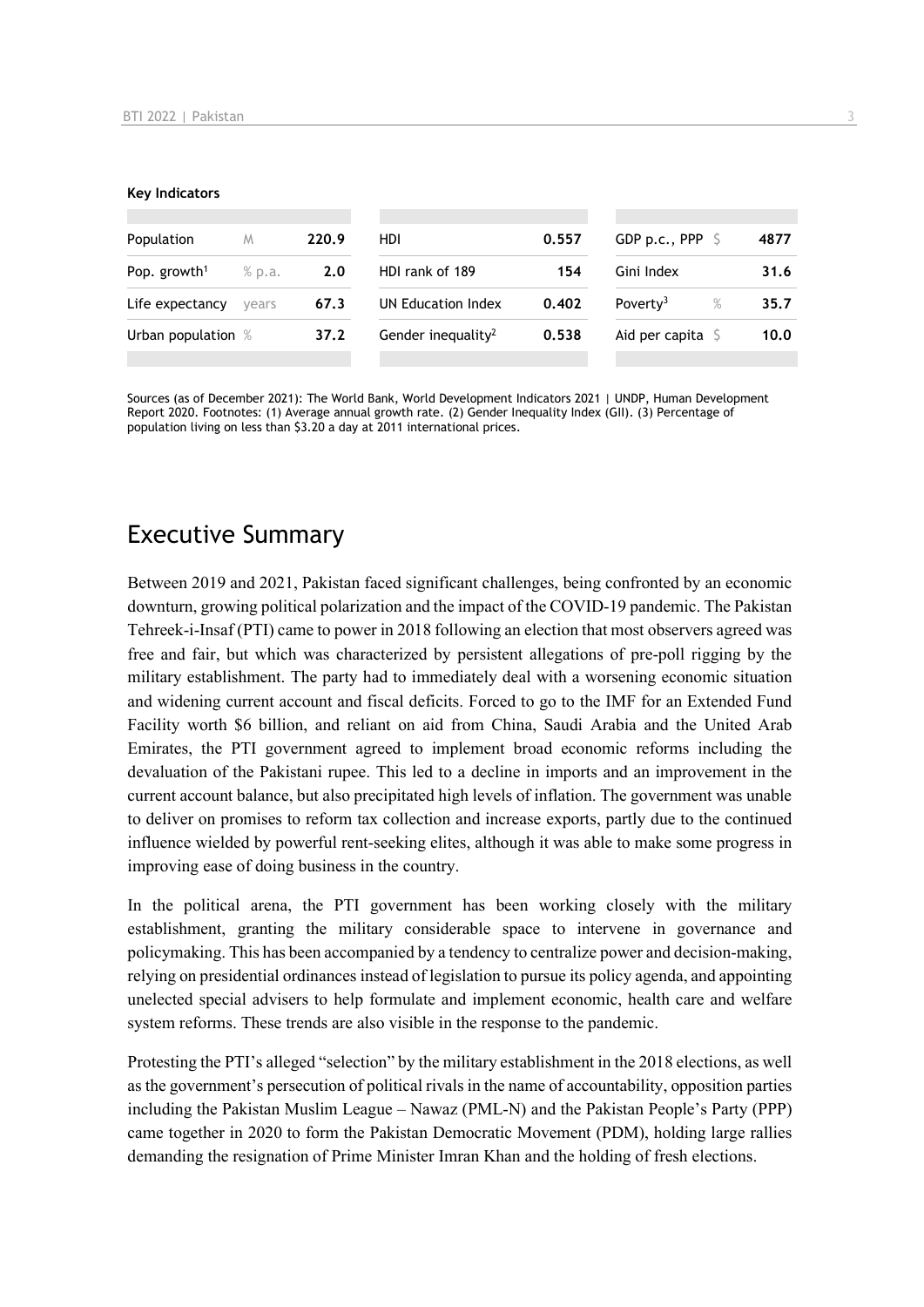The government was able to mount a reasonably effective response to the COVID-19 pandemic, shutting down schools and businesses across the country, while leveraging technology to impose "smart" lockdowns in residential areas that served to contain the spread of the virus. Infections and deaths per capita remained relatively low, although the economy contracted 0.5% due to the fallout from the pandemic. In order to reduce the impact of the economic dislocation caused by the pandemic and its associated lockdowns, the government initiated its "Ehsaas" cash transfer program, which saw the provision of monthly cash payments to 15 million vulnerable households in 2020. While the Ehsaas program was a significant expansion of the Benazir Income Support Program, a similar scheme in operation since 2008, improvements in other forms of welfare provision remained limited.

Levels of violence due to terrorism continued to decline in the period under review, but significant challenges remain. Occasional attacks by Islamist militants, sectarian organizations and ethnonational separatists in Balochistan continue to pose a threat to Pakistan's security. Similarly, ethnic cleavages remain politically salient, with organizations like the Pashtun Tahaffuz Movement (PTM) campaigning against the violence and repression perpetrated by Pakistan's security forces in Khyber Paktoonkhwa (KP) during military operations targeting terrorists and militants. Women and religious minorities also continue to experience discrimination.

## History and Characteristics of Transformation

Since achieving independence from British rule in 1947, Pakistan's history has been characterized by alternating periods of democratic and authoritarian rule with a powerful military establishment, inherited from the colonial state, exercising a tremendous amount of influence over the country's politics. The most recent episode of military rule in Pakistan came to an end in 2008 with the overthrow of the Musharraf regime, but, as had been the case in the past, the military has continued to wield power behind the scenes. It has continued to use its influence to protect and expand its economic interests, pursue its broader regional security objectives, and attack potentially threatening civilian politicians, parties and movements through manipulating and co-opting the media, courts and allied political elites.

In addition to the civil-military divide, Pakistan has been wracked by serious ethnic cleavages. In 1971, the eastern wing of the country seceded to become Bangladesh after years of economic exploitation and political marginalization at the hands of a western wing dominated by ethnic Punjabis and, to a lesser extent, migrants from India, called Mohajirs, who occupied prominent positions within the country's bureaucracy. In contemporary Pakistan, these ethnic divisions remain salient, with the people of Balochistan, Sindh and Khyber Paktoonkhwa (KP) voicing discontent with a state that continues to be characterized by Punjabi domination. This has resulted in the emergence of ethno-national movements representing all of Pakistan's different ethnic minorities, with movements in Balochistan and KP persisting to the current day.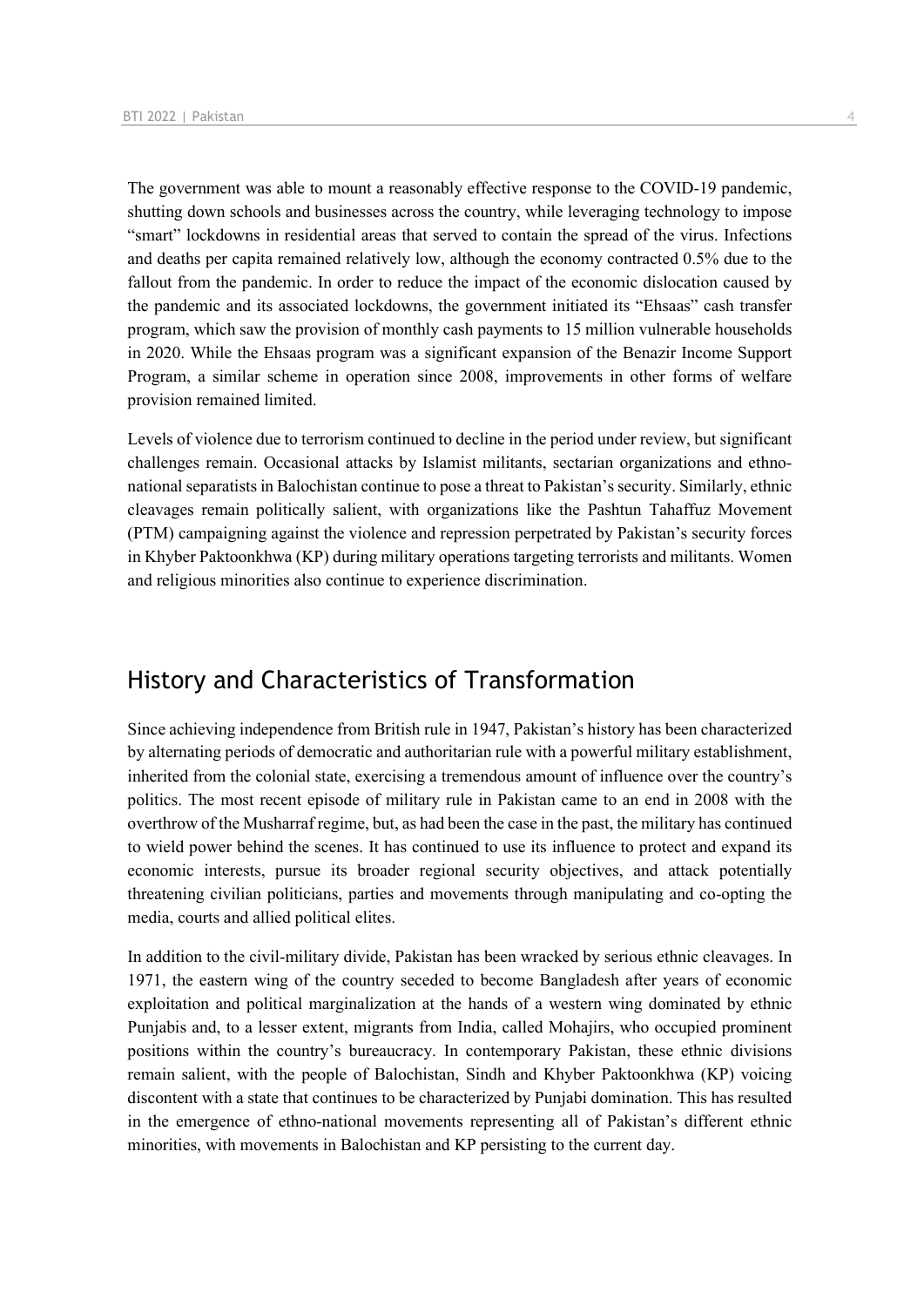Pakistan's economy has always been characterized by the presence of powerful landed elites, many of whom were able to transition into industry in the period from the 1960s to the 1980s. These entrenched elites enjoy close connections to the state and are able to extract rents through their influence over policy and the political process. The state also has a long history of intervention in the economy, culminating in the nationalization of industries during the government of Zulfiqar Ali Bhutto from 1972 to 1977. While subsequent governments have exhibited a commitment to free markets, the state remains a tremendous source of employment and patronage, especially through its management of large public enterprises. The bureaucratic structure Pakistan inherited from colonial rule was relatively powerful and autonomous in the years following independence but has gradually grown to become archaic and inefficient as it has been gradually compromised by party politics and the influence of powerful social interest groups.

Pakistan has long maintained hostile relations with India, with the main bone of contention between the two countries being the status of Kashmir, a disputed territory to which both parties lay claim. Kashmir is of considerable economic and strategic importance to both countries and has been the cause of three wars and numerous smaller conflicts between the two countries. Historically, Pakistan has relied on the United States for economic and military assistance, although its close relationship with China has increasingly seen the emergence of greater cooperation between the two countries in recent years.

Pakistan has always sought to define its identity in religious terms, emphasizing Islam as a source of national cohesion and citizenship. This has meant that successive governments, as well as the military, have used Islam as a legitimating ideology. This has historically led to the emergence of powerful religious parties and political movements in Pakistan, with many of these assuming a more violent and extremist orientation in recent years. The central role played by Islam in Pakistan's public life has facilitated discrimination and violence directed toward the country's religious minorities.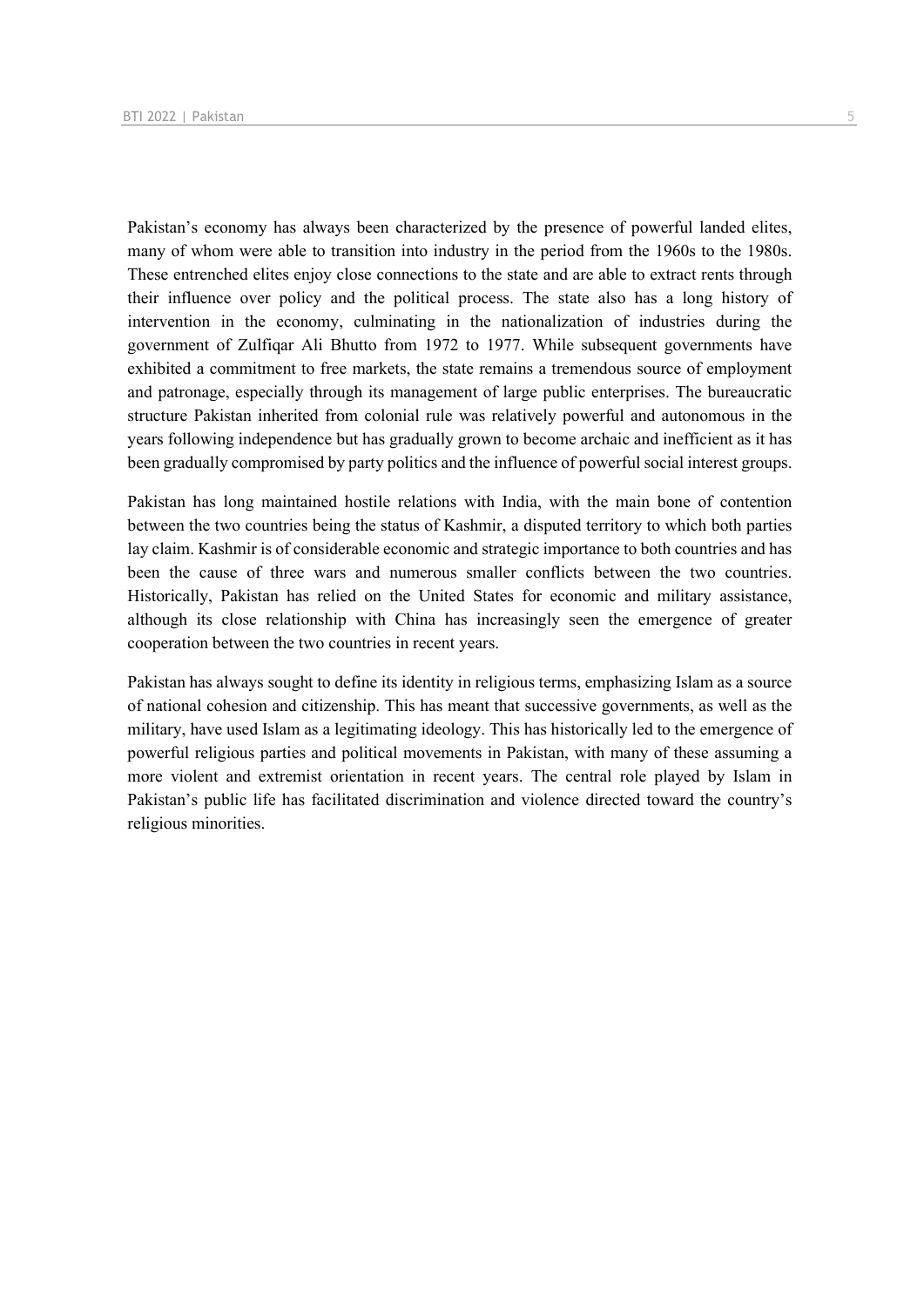The BTI combines text analysis and numerical assessments. The score for each question is provided below its respective title. The scale ranges from 1 (worst) to 10 (best).

## Transformation Status

## I. Political Transformation

#### **1 | Stateness**

The Pakistani state's monopoly on the use of force is contested by terrorist organizations, sectarian groups, ethno-nationalist insurgencies, and criminal gangs involved in the smuggling of goods and narcotics. Much of the violence perpetrated by these actors is concentrated in the province of Balochistan as well as the former Federally Administered Tribal Areas (FATA) bordering Afghanistan, which have now been formally merged into the KP province as part of a process initiated in 2018. While the state's monopoly on the use of force is challenged in these areas, it is not absent. Urban areas are more under control than rural areas. In principle, the state's rule is established nationwide.

Levels of terrorism-related violence in Pakistan have continued to decrease in the period under review, following a trend that began in 2015 with the initiation of a National Action Plan to crack down on terrorist organizations. According to the South Asia Terrorism Portal (SATP), there were 319 incidents of terrorist violence in 2020 with 169 civilian deaths, down from a high of 3,923 incidents with 2,713 civilian casualties in 2013. Despite this, Pakistan does periodically experience large-scale episodes of violence. In January 2021 alone, there were 31 terrorism-related incidents in Pakistan including an attack in Balochistan on ethnic Hazaras, a minority Shi'ite group, that left 11 people dead. Responsibility for the attack was claimed by a South Asian affiliate of the Islamic State.

Notions of citizenship and identity in Pakistan have historically been defined in terms of religion. Islam plays a tremendous role in public life, empowering actors within and outside government who make use of religious appeals to pursue social and political goals. Mainstream political parties, including the PTI, which was elected to power in 2018, often cite their commitment to upholding Islamic law and principles during their election campaigns, and invoke religion to legitimize their actions in government and opposition. Islamic organizations, ranging from non-violent political parties like the Jamaat-i-Ulama Islam (JUI) to the hardline Tehreek-e-Labaik (TLP)

### **Question** Score



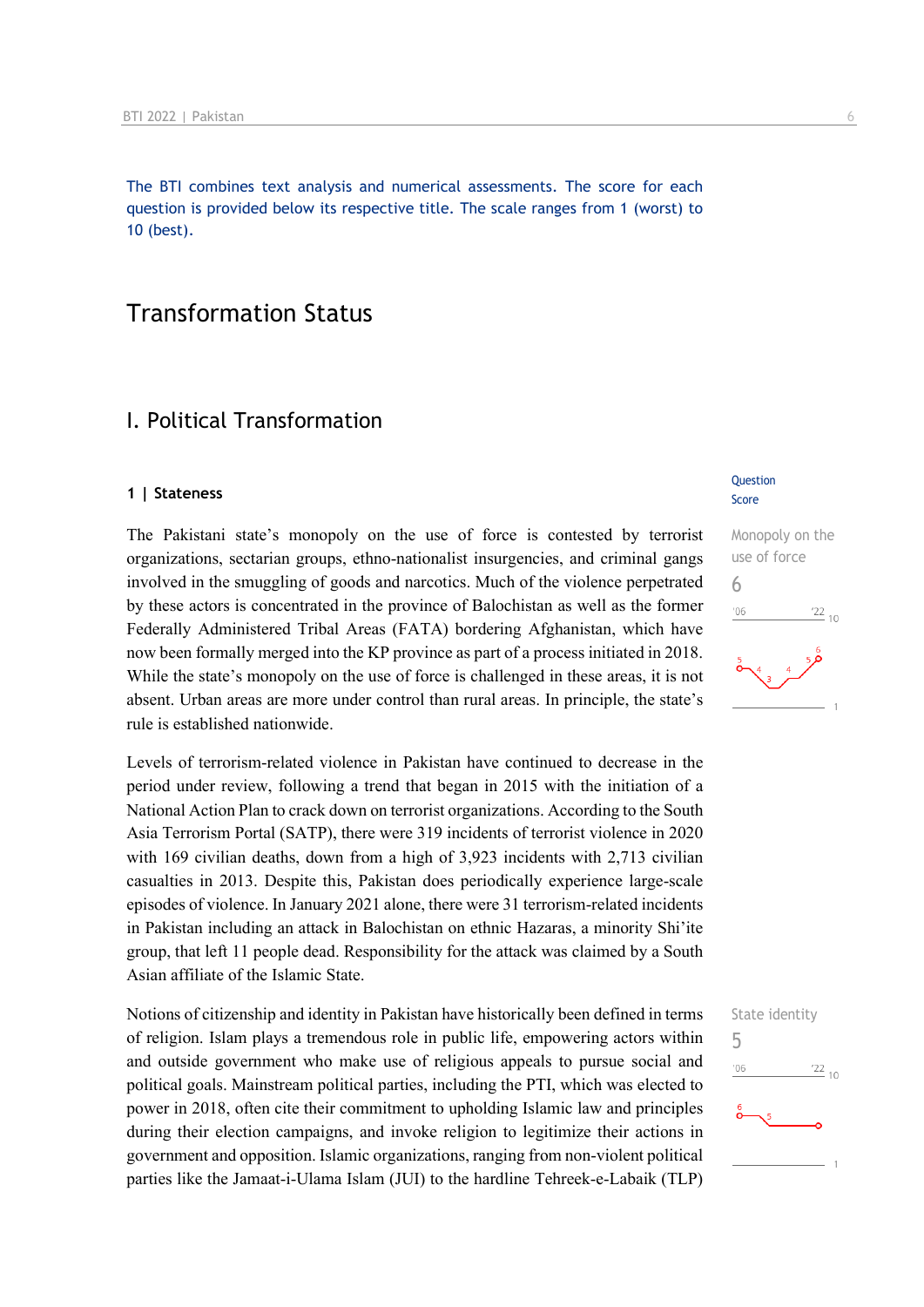political party to violent extremist outfits like the Ahle Sunnat Wal Jama'at (ASWJ), also employ an Islamic idiom to question the state's legitimacy on the basis of its alleged failure to properly implement Islamic law.

The state's own historical reliance on Islam as a legitimizing ideology has meant that it often concedes space to religious groups, with the consequences being borne by religious minorities across the country. In 1974, an amendment to the constitution declared members of the Ahmadi sect to be non-Muslims, resulting in their continued persecution and de facto exclusion from political life. Hindus, Christians and other religious minorities also experience discrimination on the basis of their faith. Indeed, all non-Muslim citizens of Pakistan are barred by law from holding the office of the presidency, and they remain informally excluded from the highest offices of the state, bureaucracy and military.

Pakistan's emphasis on Islam as a source of citizenship and identity has led to the delegitimization of alternative forms of identity rooted in ethnicity. In particular, separatists in Balochistan, and, to a lesser extent, Sindh and Gilgit-Baltistan have often articulated their grievances in terms of how their cultures have been undermined by the imposition of a narrow national identity framed in almost exclusively religious terms.

According to the 1973 constitution, Pakistan is an Islamic Republic whose laws must be enacted in accordance with the Shariah. While this principle is not always followed in practice, there are significant areas of law and policy that are influenced by orthodox interpretations of Islamic doctrine. Institutions like the Council of Islamic Ideology (CII), an advisory body comprised of religious scholars that provides opinions on the religious validity of proposed legislation, and the Federal Shariat Court (FSC), a constitutional court that rules on whether Pakistani laws adhere to Islamic principles, have historically played a role in shaping certain legislative outcomes.

While Pakistan's constitution and its penal code continue to bear the imprint of the colonial-era legal framework, the role played by Islam in legitimating state authority and forging national identity has led to the introduction of laws that overtly discriminate against non-Muslims. Blasphemy is a criminal offense in Pakistan, punishable by death in the case of blasphemy against Islam. The low burden of proof required to register a case of blasphemy has led to the law being used to settle disputes and, increasingly, target religious minorities. In August 2020, for example, 42 cases of blasphemy were registered against Shi'ites who had allegedly insulted the companions of the Prophet Muhammad. Accusations of blasphemy have also been known to trigger incidents of mob violence across the country. The impact of the blasphemy law can also be seen in how it has become a rallying cry for religious organizations such as the TLP, which organized large rallies across the country in 2017, 2018 and 2020.

No interference of religious dogmas 3 $'06$  $^{22}$  10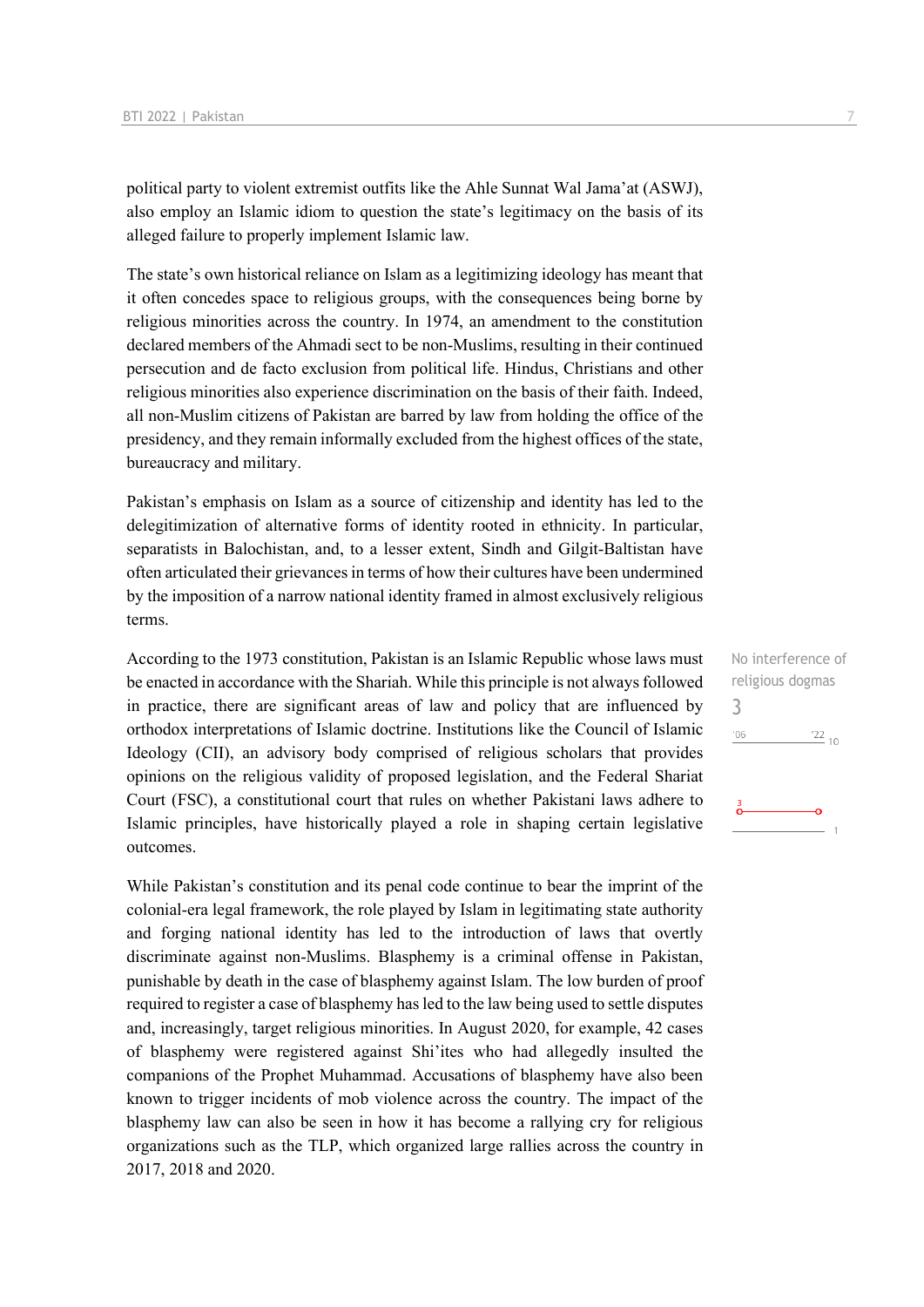Pakistan's track record when it comes to service delivery remains poor, with the country lagging behind its neighbors when it comes to social indicators like health and educational outcomes. According to the Pakistan Economic Survey, the country's literacy rate in 2018/19 was 60%, up from 58% in 2015/16, while data from UNICEF shows the mortality rate of children under five declined slightly from 69.4 per thousand live births in 2018 to 67.2 in 2019. WaterAid reports that 17.7 million in Pakistan lack access to clean drinking water, while 79 million people cannot access decent toilet facilities. Parts of the country lack communication and transport infrastructure, depriving citizens of connectivity and forcing them to travel long distances for medical care and other services. In particular, the disruptions to education during the COVID-19 pandemic laid bare the lack of access to the internet across the former FATA and parts of the other provinces. The pandemic also resulted in disruption to the provision of other services. Pakistan struggles to provide a regular supply of electricity to its populace, with the problems of an inefficient distribution system being exacerbated by recurring issues regarding the provision of payments to electricity suppliers. The government also continues to struggle with tax collection despite the introduction of incentives such as tax amnesties.

Pakistan's ability to deliver public services at the local level continues to be hamstrung by a number of factors. The clientelistic nature of politics in the country means that elected officials prefer to engage in targeted service delivery that benefits their supporters, rather than adopt a more universalistic and programmatic approach that would help all of their constituents. Rent-seeking and corruption also remain rife in the bureaucracy and among the political elite. Power remains concentrated in the hands of the federal and provincial governments, with very little administrative or fiscal devolution to local governments that might be more responsive to the developmental needs of Pakistan's citizens.

Nonetheless, recent years have seen greater investment in public infrastructure projects across Pakistan. Lahore, Islamabad, Multan and Peshawar have all seen the introduction of mass transit bus systems, and 2020 saw the inauguration of a new city-wide rail system in Lahore. Outside of these major cities, the provinces of Punjab and KP in particular have seen improvements in their road infrastructure.

Basic administration 5 $^{\prime}06$  $\frac{22}{10}$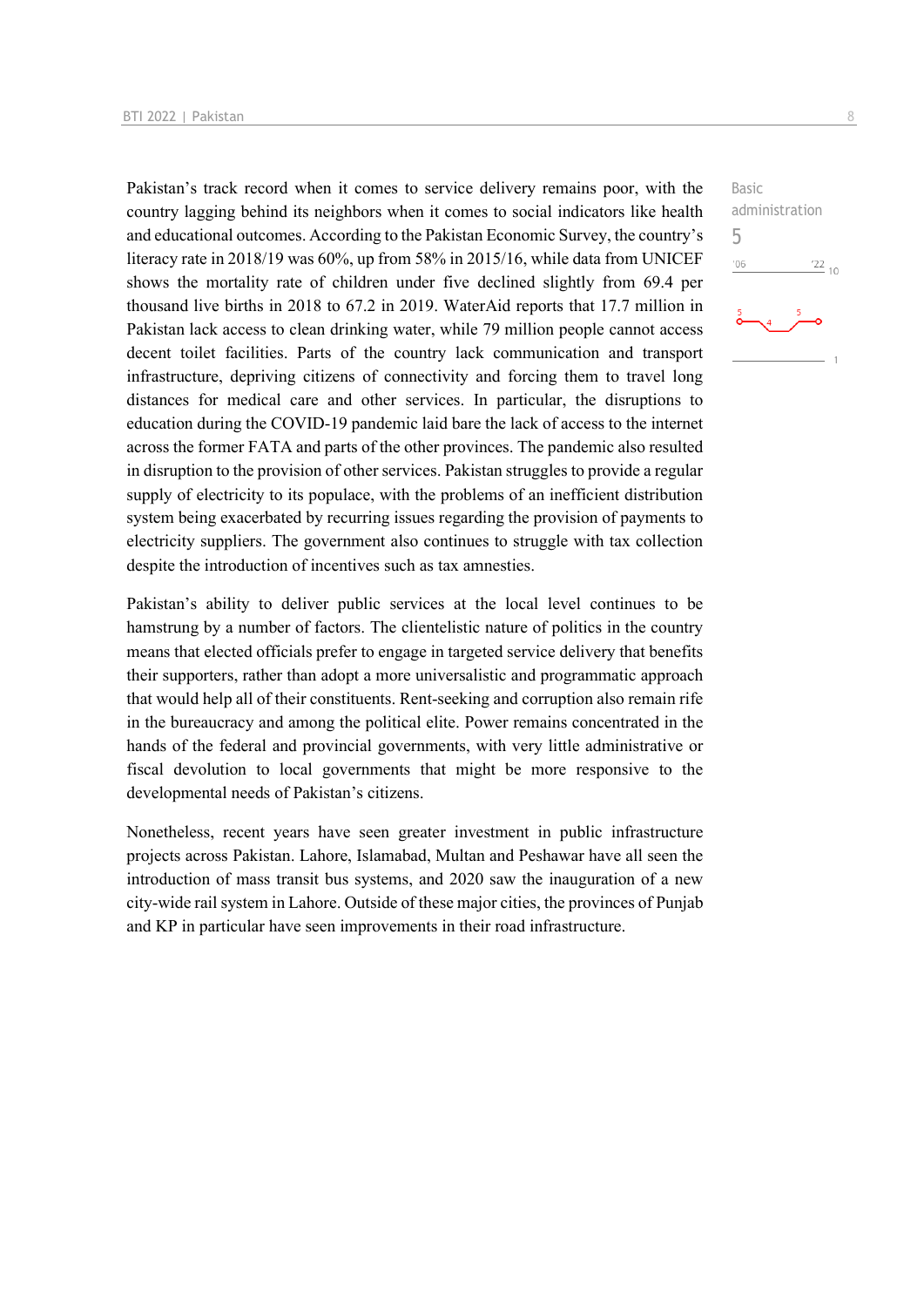### **2 | Political Participation**

Pakistan's history of authoritarian rule and the continued influence wielded by the military establishment has meant that elected governments in the past have often been ousted or unable to complete full terms in office. However, Pakistan has managed to hold regular general elections since 2008 with universal suffrage and secret balloting. Pakistan's latest general elections were held in 2018. While observers on election day concluded that the polling process had been relatively free, fair and transparent, concerns about pre-poll rigging emerged after the elections and continue to resonate in the country's political discourse. The Free and Fair Election Network (FAFEN) observed irregularities at a third of the 37,001 polling stations it investigated, but it, like the EU Election Observation Mission (EUEOM), concluded that the polling process represented an improvement over the previous elections in 2013.

Nonetheless, the EUEOM's final report echoed concerns earlier voiced by the Human Rights Commission of Pakistan (HRCP), suggesting that pressure from the country's powerful military establishment had led to the creation of a pre-poll environment that provided the PTI with an unfair advantage over its rivals. In particular, concerns have been raised about how a selective process of accountability, the production of a biased narrative in the popular media and the engineering of defections to the PTI by established politicians previously aligned with other parties all helped the PTI secure victory in 2018.

In February 2021, a by-election held in the Sialkot district was marred by significant violence that led to the deaths of two people. While the PTI's candidate won this election, allegations that the government had rigged it, coupled with the violence on polling day, led the Electoral Commission of Pakistan (ECP) to declare the results null and void. That same month, Prime Minister Imran Khan circumvented parliament and directed President Arif Alvi to issue an ordinance mandating that Senate elections scheduled for March be held using an open, rather than secret, ballot. This decision was challenged in the Supreme Court and was declared unconstitutional. The government had argued that the secret ballot facilitated a situation in which the national and provincial legislators who elect senators could be bribed into voting against party lines – the subsequent surprise victory of a PDM candidate in the Senate elections seemed to confirm these fears. The PTI government launched scathing attacks on the ECP, questioning its credibility and threatening to introduce new rules governing how elections are conducted.

While Pakistan's next round of general elections is scheduled for 2023, local government elections that were meant to be held in 2018 have not yet taken place in all of Pakistan's provinces, suggesting that the federal and provincial governments remain reluctant to devolve power despite the passage of legislation in recent years mandating that they do so.

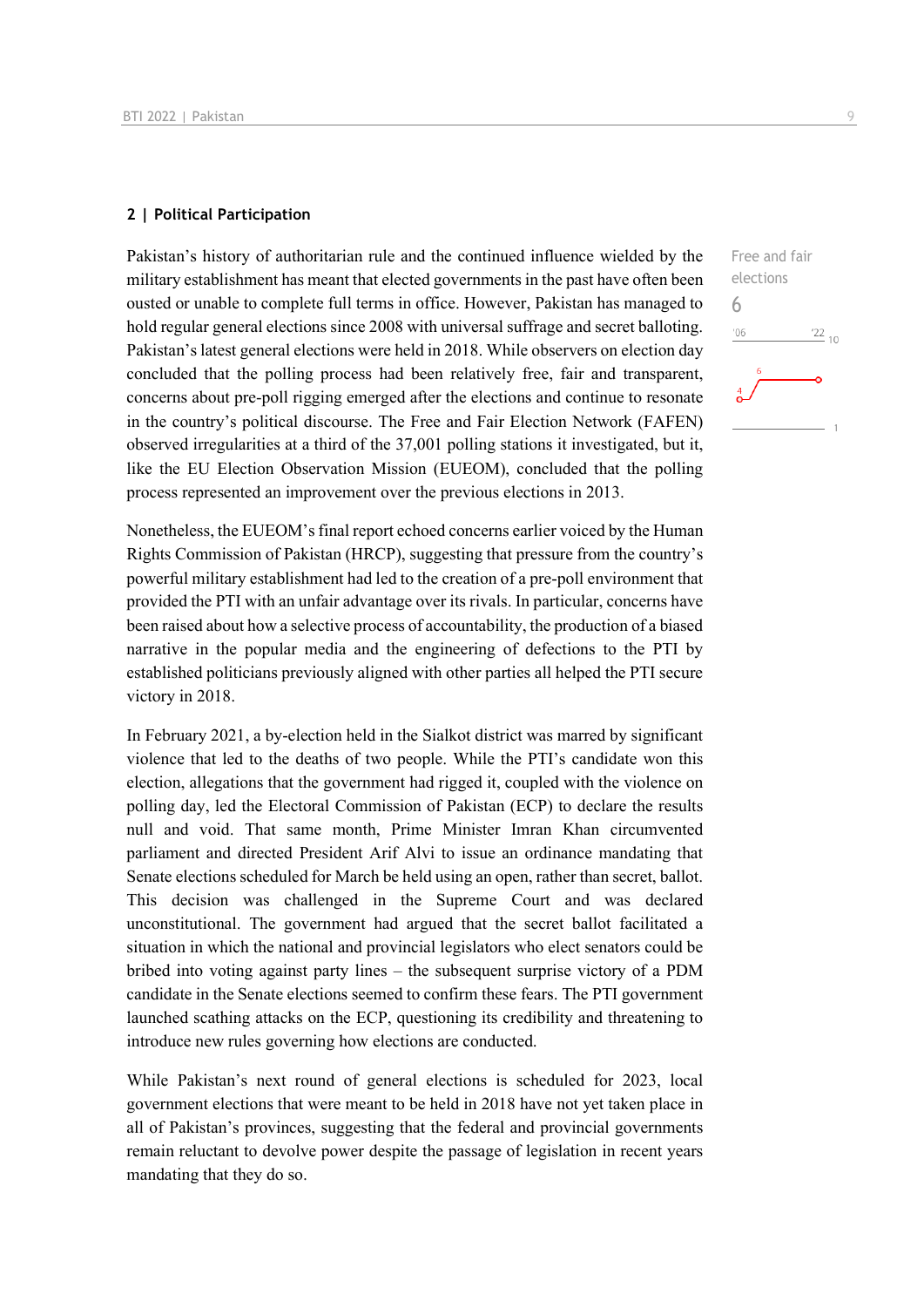Pakistan's military establishment continues to exercise a tremendous amount of power over questions of policy and governance. Since coming to power in 2018, the PTI has repeatedly emphasized its close relationship with the military establishment, and the military can be seen to be playing the principal role in shaping Pakistan's foreign policy as well as issues related to internal security.

Pakistan's civilian leadership, including the prime minister, have regular meetings with the country's chief of army staff and head of the Inter-Services Intelligence in which matters pertaining to international and domestic affairs are discussed. Former military officers have been appointed to key posts in government. Brigadier Ijaz Shah was made the country's interior minister when the PTI government came to power, and Lt. General Asim Bajwa was appointed as the head of the powerful China-Pakistan Economic Corridor (CPEC) Authority, coordinating economic and infrastructural projects initiated as part of China's One Belt One Road program. Similarly, the military has taken the lead in Pakistan's response to the COVID-19 pandemic, leading the newly formed National Command and Operations Center (NCOC) that works to centralize and coordinate pandemic-related data collection, policymaking and policy implementation. The PTI government's willingness to accommodate, and cede space to, the military establishment in the realm of governance represents a departure from preceding governments that worked to limit the military's role.

Within the area of civilian politics, power remains concentrated in the hands of propertied elites, with the majority of elected officials coming from landowning and business backgrounds. In 2020, an official inquiry into the artificial inflation of sugar prices in 2018/19 revealed that powerful commercial interests aligned with both the PTI government and its predecessors had manipulated the market to benefit themselves.

The constitution gives individuals the right to associate, subject to restrictions imposed by the government in the name of national security, but the degree to which these rights are upheld varies in practice. The period under review has seen increasing restrictions and constraints being placed upon associational life in Pakistan, particularly when it assumes a political form that challenges the power and legitimacy of the state.

The PTM, a peaceful Pashtun nationalist movement, continues to be banned, with members of parliament aligned with the movement having been arrested for their political activities. Other activists associated with the movement have been forced into exile from Pakistan. Similarly, despite promises made to the contrary, the government in Pakistan has maintained a ban on student unions and has been involved in persecuting academics involved in mobilizing students under the banner of the Progressive Students Collective.

Effective power to govern 3  $^{\prime}06$  $\frac{22}{10}$ 



Association / assembly rights 3 $-06$  $\frac{22}{10}$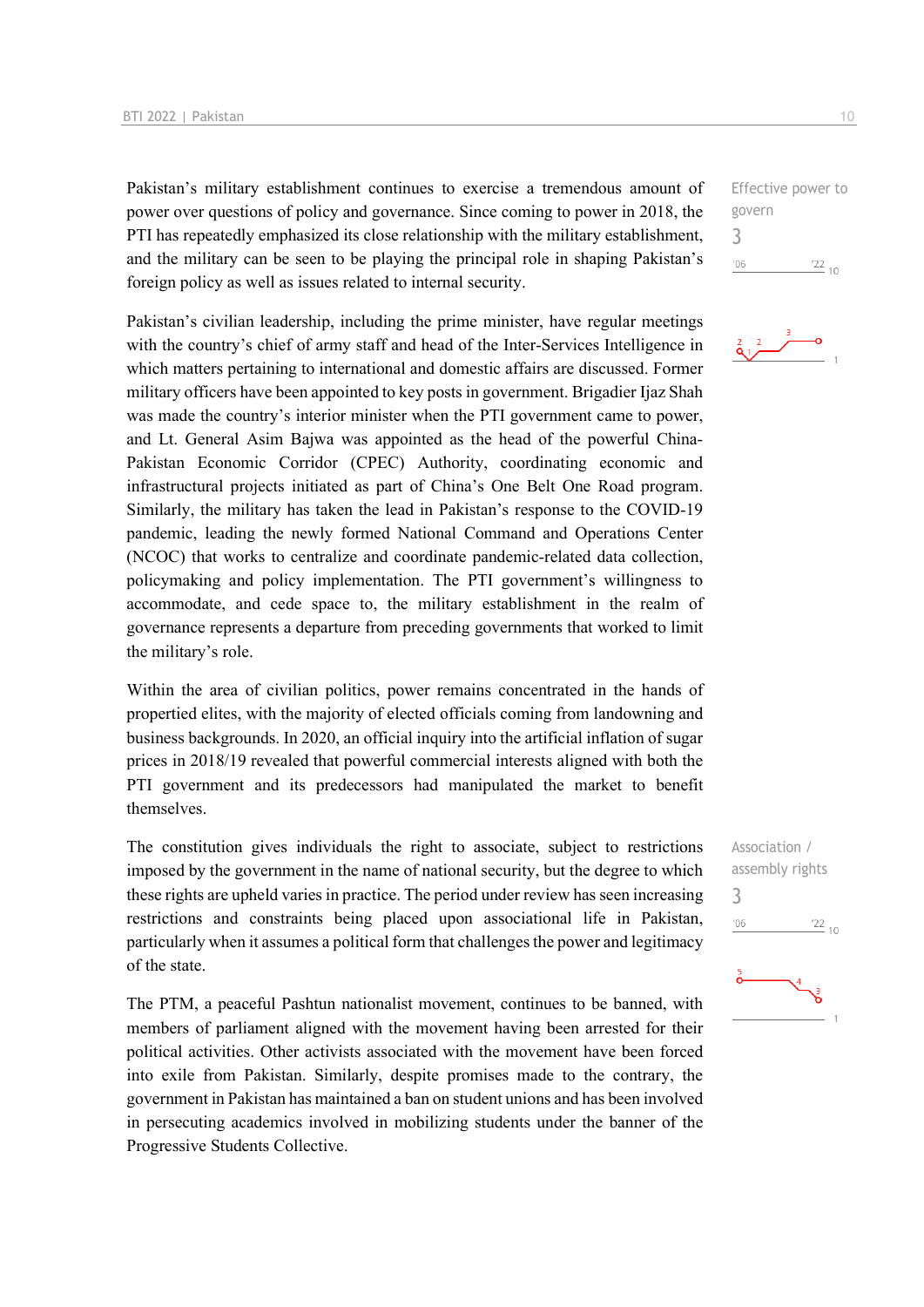The government has also placed constraints on freedom of movement and assembly in response to COVID-19, restricting the size of public gatherings and imposing targeted, local lockdowns in neighborhoods where outbreaks of the virus have been detected.

Article 19 of the Pakistani constitution guarantees freedom of speech to all citizens, albeit subject to restrictions that may be imposed in the name of national security and Islam. These qualifications on the right to free speech and expression have been reproduced in legislation like the Prevention of Electronic Crimes Act of 2016 (PECA), which has granted the government wide powers to investigate and prosecute individuals for online speech, and which has been increasingly used to stifle dissent in recent years. In September 2020, journalist Bilal Farooqi was arrested under the PECA for tweets he had made that were critical of the government and military. In August 2020, 50 female journalists and activists signed a letter accusing the government of abetting online harassment through the use of coordinated campaigns run by state-backed social media accounts.

The Pakistan government is currently working on a new set of laws, the Citizens Protection (Against Online Harm) Rules 2020, which would induce social media and tech companies to provide data about their users to the state. These proposed new rules have received considerable backlash from industry and advocacy groups, with there being considerable concern that their imposition would have serious implications for privacy and freedom of expression in Pakistan. At present, the government also blocks access to an estimated 900,000 websites, many of which contain political, social and religious content. In 2020, Pakistan received a score of 26 out of 100 on Freedom House's Internet Freedom index, placing it near the bottom of the global ranking.

### **3 | Rule of Law**

The constitution mandates a separation of powers between the judiciary, legislature and executive, but this division is often blurred in practice. Historically, Pakistan's judiciary has played an ambivalent role, both legitimizing military rule (e.g., in 2000 when it validated the coup that brought General Musharraf to power) and resisting it (e.g., in 2008 when the courts and legal community took the lead in opposing General Musharraf's regime).

In a 2020 report on legislative performance in Pakistan, the Pakistan Institute of Legislative Development and Transparency (PILDAT) noted that while parliament had engaged in some lawmaking, the PTI government that came to power in 2018 had generally preferred to rule through executive fiat, using ordinances in place of legislation. This, coupled with the continued lack of control exercised by the civilian government over the military establishment, suggests that considerable power is exercised by the executive in coordination with the military.



Separation of powers 4 $06'$  $\frac{22}{10}$ 

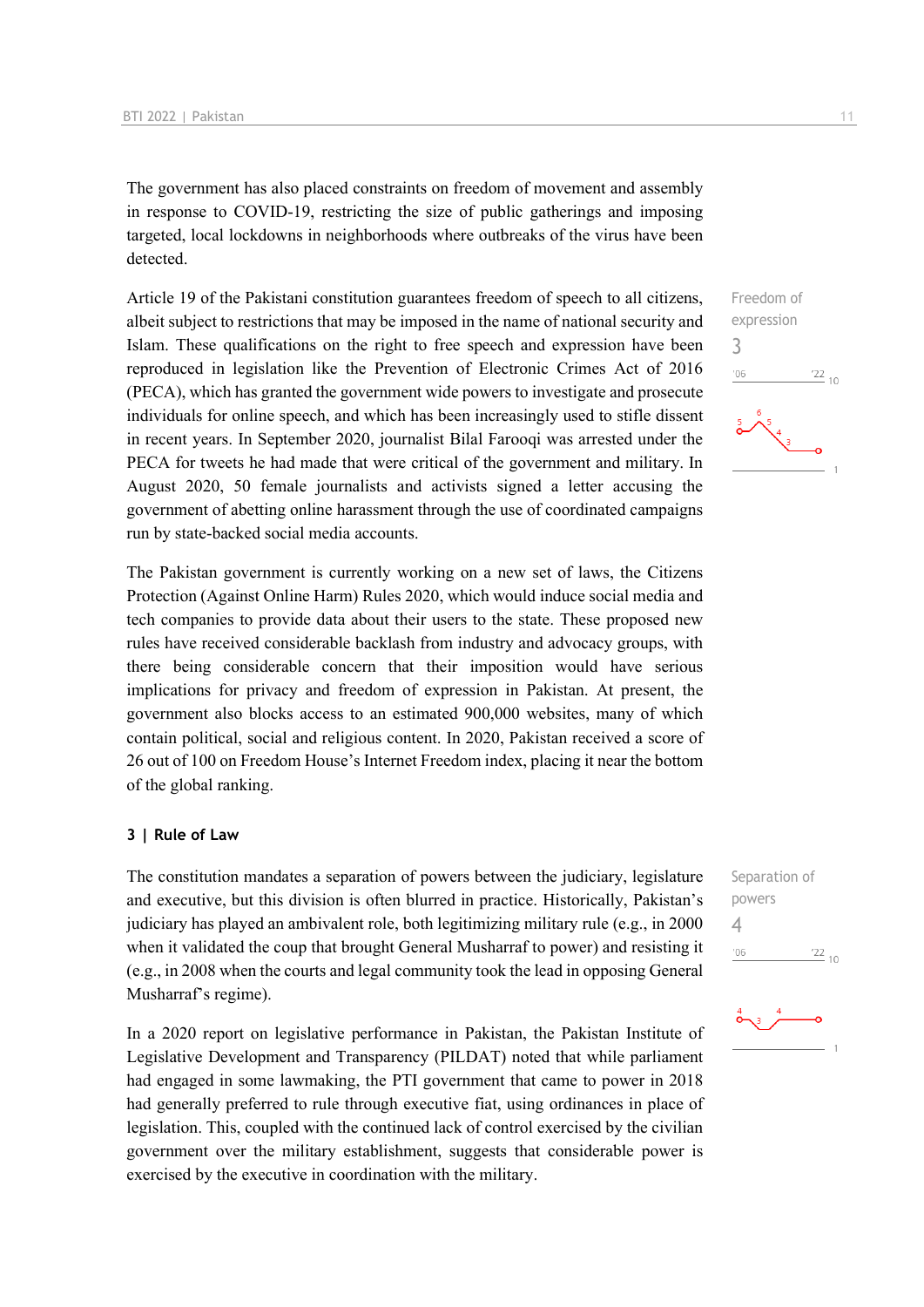In April 2020, the government initiated a country-wide partial lockdown aimed at limiting the spread of COVID-19. This measure was taken after the country's pandemic response was placed in the hands of the NCOC following several months of fragmented and often contradictory measures imposed by the federal and provincial governments. The NCOC, headed by the military, was also able to make use of Pakistan's relatively sophisticated digital surveillance apparatus to track citizens infected with COVID-19 and impose targeted "smart" lockdowns across the country. While the country's lockdown was lifted in August 2020, it was re-imposed in November and the extent to which it is enforced remains dependent on the NCOC. The NCOC came into being upon the recommendation of the National Coordination Committee (NCC), which itself was created by the National Security Committee, a forum in which the military and civilian leadership jointly discuss matters related to governance. The legal basis upon which the NCOC has been formed and exercises authority remains vague. While the NCOC itself exercises power through the provincial governments, there is very little parliamentary oversight over its activities and its use of data.

In recent years, the courts have played a more activist role in Pakistan's politics, using the power of judicial review to overturn legislation passed by parliament, including the 21st Amendment to the Constitution (2015). Since then, the courts have also been accused of working with the military establishment to prosecute opposition politicians belonging to the PML-N, but have also, on occasion, asserted their independence by ruling against the military's interests, as was the case in the conviction of General Musharraf for high treason in December 2019.

At lower levels, the judiciary remains characterized by a lack of resources, leading to a massive backlog of an estimated two million cases and relatively high levels of corruption. Bar associations and other legal bodies have emerged over the last decade as powerful interest groups in society, and often come into conflict with the police and other groups. In December 2019, over 200 lawyers attacked the Punjab Institute of Cardiology in Lahore in response to the alleged mistreatment of their peers by doctors at that hospital. The attack led to the deaths of several patients and considerable property damage.

Parallel justice systems built around local tribal norms continue to operate throughout the country. While the decisions taken by these informal courts do not have official sanction, they are often viewed as a legitimate forum for dispute resolution and access to justice.

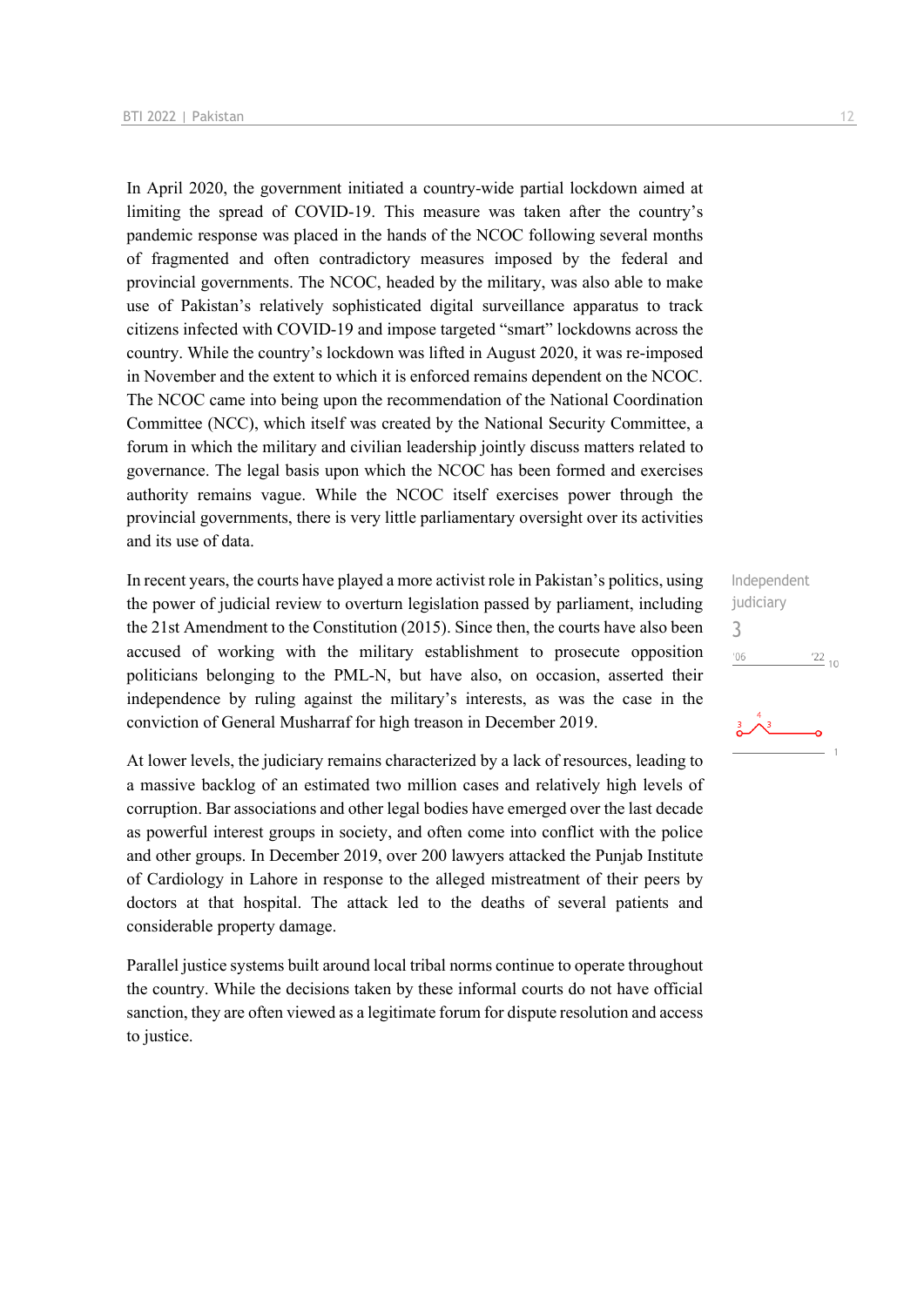In the 2020 Rule of Law Index, Pakistan was ranked 120 out of 128 countries. Holders of public office in Pakistan are largely able to break the law and engage in corrupt practices with impunity. Mechanisms for accountability remain limited, although in January 2021 Pakistan's anti-corruption watchdog, the National Accountability Bureau (NAB), claimed that it had managed to recover PKR 487 billion between 2017 and 2020 from individuals alleged to have engaged in corrupt practices. However, the NAB's investigations are not restricted to holders of public office, with much of the recovered wealth being obtained from private citizens.

Anti-corruption was one of the main pillars of the PTI's campaign during the 2018 elections, and its electoral victory that year was at least partly due to how revelations of tax evasion implicating former Prime Minister Nawaz Sharif led to his removal from office and the discrediting of his political party, the PML-N. However, the PTI's record of delivering on its promises to end and punish corruption is relatively dismal. On the one hand, the government continues to highlight the corruption of previous leaders and governments as something that must be corrected, spearheading efforts to prosecute influential politicians in the courts. On the other hand, accusations of corruption against members of the PTI itself, ranging from tax evasion by its ministers to market manipulation by some of its most prominent leaders, have largely been ignored. Indeed, the PTI has been embroiled in a court case alleging that it benefited from foreign funding during the 2018 elections, with little progress being made in investigating this issue or prosecuting those who may be involved. Given that much of the government's anti-corruption rhetoric and action have focused on opposition politicians, it is widely believed that calls for accountability have become little more than tools for political persecution and victimization, with no evidence of any interest in proposing and implementing systemic measures that might help to reduce levels of corruption at all levels of government and across partisan political lines.

Extrajudicial killings are rampant in Pakistan, with the police making use of staged "encounters" to eliminate alleged criminals and routinely employing lethal force in its interactions with the public. In January 2019, a family of four were murdered by police in Sahiwal as they traveled to a wedding. In January 2021, a student named Osama Satti was killed by police in Islamabad after a brief verbal altercation. In both cases, despite promises to the contrary, no substantive action has been taken against the perpetrators of the violence.

Torture and preventive detention remain a part of Pakistan's policing and security landscape. Pakistan has not ratified the Convention against Torture and Other Cruel, Inhuman or Degrading Treatment or Punishment. While attempts have been made to criminalize the use of torture by police and security forces, through the introduction in the Senate of the Torture and Custodial Death (Prevention and Punishment) Act, 2020, this law has yet to be approved by the National Assembly. Citizens are also subject to trial by military tribunals empowered through vague anti-terror laws that

Prosecution of office abuse 3  $-06$  $\frac{22}{10}$ 

### Civil rights



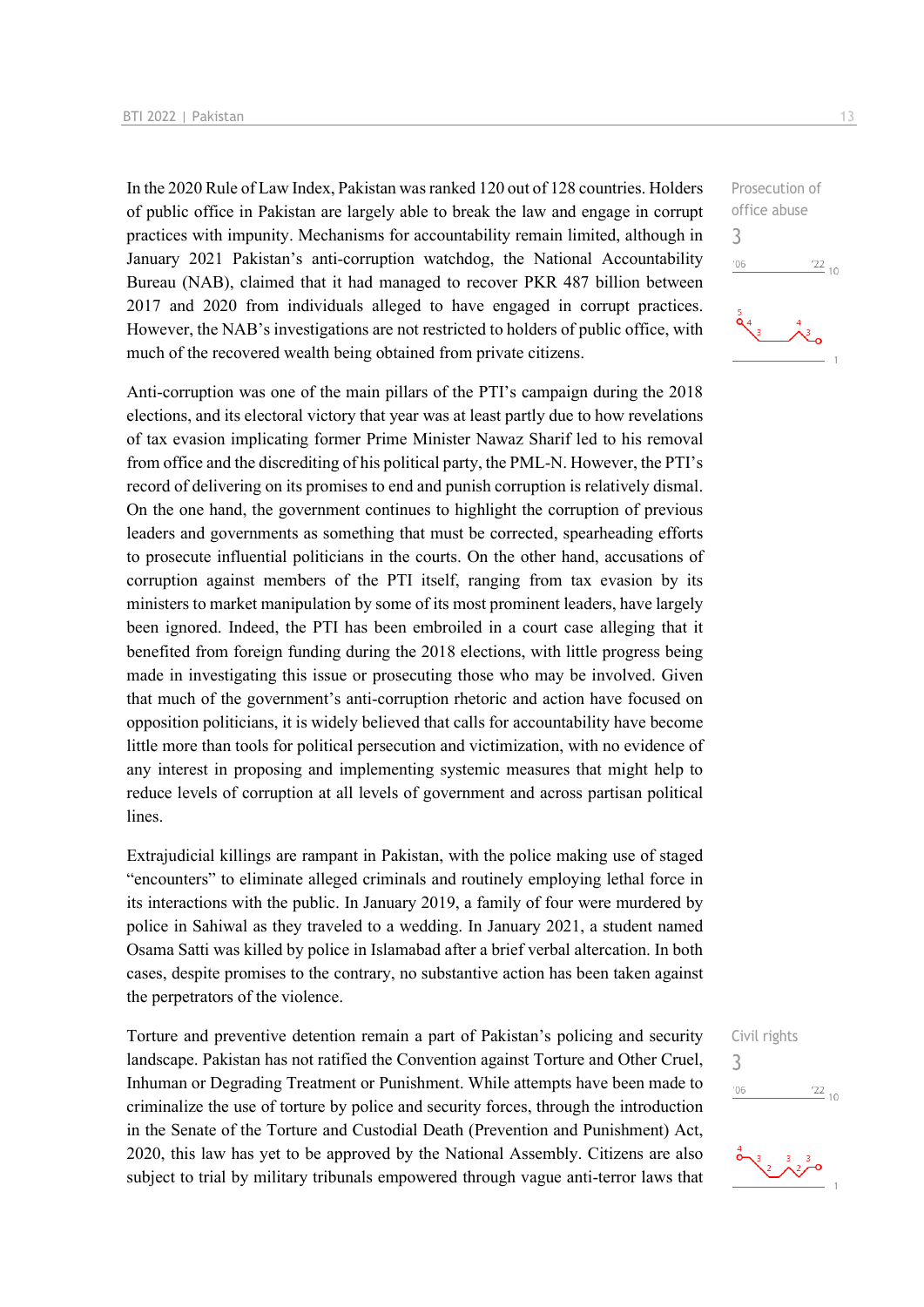are wide-ranging in their application. Pakistan continues to experience the enforced disappearance of activists and individuals allegedly kidnapped by the military and intelligence agencies. While legal efforts continue to be made to recover these missing people, attempts to hold the government accountable for these acts have thus far foundered in court, and in parliamentary standing committees and special commissions.

In January 2021, KP seemed poised to follow the lead of Pakistan's other provinces by introducing laws criminalizing domestic violence against women. However, violence and discrimination against women and sexual minorities remains widespread, particularly as homosexuality is criminalized in Pakistan. The transgender community faces increasing violence. Ethnic minorities experience discrimination, particularly in Balochistan, where ongoing military operations have seen an expansion of surveillance and restrictions to the freedom of movement of people living in the province and in the former FATA, where rights abuses perpetrated during military operations against violent Islamist groups have underpinned the rise of the PTM.

The response to the pandemic has involved the surveillance of citizens' phones and internet usage. Lockdowns and quarantines led to considerable fear among citizens during the first wave of the pandemic since police would arrive and pick up citizens who had tested positive or set up roadblocks around their homes. Since civil rights protections are weak, such surveillance is more or less impossible to challenge.

### **4 | Stability of Democratic Institutions**

Despite the existence of formally democratic institutions, the country's powerful military establishment exercises tremendous de facto power. This has hampered the development of democratic institutions as large swathes of public policy are ceded to the military, ranging from the formulation of foreign policy to the management of infrastructure projects being undertaken with Chinese investment and assistance. The military's alleged interference in the electoral process, most recently in 2018, has also impeded the evolution of Pakistan's political parties and norms of electoral competition.

These tendencies have been exacerbated since 2018 owing to the PTI government's reliance on executive ordinances, as opposed to legislation, as a means through which to pursue its policy agenda. This move toward increased centralization of power in the hands of the federal government has been accompanied by a failure to devolve power to the local level. In Punjab, for example, existing local governments were dissolved prior to the completion of their term by the incoming PTI administration in May 2019. While a new local government law was passed that same year, elections have yet to be held. Similarly, while the 18th Amendment to the Constitution granted the provincial governments greater autonomy in 2010, prominent voices within the

Performance of democratic institutions 3 $^{\prime}06$  $\frac{22}{10}$ 

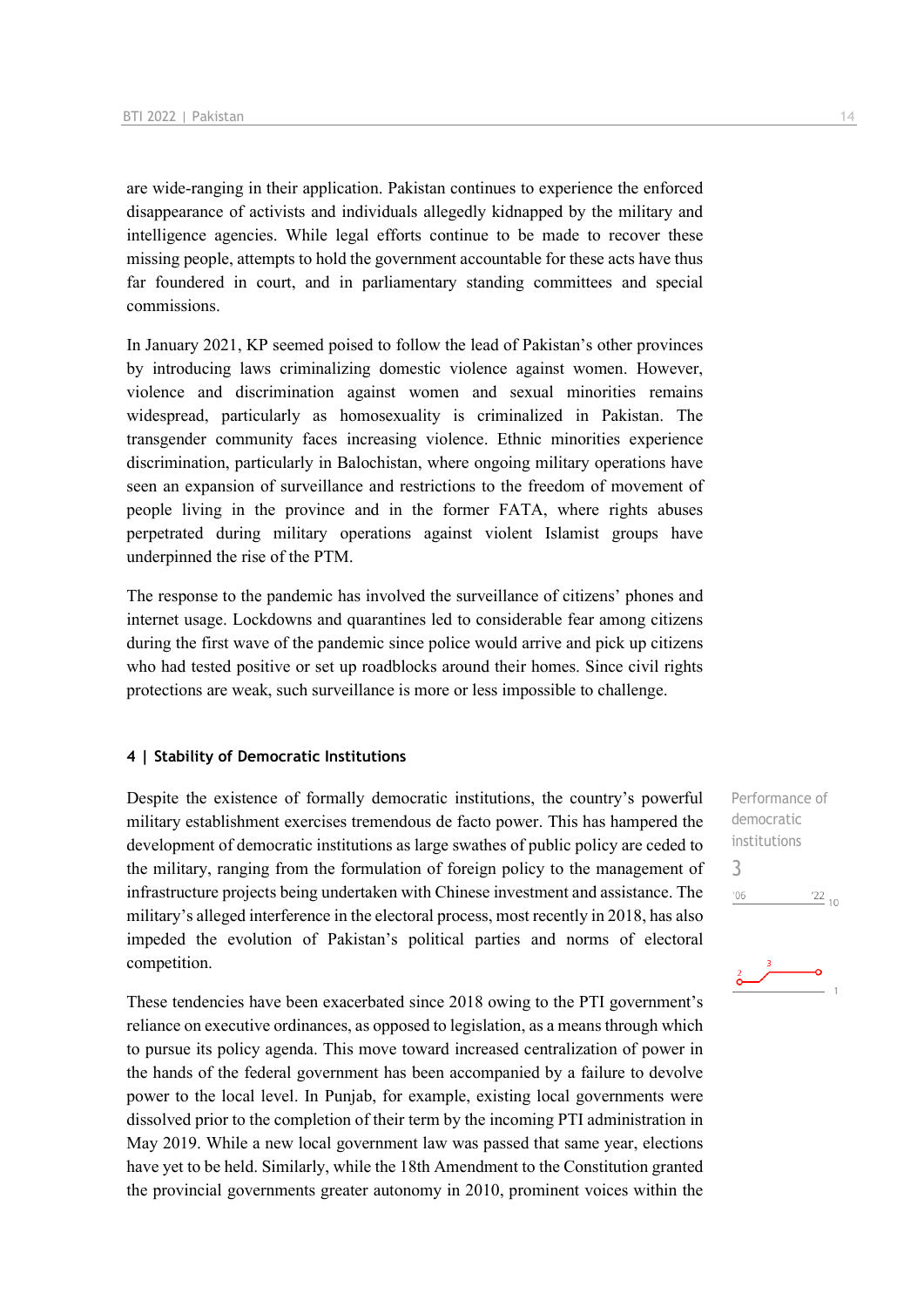PTI government have repeatedly stated that they wish to explore the possibility of making unspecified changes to the law to return some of the devolved powers to the federal government and reduce fiscal transfers to the provinces.

The period under review has witnessed a tremendous amount of political polarization in Pakistan. While the 2018 elections were significant in that they marked only the second time in the country's history that a democratically elected government had been able to complete its tenure and transfer power through the electoral process, accusations of the military establishment's involvement in rigging the contest have undermined the legitimacy of the PTI government. These allegations have gained credence from the civilian government's closeness with the military establishment as well as the pursuit of what is alleged to be a selective process of accountability aimed at persecuting opposition politicians. In October 2020, an alliance of 11 opposition parties launched the PDM with the aim of toppling the PTI government and holding fresh elections. At the time of writing, the PDM had held rallies across the country in an attempt to put pressure on the government before Senate elections scheduled for March 2021.

While Pakistan remains formally democratic, the military's power continues to grow as it claims more space within the domains of policy and governance. COVID-19 has arguably created fresh opportunities for the military to assert itself. The National Disaster Management Authority (NDMA) and the NCOC are both managed by the military and have played a focal role in coordinating Pakistan's response to the pandemic.

#### **5 | Political and Social Integration**

Mainstream political parties in Pakistan are weak, and lack organizational capacity, internal democracy, clear ideological identities, and programmatic platforms based on the aggregation and articulation of popular demands. Repeated rounds of military rule in Pakistan have been accompanied by the imposition of curbs on political parties, impeding the development of the party system. This has fostered an environment in which powerful local leaders are able to position themselves as viable electoral candidates by leveraging their economic and social resources, as well as their connections to the state in order to mobilize vote blocs through the provision of patronage to clients in their constituencies. Particularly in rural Punjab and Sindh, electoral competition often involves little more than competition between these entrenched local elites as they defect from one party to another depending on the broader political environment. Parties lack organic roots in communities and, as a result, dynastic politics remains the main point of entry into electoral politics in mainstream parties.

Over the years, the party system in Pakistan has fragmented along provincial lines. The PPP enjoys a virtual monopoly over politics in Sindh, except for the city of Karachi where it competes for influence with the Muttahida Qaumi Movement

Commitment to democratic institutions 3  $\frac{22}{10}$  $'06$ 

$$
\begin{array}{c|c}\n & \stackrel{3}{\overbrace{\smile}} & \circ \\
\hline\n & & \circ\n\end{array}
$$

Party system  $\Delta$  $^{\prime}06$  $\frac{22}{10}$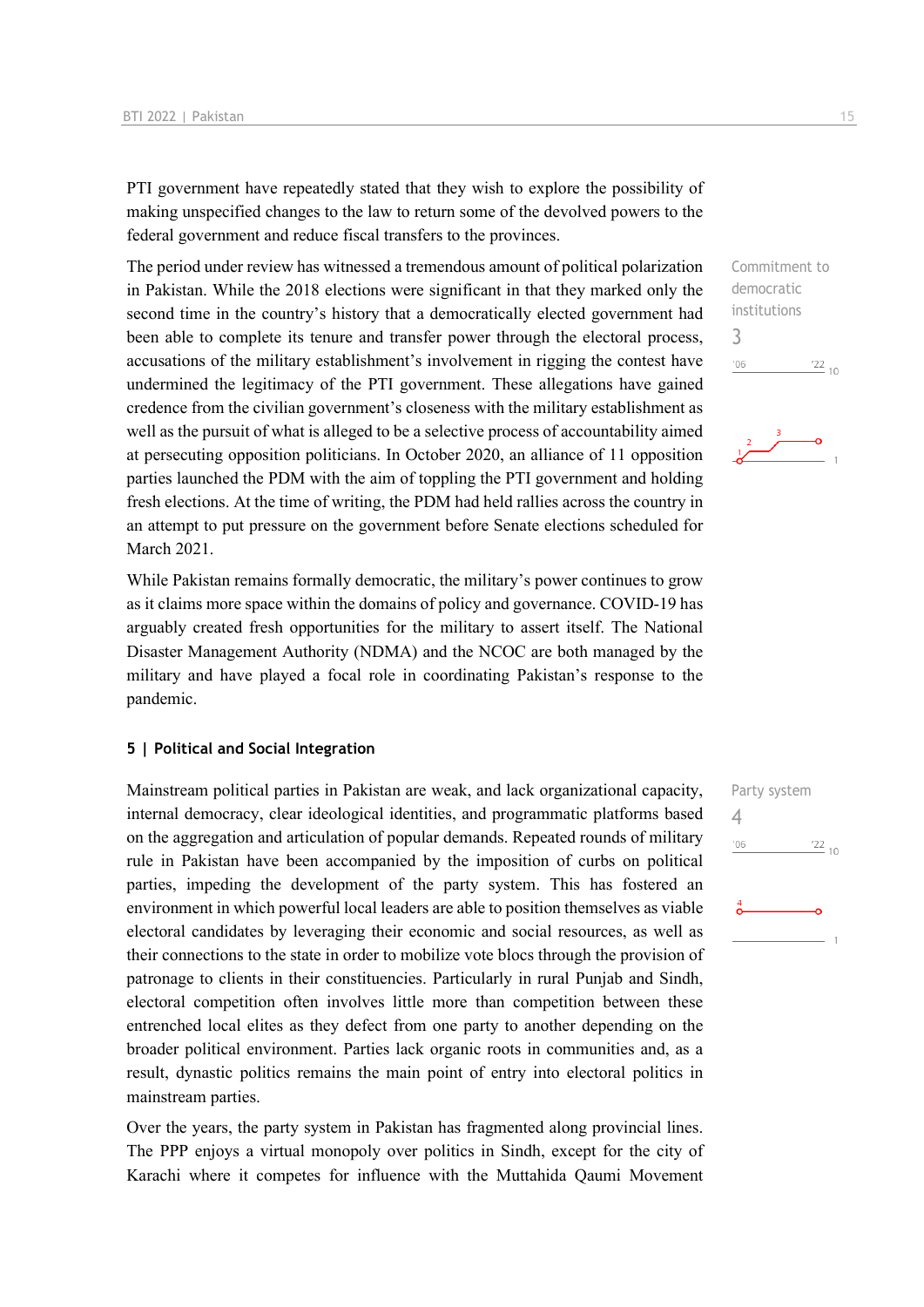(MQM), representing ethnic Mohajirs, and the religious Jamaat-i-Islami (JI). In Balochistan, electoral politics is dominated by ethno-national parties like the Baloch National Party (BNP). Elections are more competitive in KP and Punjab; the PTI has emerged as the dominant party in KP after displacing the Awami National Party (ANP) and JI, and the PTI and PML-N enjoy roughly equal levels of support in Punjab following the collapse of the vote banks previously held by the PPP and the Pakistan Muslim League – Quaid (PML-Q). Voter volatility is often determined by the shifting allegiances of local leaders heading vote blocs built around clientelism and kinship.

Nonetheless, there have been some signs of progress in recent years. An emerging middle class and the decline of entrenched landed elites has meant that urban electoral contests in Pakistan are increasingly oriented around issues of service delivery and party performance. Parties like the PTI and PML-N explicitly campaigned on the basis of their service delivery record in office to secure votes in 2018. Social media have become powerful tools for campaigning and are increasingly important for the mobilization of a younger, more tech-savvy and informed electorate.

Polarization within Pakistan's party system remains oriented around religious and ethnic cleavages. Ethno-national parties like the MQM and the BNP preside over relatively stable identity-based voter blocs, and Islamist parties like the JUI and JI continue to exercise some limited electoral influence in urban Pakistan.

Civil society in Pakistan is characterized by the existence of a variety of different interest groups. These include chambers of commerce and industry associations that represent entrenched economic elites, politicized professional bodies, NGOs engaged in both service delivery and advocacy work, and relatively marginal activist organizations including student collectives and trade unions. Organizations based on religious and ethnic identities can also be found, although religious organizations tend to receive greater state support and patronage than ethnic ones.

Local traders' associations found in markets across the country remain a powerful source of urban electoral support for parties like the PML-N and PTI. Professional associations such as the provincial bar associations and the Young Doctors Association routinely organize their members to engage in acts of protest in order to negotiate concessions from the state, although the success of these actions is often limited.

Less powerful groups, representing workers, students and even low-level government employees, are often met with state repression when they articulate their demands and rarely have their grievances addressed. Nonetheless, different interest groups also come together to share platforms; events like the Student Solidarity March and the Aurat March have brought students, women, trade unions and even members of political parties together in recent years.

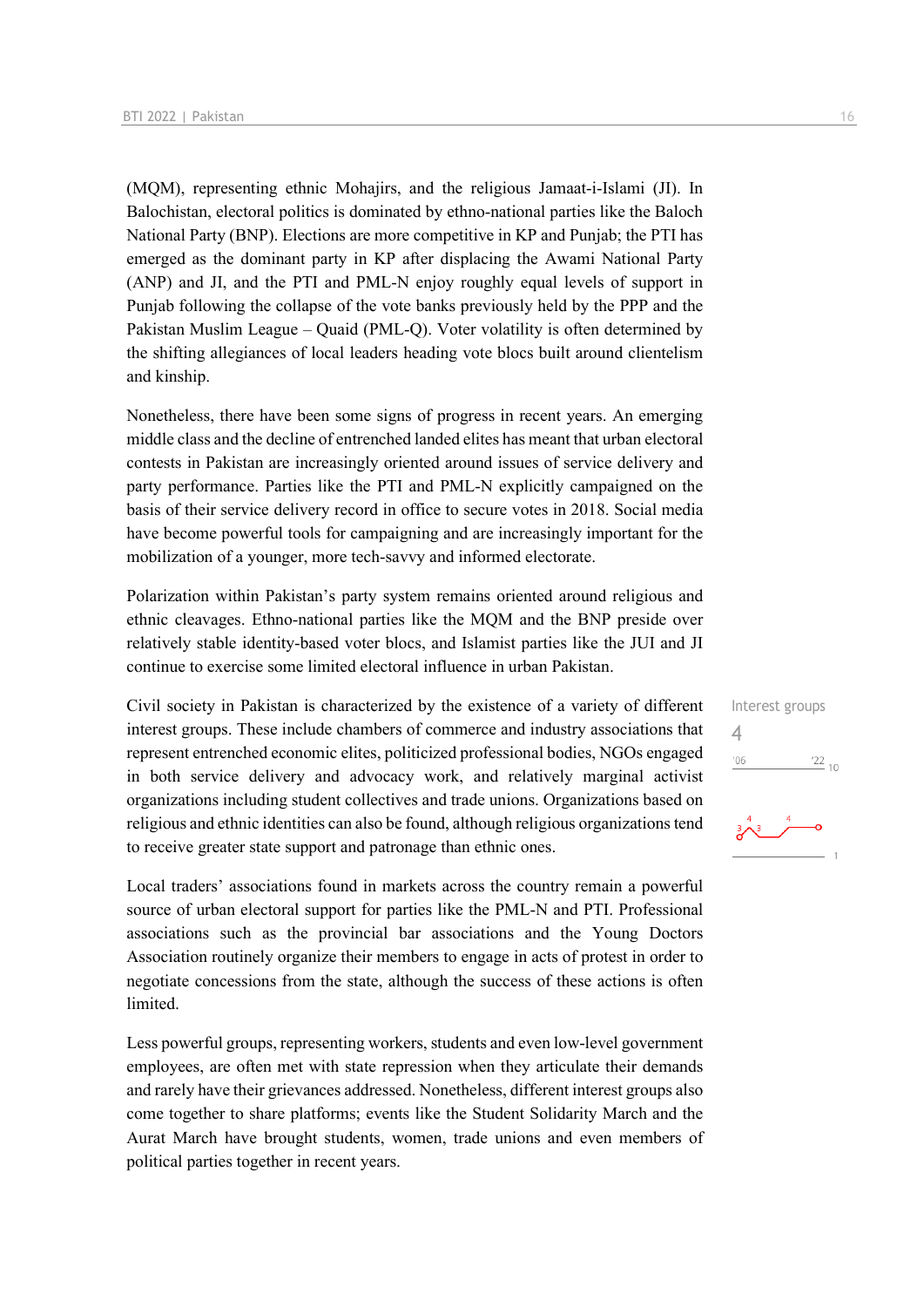Polling data on public perceptions of democracy in Pakistan is relatively limited and often contradictory. According to the 2020 Democracy Perception Index, 39% of Pakistanis believe that the country is not democratic enough and 72% express the belief that democracy is important. Similarly, Gallup Pakistan reported that 59% of Pakistanis preferred democracy to other political systems in 2019 and 73% preferred democracy to dictatorship in 2017. According to the World Values Survey 2020, 93.2% of Pakistanis have a high level of confidence in the armed forces, compared to just 43.6% who had confidence in political parties.

However, Gallup's data also suggests that only 54% of Pakistanis were very or somewhat satisfied with the performance of democracy in 2018. Moreover, when asked about the military's involvement in the democratic process, 80% claimed that the military could play a very or somewhat positive role in government (in 2014, the latest year for which Gallup has data). According to the World Values Survey 2020, 41.2% of respondents stated that the military taking power from an incompetent government was an "essential" characteristic of democracy, with a further 34.7% expressing some agreement with this sentiment. Support for the military in Pakistan remains high, derived from a history of authoritarianism, and popular narratives about the inefficiency and corruption of civilian rulers. The military's involvement in managing the pandemic response has only enhanced this support.

Perceptions of democracy in Pakistan are also affected by relatively low levels of trust in state institutions. According to the World Justice Project's Report on the rule of law in Pakistan in 2018, only 56% of respondents had any trust in the courts and merely 17% had trust in the police.

In Pakistan, relationships of trust and reciprocity are underpinned by networks based on family, kinship, and participation in charitable and other civil society associations. According to the World Justice Project (2018), 73% of Pakistanis expressed a high level of trust in each other. Yet, these networks underpin clientelistic political relationships, and often serve to reproduce local social hierarchies defined by caste, class and gender. Similarly, even where participation in civil society associations or NGOs provides a basis for the development of social capital, this is often in a segmented way with differential benefits accruing to groups and individuals depending on the opportunities for participation available to them.

Apparently high levels of interpersonal trust within relatively small networks of family and kinship, exist alongside considerable distrust and suspicion of authority and groups outside immediate social circles. Data collected by the World Values Survey between 2017 and 2020 suggests that 93.4% of Pakistanis somewhat or completely trust their families, and 77% somewhat or completely trust people from their neighborhoods. Yet, the same survey found that 75.9 of respondents felt that they had to be "very careful" when deciding to trust other people. Similarly, only 31.4% of respondents felt they could completely or somewhat trust people belonging to different religious groups and only 27.7% felt the same way about other nationalities.

Approval of democracy n/a  $^{\prime}06$  $\frac{22}{10}$ 

 $\overline{n/a}$ 

Social capital 4 $^{\prime}06$  $\frac{22}{10}$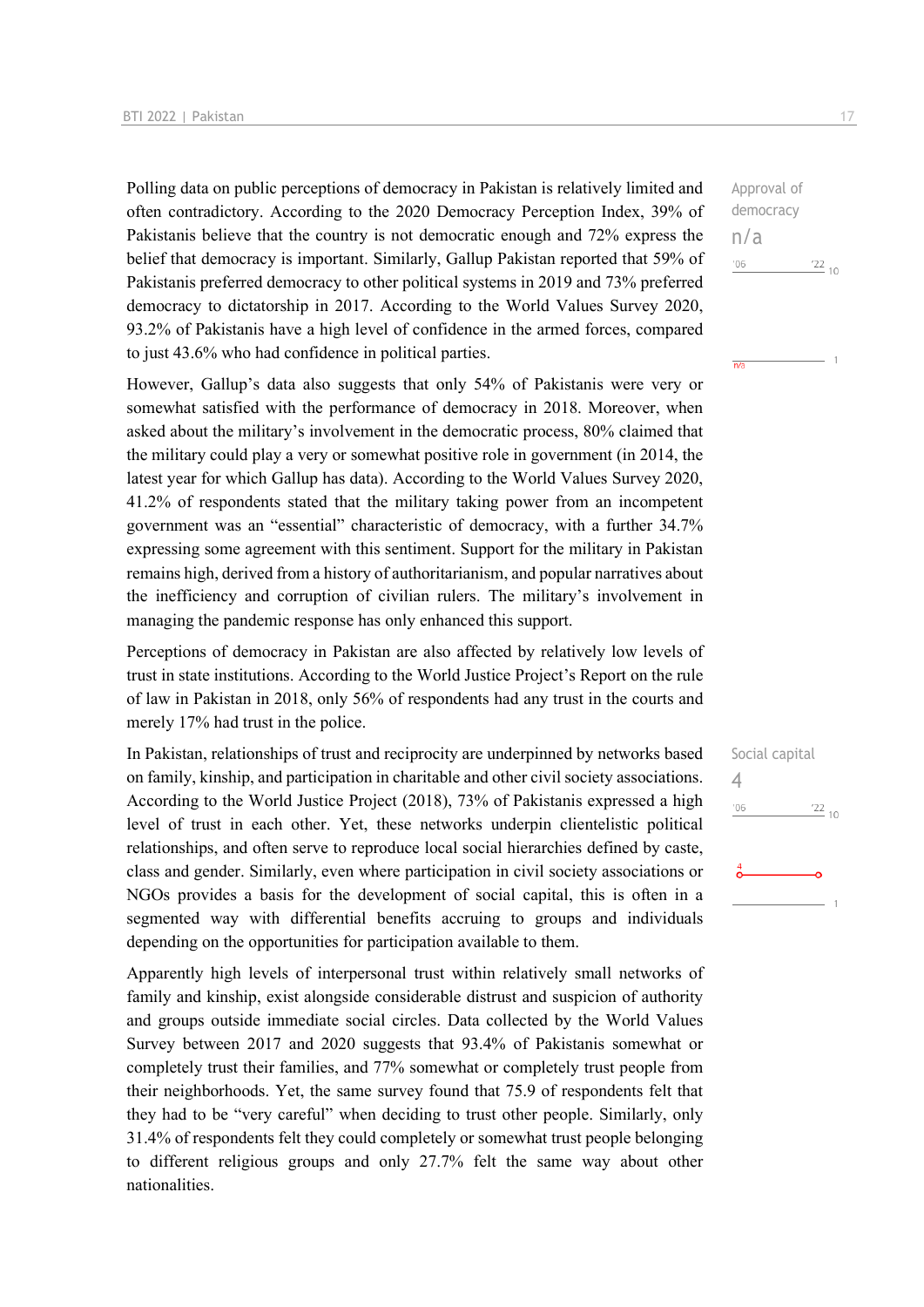### II. Economic Transformation

### **6 | Level of Socioeconomic Development**

Pakistan possesses considerable potential for economic development but continues to struggle with inequality and the provision of opportunities to its population, an estimated 64% of which are under the age of 30. According to the UNDP Human Development Report 2020, Pakistan had a Human Development Index (HDI) ranking of 154 out of 189 countries, representing a decline of two spots since 2019. In 2020, 24.3% of the population was estimated to be living below the national poverty line, although the UNDP's measure of multidimensional poverty, which examines deprivations in health, education and standards of living, estimates that 38.4% of the population lives in poverty. This inequality is also correlated with Pakistan's internal geography, with major cities being wealthier than the countryside, and the provinces of Punjab and KP having higher levels of development than Sindh and Balochistan.

Levels of inequality and poverty have been exacerbated by the COVID-19 pandemic, with the partial lockdowns imposed in the country throughout 2020 and the contraction of the economy by 0.5% disproportionately affecting the poor and vulnerable. Similarly, while the economic impact of COVID-19 may be a short-term shock followed by a recovery in 2021 and 2022, a World Bank report estimates that the effect of closing schools due to the pandemic will increase the rate of learning poverty – defined as an inability to read and understand a simple story by age 10 – in Pakistan from 75% to 79%. This will largely be due to an estimated 930,000 students dropping out of school due to closures in 2020, potentially never returning to the education system.

The country's Gini Index score for 2015 was estimated to be 33.5, implying that levels of inequality were slightly lower than the global average. Nonetheless, huge disparities remain in terms of gender equality, particularly as women's labor force participation is the lowest in the region at an estimated 22% in 2020. This is reflected Pakistan's ranking of 154 out of 156 countries on the Gender Inequality Index in 2019. The persistent exclusion of women from public life in Pakistan is also reflected in relatively low representation in the state apparatus and electoral politics.

### **Ouestion** Score

## Socioeconomic barriers 3 $-06$  $\frac{22}{10}$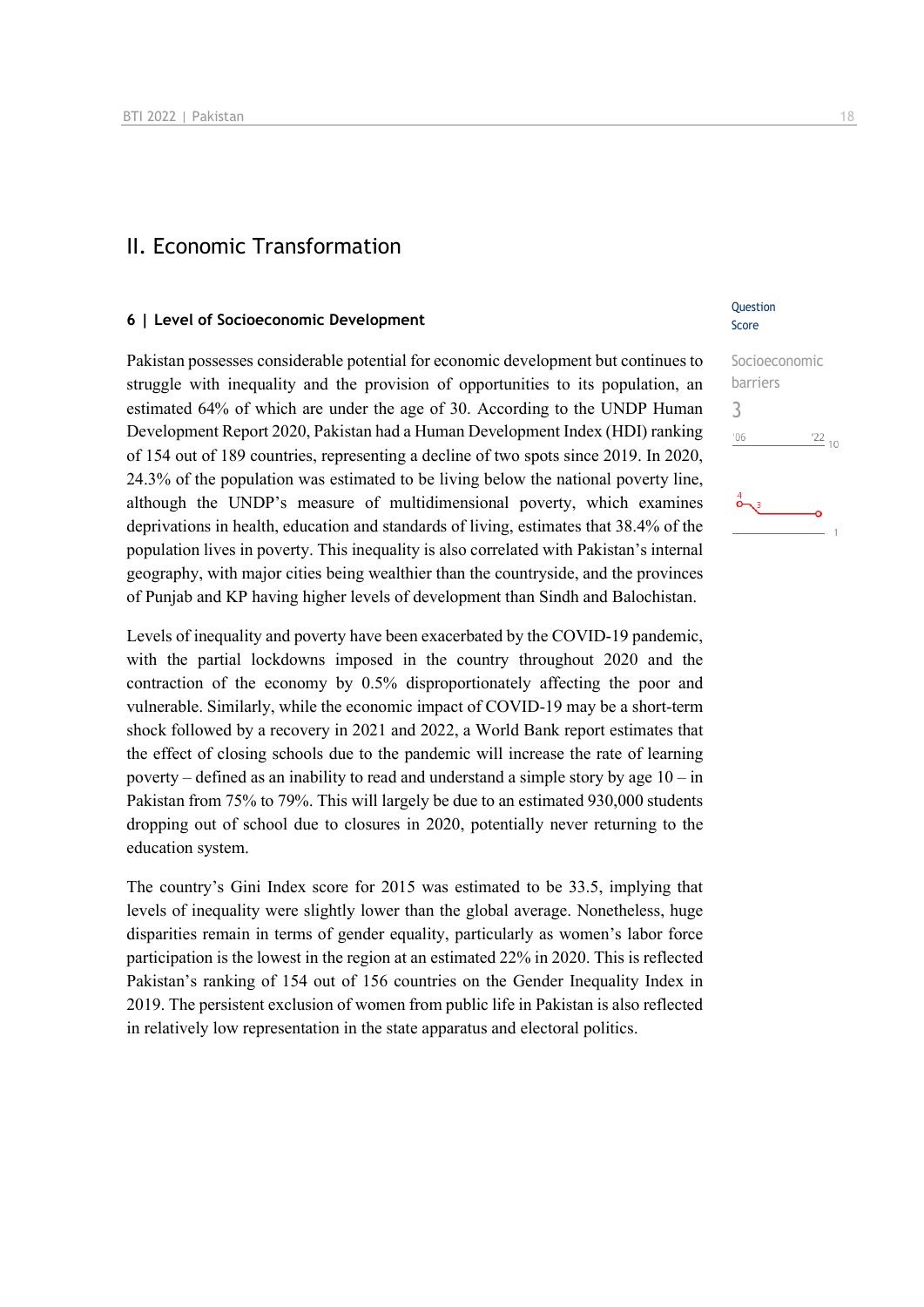| <b>Economic indicators</b> |          | 2017       | 2018       | 2019      | 2020     |
|----------------------------|----------|------------|------------|-----------|----------|
| GDP                        | S M      | 304567.3   | 314567.5   | 278221.9  | 263686.6 |
| GDP growth                 | $\%$     | 5.6        | 5.8        | 1.0       | 0.5      |
| Inflation (CPI)            | $\%$     | 4.1        | 5.1        | 10.6      | 9.7      |
| Unemployment               | $\%$     | 3.9        | 4.1        | 4.0       | 4.7      |
| Foreign direct investment  | % of GDP | 0.8        | 0.6        | 0.8       |          |
| Export growth              | $\%$     | $-0.6$     | 12.7       | 14.5      | 1.6      |
| Import growth              | $\%$     | 21.2       | 17.6       | 4.3       | $-11.1$  |
| Current account balance    | S M      | $-16179.6$ | $-18859.0$ | $-8557.9$ | 245.0    |
| Public debt                | % of GDP | 67.1       | 72.1       | 85.3      | 87.6     |
| <b>External debt</b>       | \$ M     | 86046.9    | 93545.5    | 100830.7  | 108529.7 |
| Total debt service         | S M      | 6775.5     | 6025.7     | 11001.5   | 9125.9   |
| Net lending/borrowing      | % of GDP | ä,         |            |           |          |
| Tax revenue                | % of GDP |            |            |           |          |
| Government consumption     | % of GDP | 11.3       | 11.7       | 11.7      | 13.1     |
| Public education spending  | % of GDP | 2.9        |            | 2.5       |          |
| Public health spending     | % of GDP | 0.9        | 1.1        |           |          |
| R&D expenditure            | % of GDP | 0.2        |            |           |          |
| Military expenditure       | % of GDP | 3.8        | 4.1        | 4.1       | 4.0      |

Sources (as of December 2021): The World Bank, World Development Indicators | International Monetary Fund (IMF), World Economic Outlook | Stockholm International Peace Research Institute (SIPRI), Military Expenditure Database.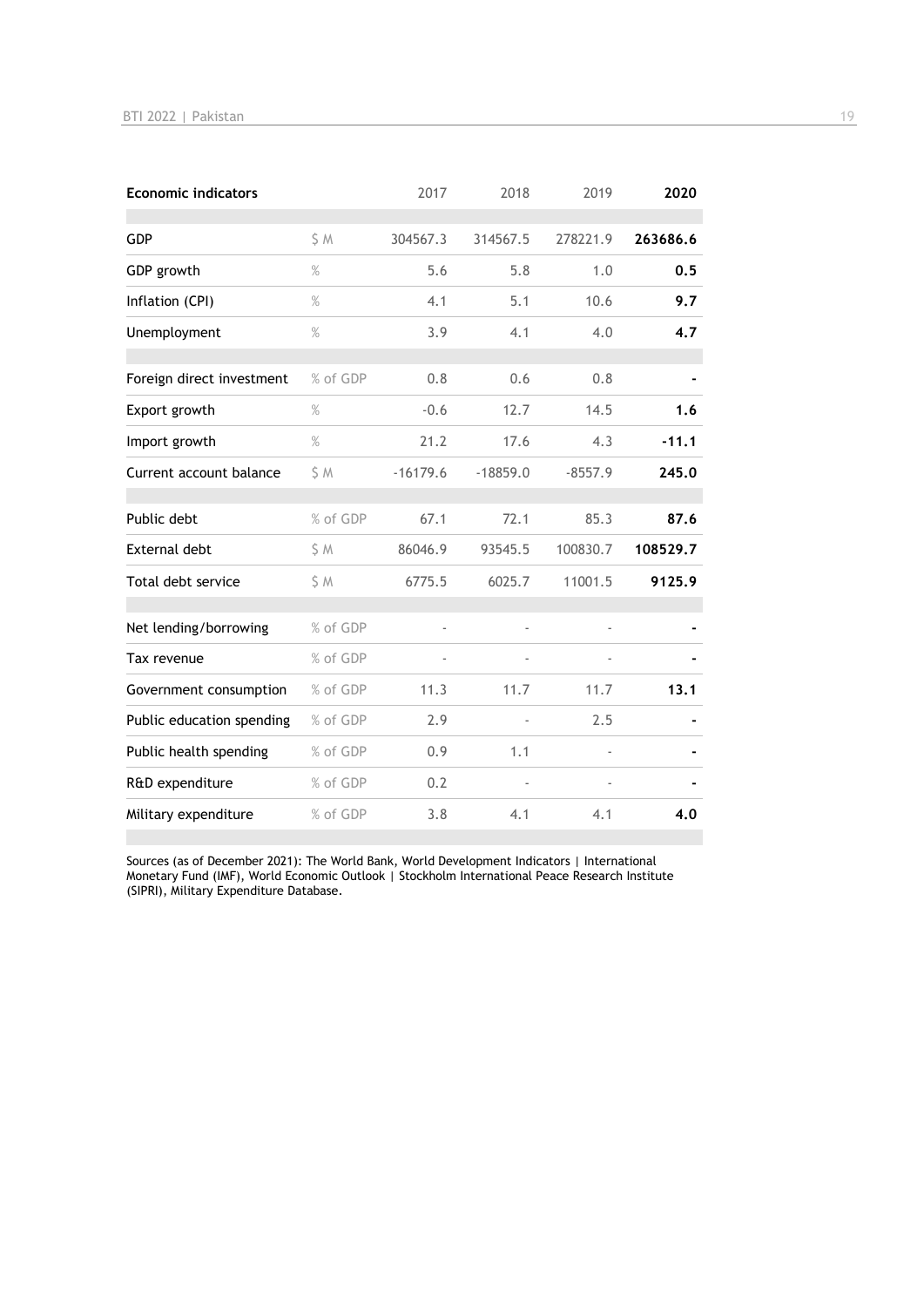### **7 | Organization of the Market and Competition**

The regulatory environment in Pakistan is overseen by the Economic Coordination Committee (ECC), a body chaired by the finance minister with representation from the State Bank, the Securities and Exchange Commission, the Planning Commission, and the Board of Investment. The ECC has broad powers to intervene in the economy, and often does so in a manner that distorts price signals and selectively favors certain enterprises and actors. In the recent past, this has included approving large bailouts for failing state-owned enterprises (SOEs) and the continued provision of subsidies to powerful, politically connected commercial interests like sugar producers. The workings of the ECC are not transparent or subject to parliamentary oversight, and the opacity of economic planning in Pakistan was compounded in 2019 by the formation of the new National Development Council that includes the chief of army staff and contributes to the policymaking process.

Pakistan has a very large informal economy, estimated to be equal to almost half of the country's GDP. Documentation of the informal sector remains a significant challenge for planners in Pakistan, with implications for the regulation of business and labor, as well as the collection of taxes and revenue.

In 2019, the World Economic Forum's Global Competitiveness Report ranked Pakistan 110 out of 141 countries, a decline of three spots since 2018. The country possesses the Competition Commission, which is empowered to investigate and take action against monopolies, regulate mergers, prevent collusion aimed at distorting markets and penalize deceptive marketing practices. However, the commission exercises very little regulatory power in practice, and Pakistan's economy remains dominated by powerful rent-seeking actors who make use of their economic clout and connections to the state to obtain preferential treatment for themselves.

Competition in Pakistan is constrained by the presence of the military, which is a powerful economic actor in its own right, with interests in a range of sectors. The military's corporate interests remain impervious to external scrutiny. There is a similar lack of transparency when it comes to the terms under which Chinese firms and their local, often military, partners operate as part of the CPEC.

Pakistan has been progressively liberalizing free trade over the past two decades. The country has seen a gradual reduction in import tariffs from an applied weighted mean tariff of 23.1% in 2000 to 11.6% in 2019. Nonetheless, these levels remain higher than those of other countries in South Asia and well above the global average. The persistence of relatively high tariffs on imports can be attributed to a historical reliance on tariffs as a source of revenue, as well as a mechanism to protect local producers from foreign competition. However, this has created disincentives that have hindered the growth of Pakistan's exports. Pakistan's new National Tariff Policy 2019–2024, proposed by the Ministry of Commerce, recognizes the need to further





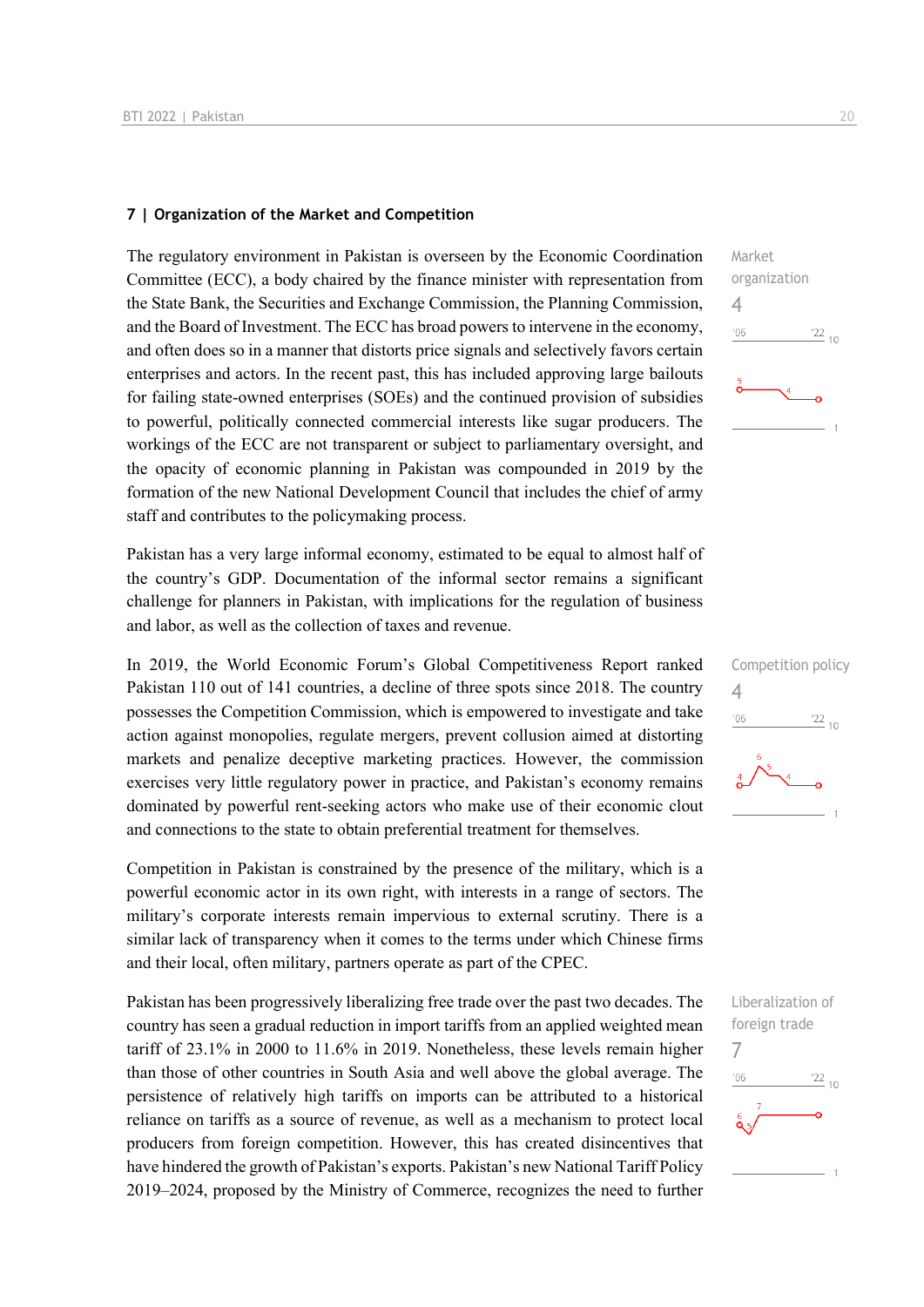liberalize the tariff regime. Pakistan faces challenges when dealing with non-tariff barriers to trade. A report by the International Trade Centre in 2020 notes that Pakistani exporters struggle to comply with trade-related regulations or procedures in Pakistan and abroad, often due to a lack of technical capacity for testing and product certification. Exports are also hampered by red tape and documentation requirements within Pakistan itself.

The period under review saw Pakistan continue to work toward meeting the requirements of the intergovernmental Financial Action Task Force (FATF) that the country do more to reign in financing of terrorism and control money-laundering. Pakistan has been on a FATF watchlist for much of the past decade but was found to have fully or partially implemented reforms in 21 out of 27 areas of concern identified by the organization. Further assessments of Pakistan's progress are due to be made in February 2021. At present, the country remains on the FATF watchlist but could be blacklisted in the future, which would represent a serious threat to Pakistan's ability to participate in global financial networks.

The period under review has seen an increase in the share of Pakistan's nonperforming bank loans from 8.4% in 2017 to 9.9% in September 2020. The bank capital to assets ratio has remained relatively constant at 7.2% in 2020. As part of its response to the COVID-19 pandemic, however, the State Bank of Pakistan implemented a wide array of measures, chief among which was the provision of PKR 1.3 trillion – equal to 3.6% of the GDP – as support for the economy. This stimulus package included disbursements for medical equipment, subsidies for key sectors of the economy such as construction, and funds for the Ehsaas Cash Transfer program and other forms of welfare provision. The stimulus package also included measures aimed at providing debt relief and debt deferment to businesses and banks across the country.

### **8 | Monetary and fiscal stability**

The period under review saw a continued decline in the value of the Pakistani rupee relative to the U.S. dollar. In July 2018, the rupee traded at PKR 122: \$1 but had slid to PKR 160: \$1 in January 2021, and the country's real effective exchange rate was estimated to be 94.1 in November 2020. The change in the rupee's value is due to a number of different factors, including increased borrowing by the government from the State Bank of Pakistan (SBP), but can be principally attributed to the SBP's decision to end the managed float of the rupee and instead let market forces dictate the exchange rate. While the SBP is an autonomous body, its decision-making is often constrained by the political and economic imperatives of the government, as well as the conditions imposed by external donors. In this context, the decision to devalue the rupee was taken in response to conditions attached by the IMF to a \$6 billion aid package offered in July 2019. The devaluation of the rupee has also been seen by the PTI government as a necessary measure to correct for the effects of the rupee's unsustainable overvaluation between 2013 and 2018.



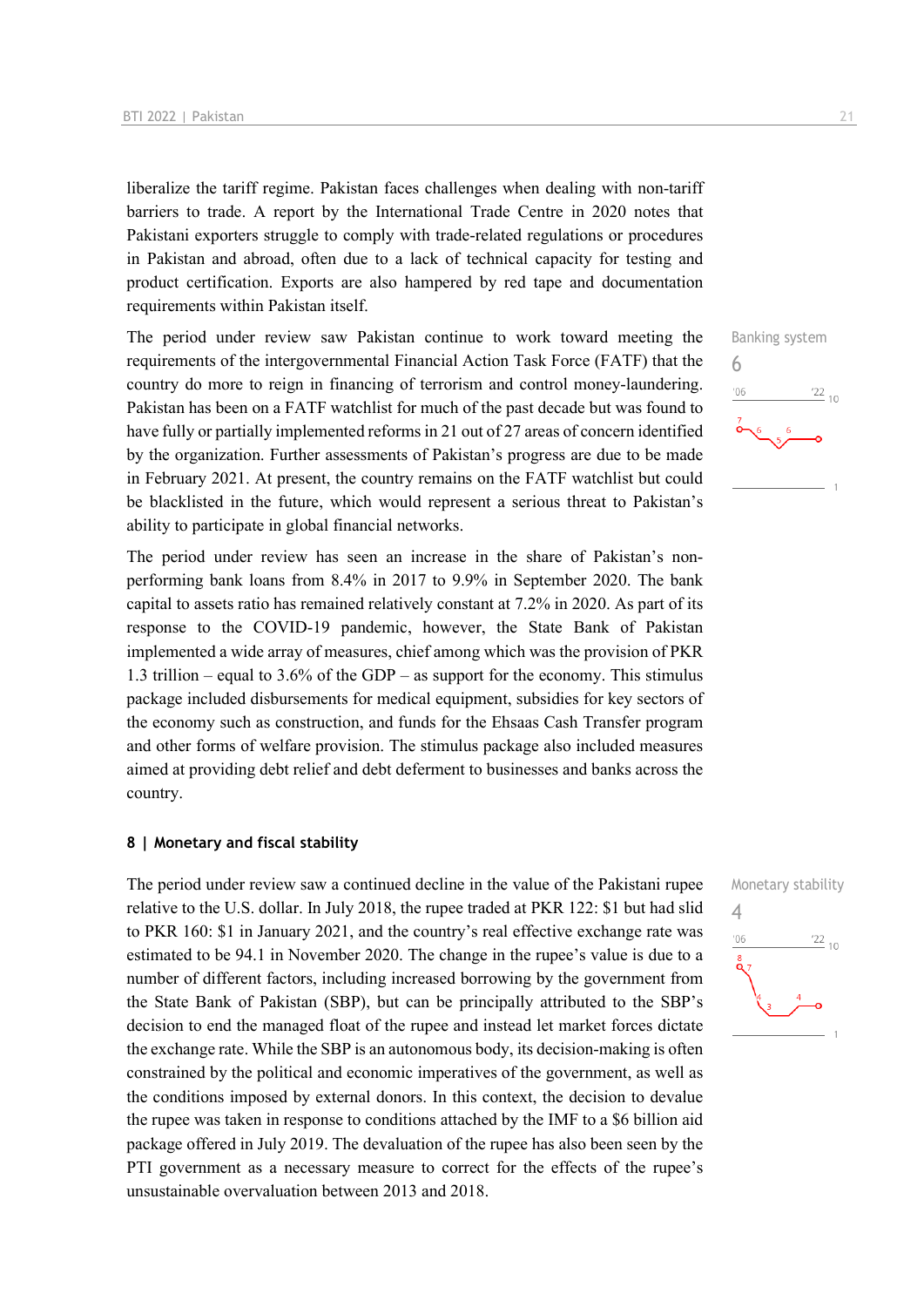The relatively rapid devaluation of the rupee has had a considerable effect on Pakistan's economy. Monthly inflation in 2020 fluctuated between 8% and 14.5%, up from an annual rate of 4.1% in 2017, 5.1% in 2018 and 10.6% in 2019. The lower value of the rupee also led to a decline of 24.7% in imports in the period June/July 2018 to June/July 2020. In this period, exports remained relatively weak except for an unexpectedly strong showing during the second half of 2020 that led to year-onyear growth of 7.3%.

In 2020, Pakistan was able to register a current account surplus of \$1.6 billion following years of deficits. This was made possible due to a reduction in imports following the decline in the value of the rupee as well as a record amount in remittances (\$23.12 billion) from overseas workers. Pakistan's foreign exchange reserves rose to a three-year high of \$13 billion in December 2020. Nonetheless, Pakistan remains heavily reliant on external financial support. In July 2019, the IMF approved a \$6 billion Extended Fund Facility for Pakistan, with a further \$3 billion obtained from Saudi Arabia, \$2.5 billion from China and \$1 billion from the United Arab Emirates that same year.

Pakistan's levels of debt have continued to grow. Government debt currently stands at around 74% of GDP, with external debt worth nearly \$113 billion or 45.5% of GDP in 2020. In 2019/20, Pakistan had to pay \$11.985 billion to service its external debt. In the same period, Pakistan's fiscal deficit was 8.1% of GDP. Pakistan's dependence on external financing can be attributed, at least in part, to its continued struggles with revenue collection. Despite efforts in recent years to boost revenues through greater documentation and enforcement, the country's tax-to-GDP ratio declined to 9.6% in 2019/20, down from 11.6% in 2018/19. Efforts to improve revenue collection continue to be impeded by the difficulties associated with documenting Pakistan's large informal economy as well as the constraints imposed by powerful, organized interest groups.

Despite its serious fiscal challenges, Pakistan was able to mount a relatively robust response to the economic fallout from the COVID-19 pandemic. The federal government announced and implemented a relief package worth PKR 1.2 trillion that provided support to individuals and businesses, while also earmarking funds for the procurement of food, medical supplies and other essential goods. The government also applied for and received debt relief worth \$2 billion from its external creditors.

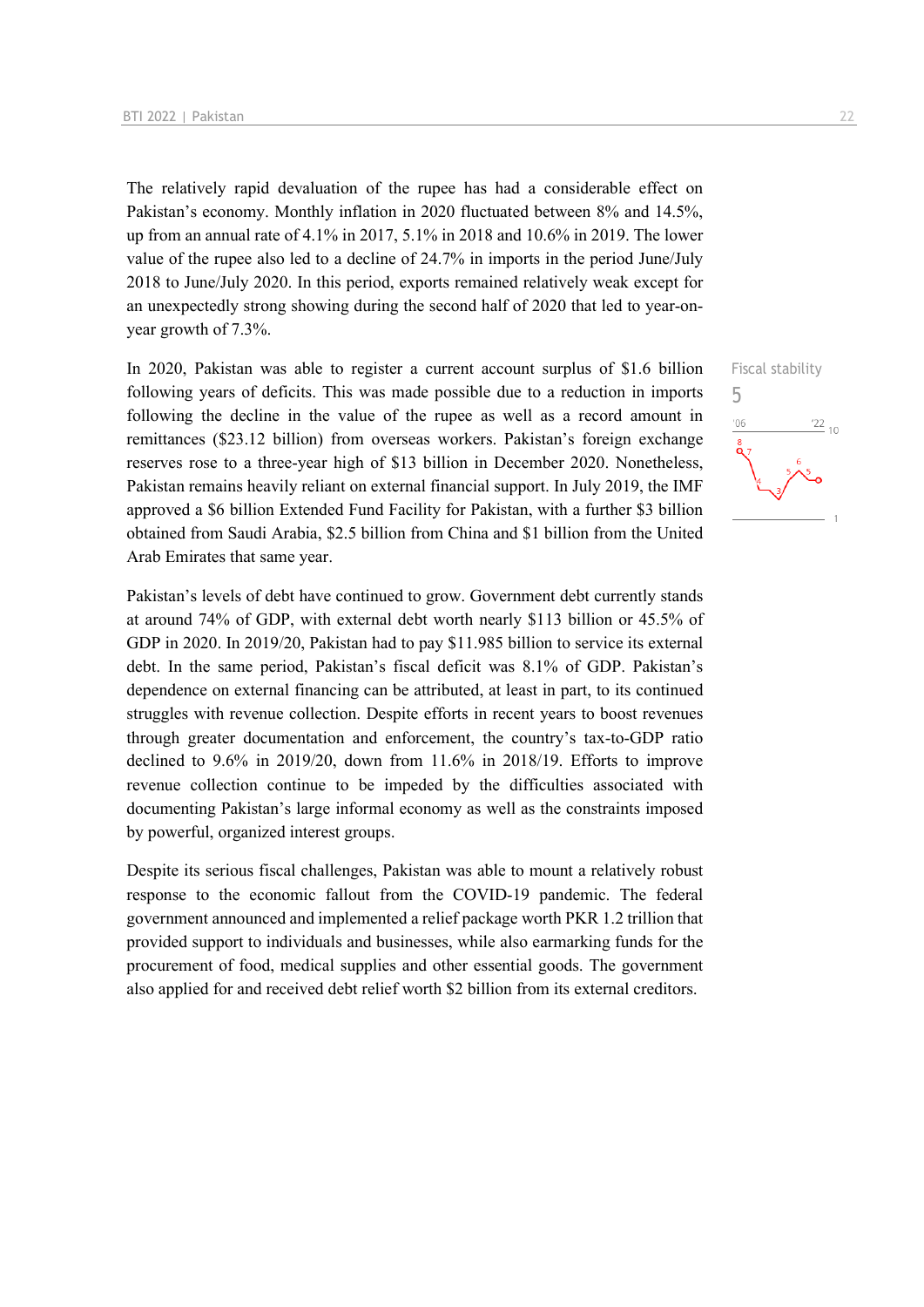### **9 | Private Property**

The constitution protects property rights and laws exist to protect individuals and businesses from being deprived of their property by the state without compensation. However, in practice poor monitoring and documentation, and weak enforcement mechanisms mean that individuals can be expropriated from their land by criminals, organized land-grabbers and corporate developers, all of whom often work in collusion with state officials. While the threat of forcible expropriation remains real at the local level, particularly for individuals lacking paperwork or connections to the bureaucracy, large-scale real estate and commercial developments are also often based on fraudulent and illegal practices. In 2019, real estate developer Malik Riaz was fined a record PKR 460 billion by the Supreme Court for illegally obtaining large swathes of land in Karachi's Malir district upon which he built his Bahria Town project. The project had involved the forcible dispossession of local villagers. The often illegal and coercive practices that characterize the seizure of land in Pakistan can be juxtaposed with the demolition, in recent years, of informal settlements in Islamabad and Karachi, with "anti-encroachment" drives launched by the government leading to protests by the urban poor displaced by these measures. Disputes over land ownership are one of the largest sources of litigation in Pakistan's lower courts, with hundreds of thousands of cases contributing to a judicial backlog compounded by inefficiency and corruption. In 2020, Pakistan was ranked 120 out of 128 counties in the International Property Rights Index.

In recent years, some measures have been taken to improve the security of property rights in Pakistan. In the Punjab province, the Punjab Land Records Authority has used technology to build and implement the Land Records Management Information System, which maintains a digitized, centralized record of land ownership that can potentially reduce disputes and eliminate the role played by corrupt local officials in manipulating land records.

In the World Bank's Doing Business 2020 Report, it takes five procedures, 16.5 days and costs 6.7% of per capita GNI to start a business in Pakistan. The report ranks the country 108 out of 190 countries in terms of the ease of doing business, showing a significant increase over its position in 2019 when it was ranked at 130. This improvement can be attributed to a number of recent reforms made by the PTI government, chief among which has been the creation of a steering committee to oversee the implementation of the Pakistan Regulatory Modernization Initiative (PMRI). Working as part of the Board of Investment in the Prime Minister's Office, the PMRI was begun in 2019 and is currently in the process of proposing and executing reforms that aim to make it easier to transact business in Pakistan by leveraging technology and reducing bureaucratic hurdles.



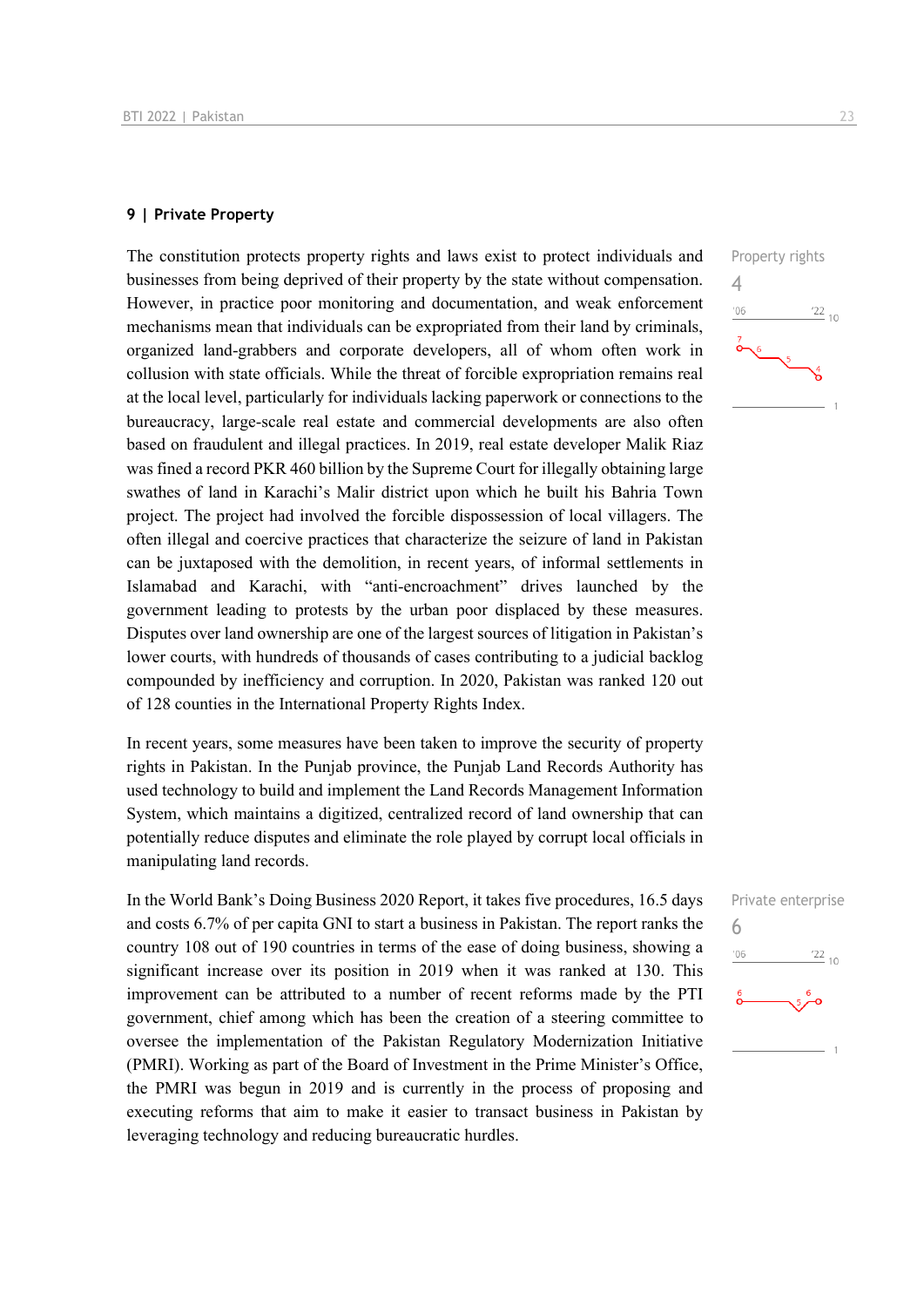SOEs remain significant players within the Pakistani economy, although efforts have been made in recent years to privatize them in order to make them more efficient and financially viable. However, privatization remains a politically fraught issue, partly due to concerns about the welfare of workers, who might be laid off as a result of privatization, and also due to the way in which employment in SOEs has been used as a mechanism through which successive governments have dispensed patronage to their supporters. While the PTI government has repeatedly expressed a desire to privatize enterprises, very little progress has been made on this front. Collectively, SOEs accrued losses worth PKR 692 billion between 2018 and 2020.

### **10 | Welfare Regime**

Pakistan does have a number of welfare programs aimed at providing a rudimentary social safety net to the country's citizens. Government schools and hospitals provide heavily subsidized education and health care, and institutions like the Pakistan Baitul-Mal collect and distribute charitable contributions collected as tax from citizens. Nonetheless, the provision of effective public services in Pakistan is hamstrung by serious capacity constraints. Spending on health care and education came to a total of around 5.8% of GDP in 2019/20, with just 0.98 doctors per 1,000 people and a primary school enrollment rate of 68% in 2018. The inadequacy of public welfare services has led to the emergence of a large private sector in health care and education. Historically, the budgetary adjustments needed to manage Pakistan's fiscal constraints have led to cuts to social services and this is likely to remain a feature of the country's political economy in the future.

While serious challenges remain in the provision of welfare in Pakistan, there are some areas in which there has been progress. The Benazir Income Support Program (BISP), launched in 2008, is an unconditional cash transfer scheme for poverty reduction that focuses on women. During the first wave of the pandemic, in March 2020, the federal government formally launched the Ehsaas program, an unconditional cash transfer scheme that expands the BISP to provide emergency support to citizens struggling with the impact of COVID-19 lockdowns and now reportedly covers an estimated 15 million families. Furthermore, in 2019, the provincial government in KP launched a project aimed at providing health insurance to all of the province's residents. These cash transfer programs are an important tool for poverty alleviation, but as they grow larger in scope and scale questions remain about their long-term sustainability. Nonetheless, the expansion of cash transfer programs across Pakistan represents a significant addition to the country's systems of welfare provision and will be further improved by ongoing attempts by the PTI government to make use of Pakistan's digital and surveillance infrastructure to better provide payments and services to vulnerable sections of the population.

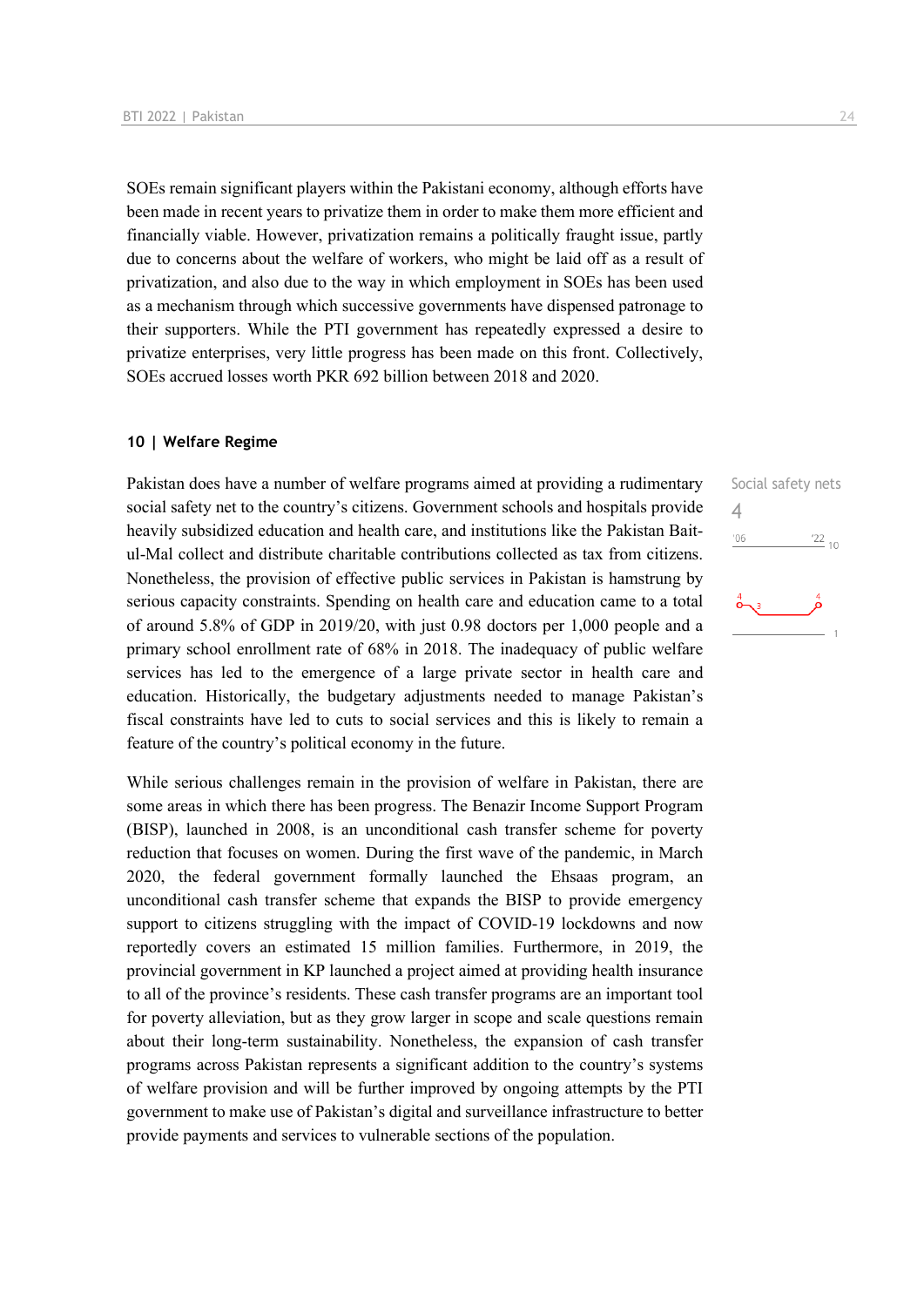Pakistan is a divided, hierarchical society in which status and access to opportunity are shaped by intersecting class, gender, religious, ethnic and caste identities. Poverty acts as a significant constraint on access to quality education, health care and employment. One indicator of the challenges faced by Pakistan is its literacy rate in 2020, which was 59.1% for adults and 71% for young people, both of which are lower than the rates in neighboring countries. Gender discrimination is rampant, as seen in the wide gap between men and women in terms of literacy, with a male literacy rate of 71.1% and a female literacy rate of 46.5% in 2017, and a female-to-male enrollment ration of 0.9 in 2020. Patriarchal social norms restrict women to the private sphere, barring them from pursuing employment. Female labor force participation in Pakistan is just 20.5%, a figure that has not changed in over a decade. While there are quotas for women in parliament (33% of seats in local government, and 17% of seats in the provincial and national assemblies are reserved for women), candidates selected for these seats are nominated by their parties and very few women are put up as candidates for election in general seats. Women also remain excluded from the upper echelons of Pakistan's political leadership; only four of the 50 members of the PTI government's cabinet are women.

Religious minorities face widespread discrimination, as do citizens belonging to lower caste groups such as former Hindu untouchables who converted to Islam in the past. Christians, Hindus and lower caste Muslims are disproportionately employed as casual laborers, sweepers and sex workers, and have few opportunities for social mobility.

### **11 | Economic Performance**

The period under review saw Pakistan's GDP growth rate decline to just 1.9% in 2019, down from almost 5.5% in 2018, according to the Asian Development Bank (ADB). Reasons for the decline include a large fiscal deficit worth 8.9% of GDP, a widening current account deficit estimated to be around \$13.43 billion in 2018/19 and reliance on unsustainable debt-fueled, consumption-driven development.

As a result of COVID-19, the economy contracted by -0.4% in 2020, although the economic effect of the pandemic on Pakistan was less pronounced than it was in other countries, possibly due to the government's reluctance to impose long lockdowns that would have brought economic activity to a halt. Per capita income remained stagnant between 2018 and 2019 at around \$4,885 in terms of purchasing power parity. Inflation remained relatively high as well, growing from 4.7% in 2018 to 6.8% in 2019 to 10.7% in 2020 (Asian Development Bank).

Revenue collection showed growth of 3.9% from 2018/19 to 2019/20, although overall revenue collected in this period was 19% below the target set for the fiscal year. The unemployment rate remained stable at 4.4%. While the PTI government was able to bring the current account deficit down by the end of 2020, generating a surplus of \$1.6 billion, anemic domestic manufacturing and production have meant that Pakistan's economic growth has stalled with few signs of short-term recovery.

Equal opportunity 3  $\frac{22}{10}$  $106$ 

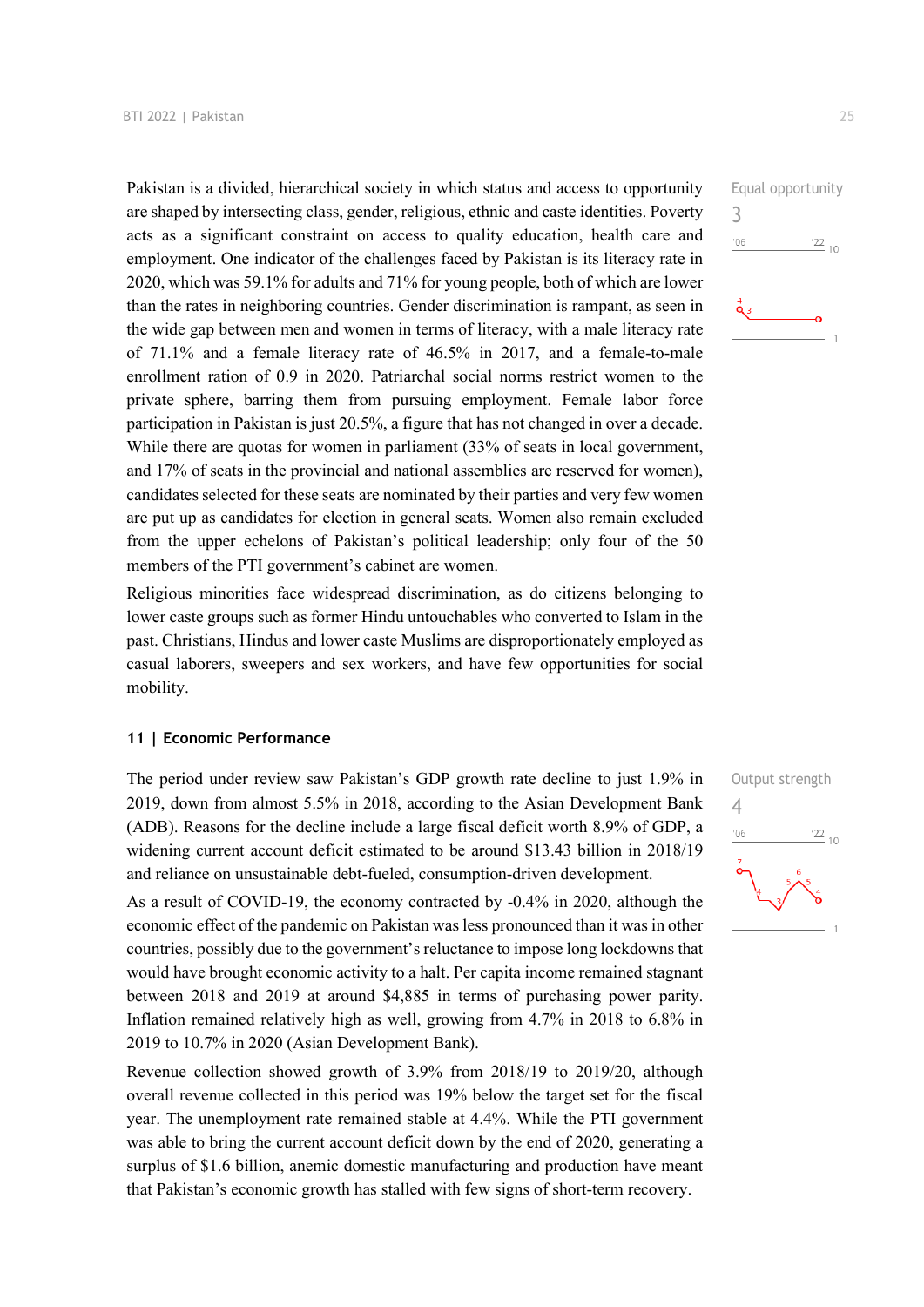### **12 | Sustainability**

Economic growth and a rapidly urbanizing population have contributed to the emergence of serious concerns regarding environmental sustainability in Pakistan. The Environmental Performance Index currently ranks Pakistan 169 out of 180 countries. In particular, recent years have seen a significant deterioration in air quality in Pakistan, with cities like Lahore often having the worst air quality in the world during the winter months. The causal factors behind this are varied, ranging from the effects of crop burning at the end of the summer harvest to the impact of increased vehicular traffic. Rising air pollution is a problem in the wider region, with increased pollution in India and China contributing to Pakistan's own environmental challenges. According to the Air Quality Life Index, Pakistan is the fifth most polluted country in the world with poor air quality reducing life expectancy by 2.7 years in 2018, up from 1.6 years in 2000. Despite this, however, successive governments have failed to develop a coherent policy framework through which to address this situation.

Pakistan is also one of the most water-stressed countries in the world. A 2015 IMF report placed total annual availability of water at 191 million acre-feet (MAF) and by 2025 demand is expected to rise to 274 MAF. The United Nations considers populations to be facing water scarcity when per capita availability dips below 1,000 cubic meters. In 2019, per capita water availability in Pakistan was estimated at only 935 cubic meters. Over 90% of Pakistan's water is used in agriculture, of which an estimated 45% is wasted due to an inefficient irrigation system. While Pakistan launched the new National Water Policy in 2018, aimed at addressing the challenges posed by Pakistan's water crisis, proposed reforms have yet to be implemented.

Per capita CO2 emissions in Pakistan were 1.12 tons in 2017, the latest year for which data is available. This is a significant increase over the 2013 figure of 0.79 tons but remains considerably below the global average of 4.73 tons. Pakistan currently relies on a mix of hydroelectric and coal power to meet its energy needs. In December 2020, the government announced that it would not build any new coal power plants, despite earlier plans to do so.

Pakistan's Ministry of Climate Change has a broad mandate to tackle environmental problems. However, there is little evidence to suggest that concerns about the environment have much of an impact on policy. The PTI government launched the much publicized "10 Billion Tree Tsunami" project in 2018, aimed at planting trees across the country, but the project has thus far yielded few results and has been mired in corruption claims. Moreover, the ministry itself has received relatively little attention, with its funding being reduced to just PKR 5 billion in 2021, down from PKR 7.5 billion in 2020.

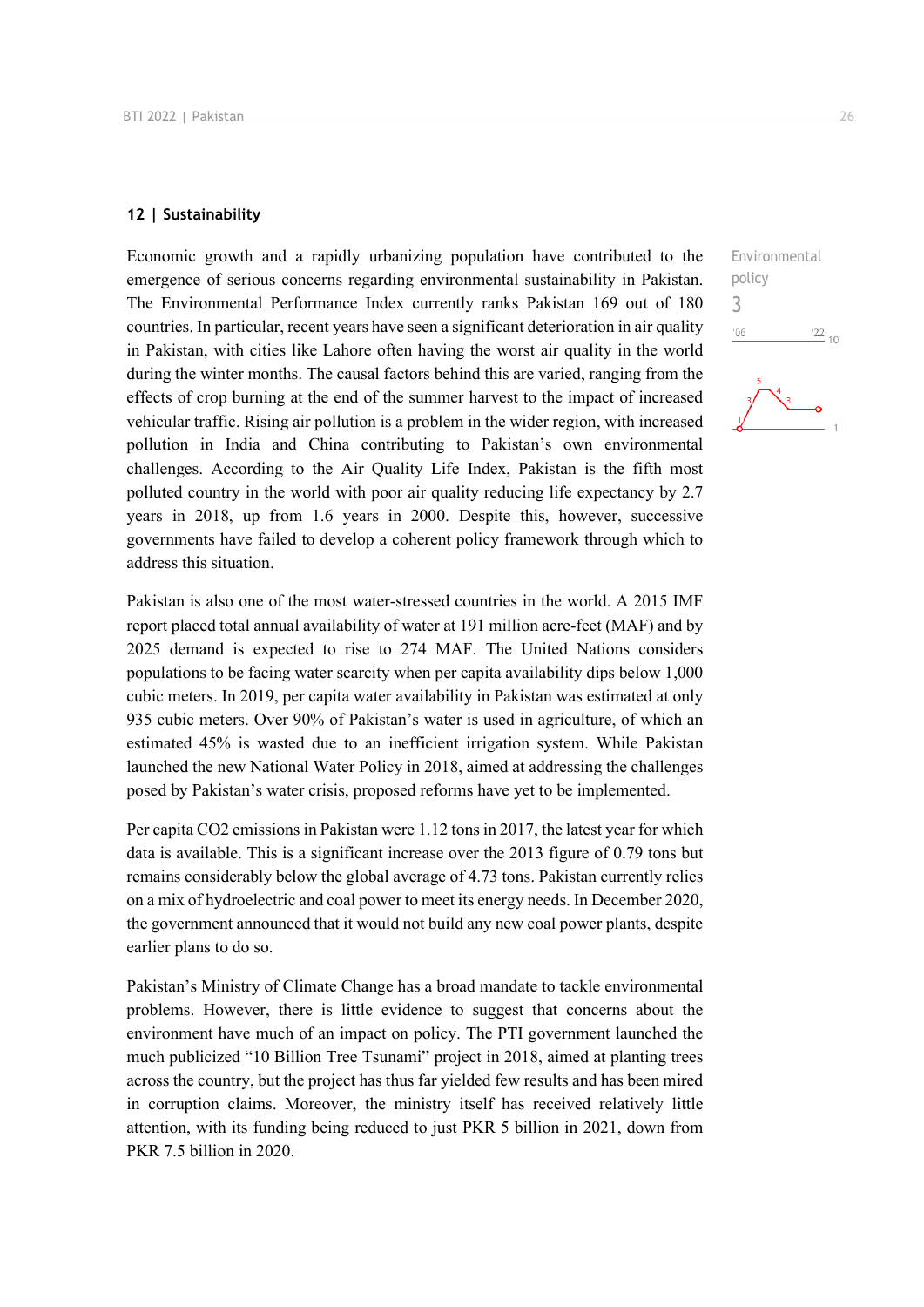In 2019, Pakistan scored 0.42 on the U.N. Education Index, placing it well below the average global score of 0.612. The country also has a low literacy rate estimated to be 59.1% in 2017. This is reflected in Pakistan's relatively low levels of spending on education at both the federal and provincial levels, which came to about 2.9% of GDP in 2019–20, below the global average of over 4%. Moreover, the public education system is characterized by inefficiency and a lack of resources. There is a parallel system of private education, but this is of varying quality, with only the elite benefiting from well-funded schools connected to international examination boards. According to Pakistan's 2020 Human Development Report, the country's primary enrollment ratio stood at 94%, with just 43% for secondary education and 9% for tertiary education.

Expenditures on research and development remain low, estimated to be just 0.2% of GDP in 2017. The country produces almost half a million college graduates every year, but the quality of their skills varies. The country also produces several thousand PhD graduates every year but research output remains low. This is partly due to deficiencies in the training of these graduates, but also due to a general lack of funding for, and emphasis on, the production of research.

Education policy / R&D 3 $^{\prime}06$  $\frac{22}{10}$  $\overline{1}$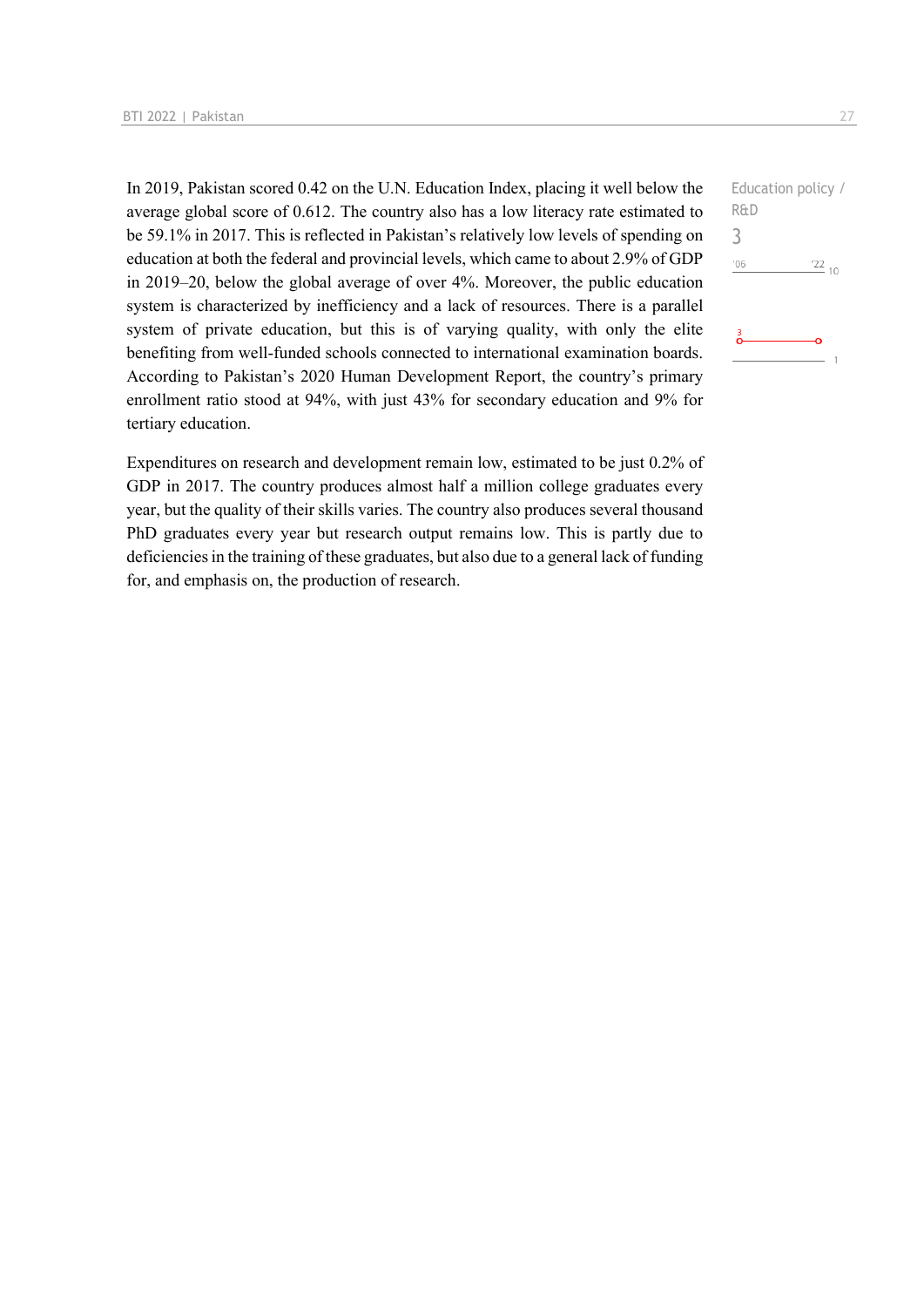## Governance

### I. Level of Difficulty

Pakistan continues to face a number of structural constraints that impede its governance performance. Economic challenges include a continued reliance on external funding from international financial institutions and countries like China, an inability to reform an inefficient taxation and revenue system, persistent fiscal deficits, rising inflation due to a rapidly devaluing currency, lackluster export performance, and an economy that has struggled to transition away from the production of agricultural goods and services due to low levels of technological development and investment. These economic issues are compounded by the existence of a poor, growing and young population that currently lacks the skills and opportunities to participate fully in a changing global economic landscape. While recent years have seen an improvement in some aspects of public infrastructure, such as roads, public transport and power generation, much work remains to be done. In 2020, economic growth was hampered by the COVID-19 pandemic, but Pakistan generally fared better than its neighbors, with a relatively low level of infections and deaths per capita.

Pakistan faces severe environmental challenges. Rising levels of air pollution across the country, partially attributable to the model of industrialized economic growth pursued in the region as a whole, will have serious consequences for the health and well-being of the population. Pakistan must also deal with increasing water scarcity, and the difficulties associated with reforming an inefficient and wasteful system of irrigation and water conservation. Climate change appears to be contributing to the increasing frequency of natural disasters, which have become a perennial feature of the country's ecological landscape.

Pakistan's governance is hampered by the persistence of discriminatory norms and practices, some endorsed by law, which exclude and marginalize large sections of the populace. Women experience widespread discrimination and violence in both the public and private spheres, and efforts at reform are often stymied by the backlash from more religious and conservative elements in society. Religious minorities, particularly Ahmadis, experience de facto exclusion from the higher echelons of government and the economy, and are routinely subject to violence and intimidation. Pakistan also has deep-rooted ethnic cleavages, with the economic and cultural marginalization experienced by Balochis, Sindhis and Pashtuns fueling ethnonational movements, and routine disputes over the division and allocation of national resources.

Structural constraints 8 $n<sub>6</sub>$  $^{22}$  10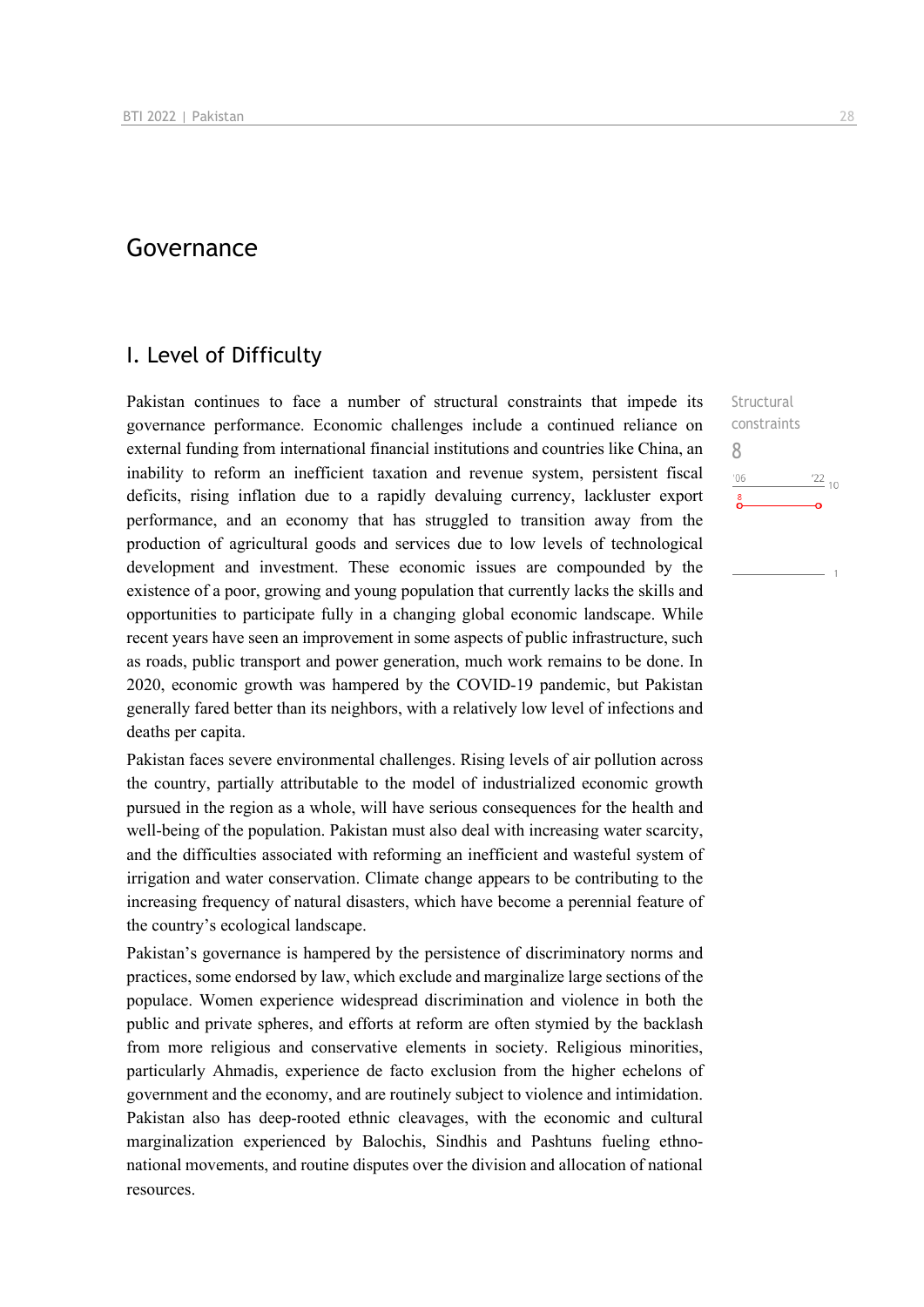Civil society in Pakistan is characterized by a diverse array of organizations and interest groups. These include NGOs, professional associations of lawyers, doctors and journalists, trade unions, chambers of commerce, associations of traders and industrialists, religious groups, and social movements mobilizing students, ethnic minorities and the country's working classes.

The power enjoyed by these different civil society associations varies. Groups representing economic elites, for example, often have close connections to the state and religious groups often benefit from the state's reliance on Islam as a legitimating ideology. On the other hand, social movements that voice dissent or opposition to the state or entrenched interests are often met with repression and persecution. This is amplified by the state's increasing use of digital tools to surveil and prosecute those campaigning against it.

Levels of social trust in Pakistan often map on to networks of kinship and patronage, reproducing forms of solidarity and norms of reciprocity along existing class, ethnic, caste and religious dimensions.

Recent years have seen a decline in the amount of overt religious conflict in Pakistan, with successive military campaigns against Islamist militants in the country's northwest reducing the overall incidence of terrorism and terrorism-related fatalities in the country. Nonetheless, religious minorities continue to face considerable violence and persecution, including Shi'ite Muslims who have been targeted by sectarian Sunni Islamist groups. The issue of blasphemy remains an emotive one in Pakistan and has been used by groups like the TLP to incite violence against the government, and the country's Ahmadi, Christian and Hindu communities.

Pakistan experiences a lot of ethnic strife. Historically, ethnic Balochis, Sindhis and Pashtuns have protested against the alleged economic and political dominance of Punjabis, who control the state apparatus, and this has resulted in the emergence of ethno-national movements of varying intensity. At present, movements like the PTM continue to engage in non-violent opposition to the state in KP and the former FATA. Militants associated with the Baloch Liberation Army (BLA) and other groups continue their long-running violent insurgency in Balochistan. According to SATP, this conflict claimed the lives of 215 civilian and security personnel in 2020, representing an increase of 19.44% over the number of fatalities in 2019.



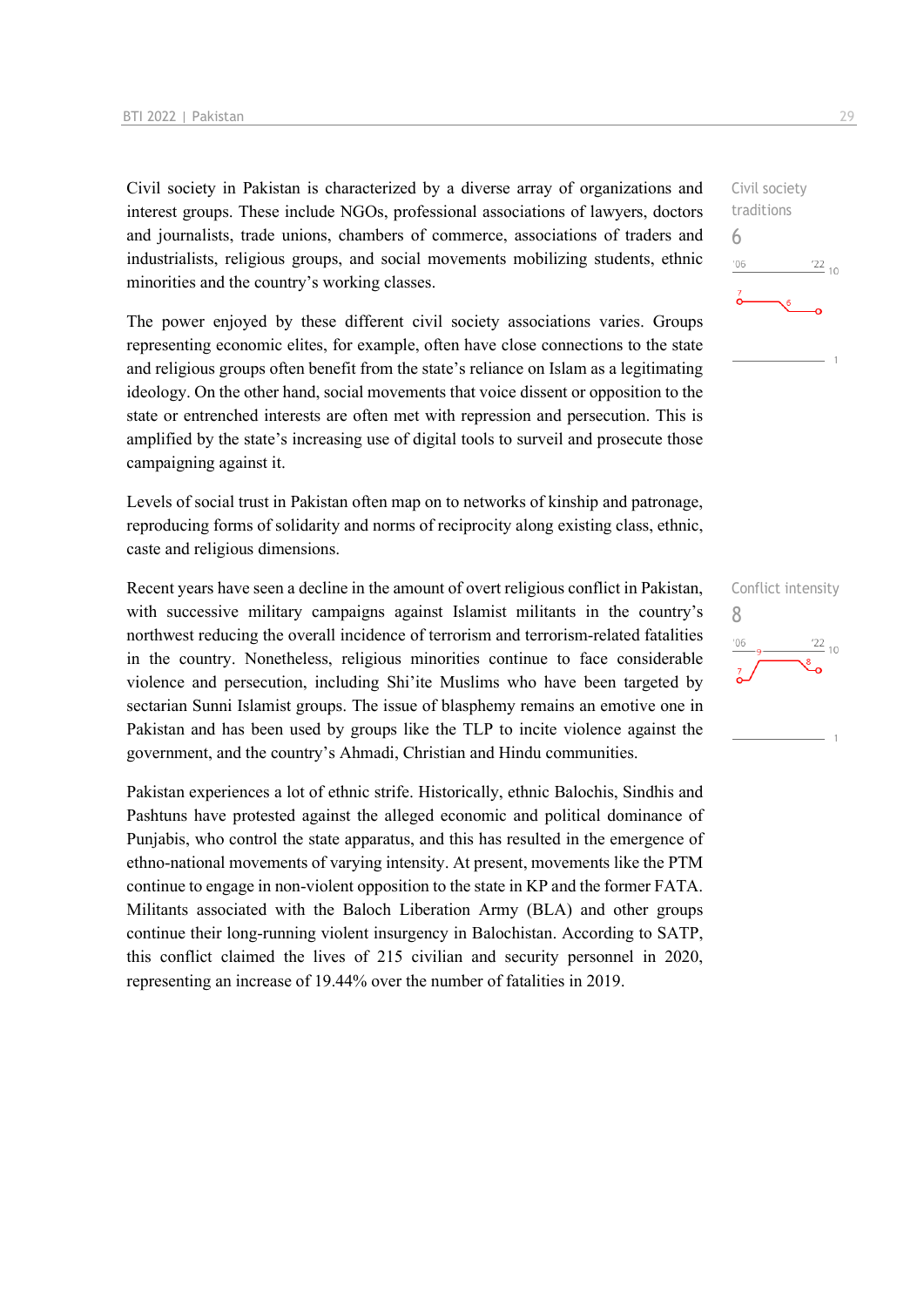### II. Governance Performance

### **14 | Steering Capability**

When it first came to power in 2018, the PTI promised to initiate a process of radical reform that would transform Pakistan into what Prime Minister Imran Khan called an "Islamic Welfare State." As part of this process, Khan emphasized the need to rely on input from experts, appointing special advisers to propose and implement reforms in areas including health care, digital transformation, welfare provision and national security policy. The government set up committees comprised of experts to provide advice on civil service reform and the economy. Fighting against corruption had been one of the main pillars of the PTI's electoral campaign, and Khan vowed to prosecute politicians and other officeholders who had enriched themselves at the public's expense. The government had come to power vowing not to approach the IMF for a bailout package, but ultimately did so and prioritized the implementation of policies aimed at reducing Pakistan's current account deficit and boosting economic growth through a reduction in imports and devaluing the Pakistani rupee.

Many of the government's stated priorities were affected by the onset of the COVID-19 pandemic. In particular, the government used the pandemic to launch its Ehsaas Cash Transfer program, recognizing that the need to support the poor amidst the economic dislocation caused by COVID-19 created an opportunity to implement one of the major pillars of its plans for welfare reform. The limits of the government's ability to strategize about and prioritize needs is seen in the apparent lack of planning for vaccinating the population in 2021. According to news reports in March 2021, the government had not allocated any funds for the purchase of vaccines and was apparently relying on the donation of vaccines from China and other countries.

The PTI government is constrained by the influence wielded by the military establishment, which sets strategic priorities for foreign policy and a range of domestic political issues, and which has seen its influence grow due to the central role it has played in responding to the pandemic through the NCOC. The government's anti-corruption campaign is also viewed more as a tool for persecuting political opponents than a mechanism for accountability.

### **Ouestion** Score

## Prioritization 4 $\frac{22}{10}$  $106$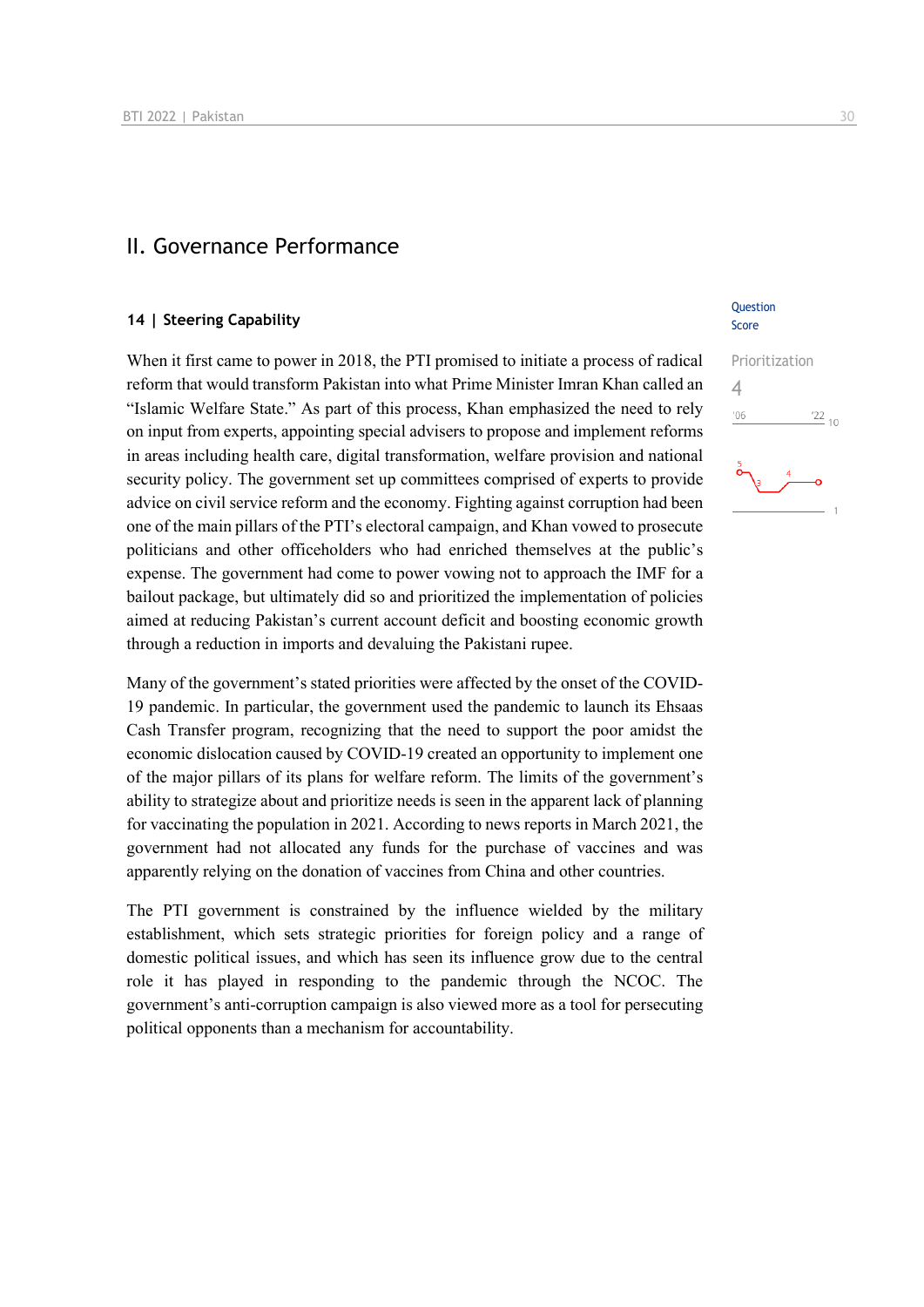When it comes to policy implementation, the PTI government appears to be constrained by many of the same impediments that have hampered previous regimes. In addition to political infighting within the party itself, which has led to several changes within the composition of the federal cabinet, a failure to initiate meaningful bureaucratic reform has meant that even policies that are finalized founder at the implementation stage. The problem is compounded by the continued influence of traditional political and economic elites, who constitute the bulk of the PTI's elected representatives and who act as constraints on the implementation of policies that might challenge their interests.

Two years into its tenure, the government's performance has been mixed at best, and its ability to set and maintain strategic priorities has been limited. While recommendations for civil service reform were finalized in late 2020, they have yet to be implemented and represent a watered-down version of the more radical proposals that had been floated when the PTI first came to power. A combination of scandals and political infighting also led to the resignations of the prime minister's special advisers on digital transformation and health care.

When it comes to welfare provisions, the government has had more success, particularly in terms of the successful rollout of the Ehsaas cash transfer program. Nonetheless, in other areas the government has gradually become hostage to the same special interests it campaigned against when in opposition. Some estimates suggest that up to 80% of the party's elected representatives in Punjab belong to the traditional political and economic elite, with policymaking catering to the interests of these actors.

Political polarization acts as an impediment to policy implementation. Given that the federal and provincial governments have power in different policy domains, a lack of coordination between these different tiers of governance often leads to fragmented policy outcomes, particularly when the federal and provincial governments are headed by different political parties. In Punjab, for example, political infighting within the ruling PTI government, and the election of a chief minister widely believed to be weak and ineffective has led to policy paralysis, with the achievements of previous governments slowly being reversed. In Sindh, where the PPP runs the provincial government, animosity between the PTI and the PPP has led to continuous disputes over jurisdiction and a failure to coordinate policy responses. This was most evident in the early days of the COVID-19 pandemic when the disparate approaches taken by the federal and provincial governments arguably impeded attempts to curtail the spread of the virus. Political polarization is part of the reason why the PTI government has largely relied on presidential ordinances to pursue its policy agenda and has increased the space within which the military establishment can influence governance.

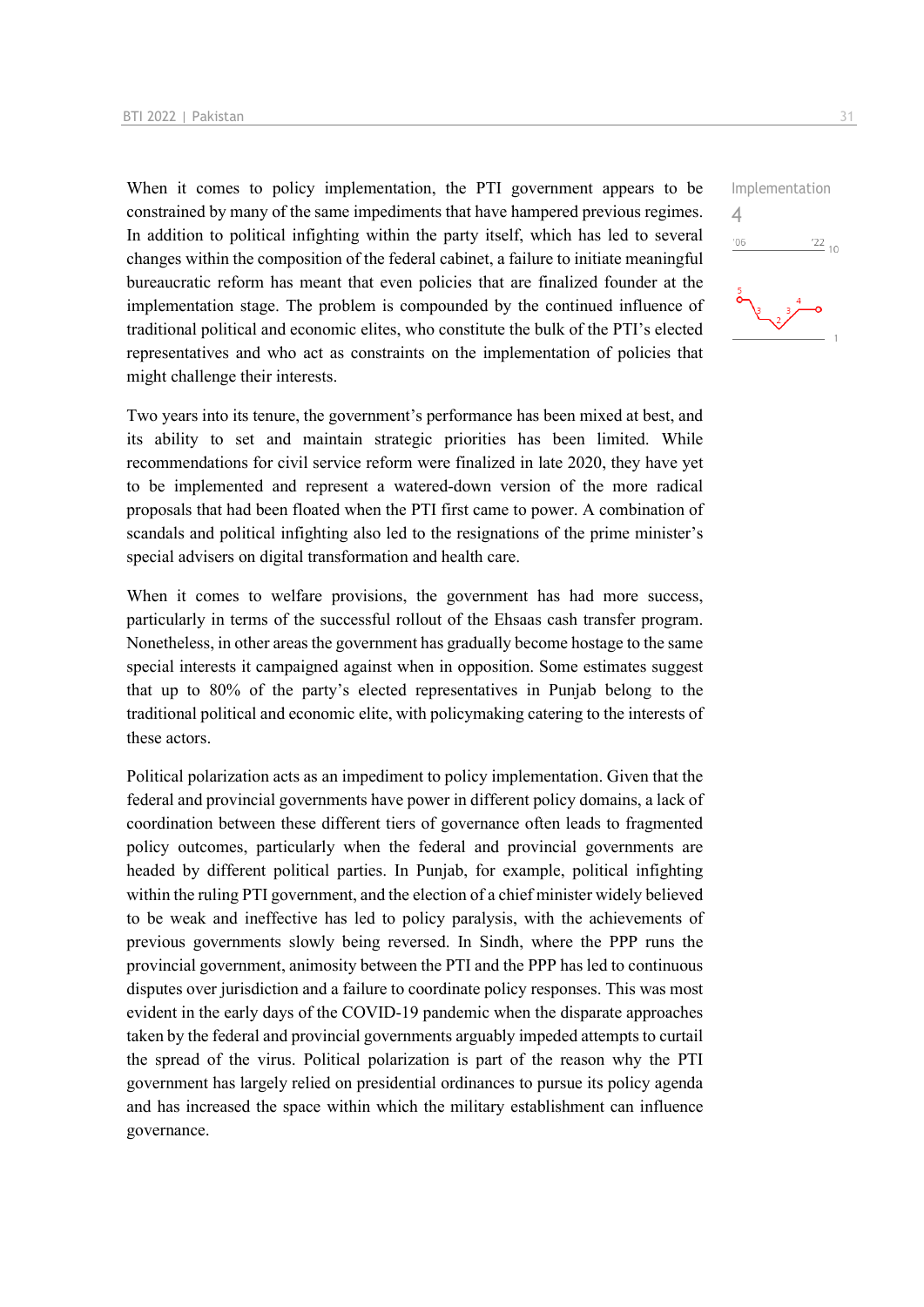The PTI government's initial attempts to harness the expertise of academics and professionals to reform areas like health care, education and welfare provision have met with mixed results. While some of the experts recruited for these initiatives were forced to leave due to broader political constraints, the government was able to successfully innovate policies including the Ehsaas cash transfer program and a (controversial) single national curriculum to be implemented in schools. It is also working on new initiatives that would use technology to enhance digital payments and reduce red tape.

Pakistan's response to COVID-19, which made use of detailed biometric information collected by the National Database and Registration Authority (NADRA), as well as the surveillance apparatus used by the intelligence agencies. This allowed the government to impose "smart" lockdowns and implement contact tracing, highlighting how the government possesses the capacity to develop and leverage the potentials of digital technology. Nonetheless, while there have been some areas of progress, much of the country's politics and policymaking continues to be oriented toward the logic of clientelistic service provision overseen by traditional political elites drawn from the propertied classes. The structure of the bureaucracy is also relatively archaic and inefficient, limiting the government's ability to engage in flexible thinking and policy learning.

### **15 | Resource Efficiency**

In its budget for 2020/21, the government allocated 31.3% of total expenditures to the military, civil administration and pensions, with military expenditures accounting for more than half of this amount. The bulk of the remainder goes to debt servicing at 41.2%, investments in public infrastructure and development at 10%, and revenue transfers to the provinces at 12.6%. Pakistan runs persistent fiscal deficits, partly due to poor revenue collection, and is reliant on external lending to finance the government. The country's external debt is currently \$113 billion and continues to rise every year. While the federal and provincial governments have distinct domains of authority, there is very little fiscal decentralization in Pakistan and the provinces rely on transfers from the federal government to fund themselves. Local governments, when they are functioning, have virtually no power to raise revenues of their own.

Given that levels of corruption and inefficiency are high in Pakistan, much of government expenditure on administration is poorly utilized or wasted. Collectively, the provincial and national governments employ over a million people in Pakistan across dozens of different departments. However, the actual performance of government remains poor, with public sector institutions and organizations marked by inefficiency, archaic bureaucratic procedures and little incentive to improve their performance. Government expenditures also represent an opportunity for vested interests to engage in rent-seeking.



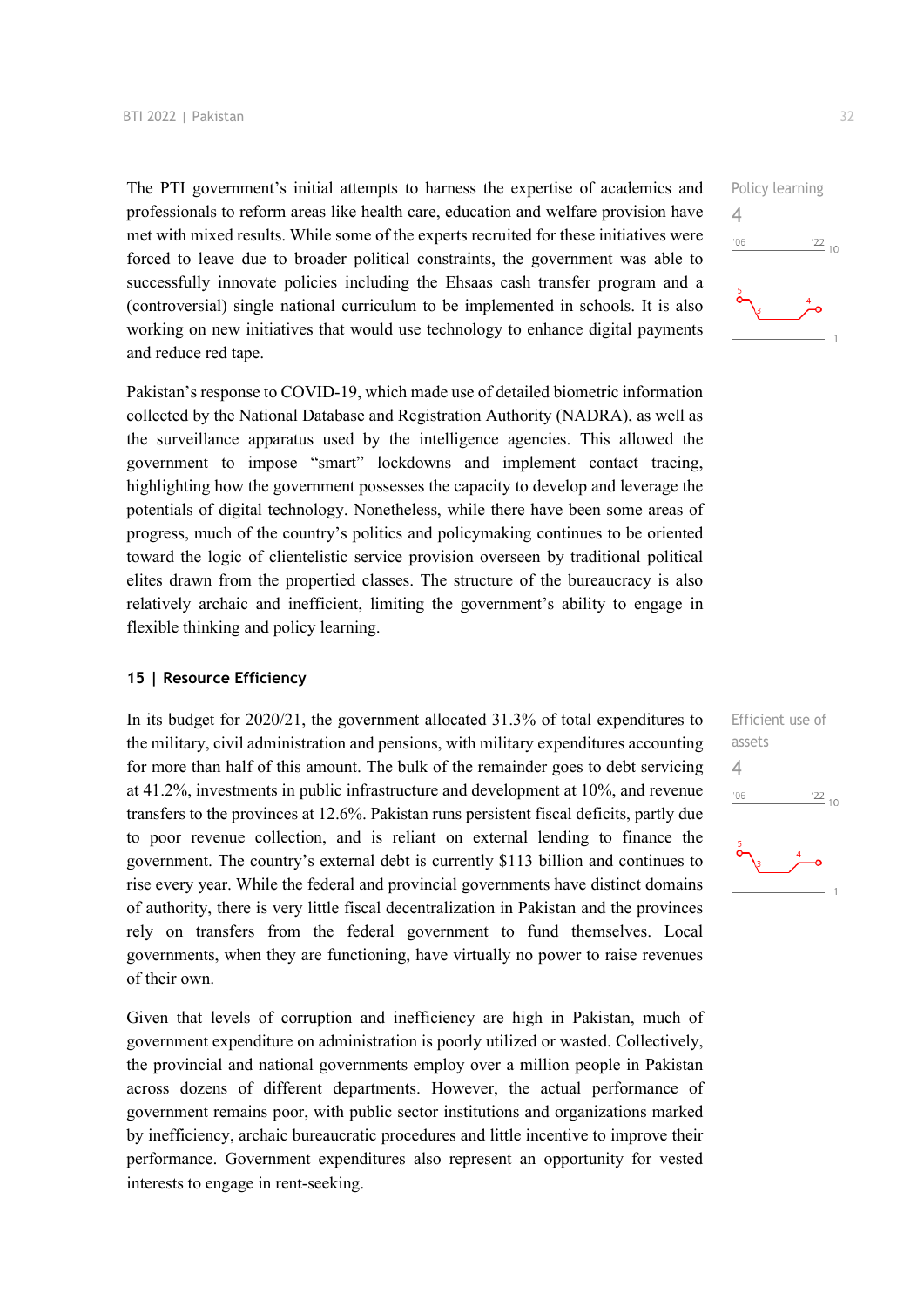The budgetary process itself is relatively transparent, in that budgets are presented for parliamentary scrutiny, but the government's ability to engage in economic decision-making is constrained by the dictates of donors like the IMF and the interests of powerful elites connected to the state. Moreover, while the budget is presented for debate in parliament, there is usually very little amendment to what is presented. Furthermore, the military budget remains closed to independent audits and scrutiny.

Policymaking in Pakistan is shaped by often contradictory imperatives. When formulating and implementing policy, the state has to mediate between the objectives of the federal and provincial governments, the military establishment, entrenched industrial and landed elites with close connections to the corridors of power, local politicians whose influence is dependent on their ability to act as conduits to state patronage, public sector employees who remain an important political constituency, and associations of traders and professionals who are able to mobilize in order to pursue their interests. Mechanisms through which these competing interests can be aggregated and mediated are largely absent and are often limited in their functionality where they do exist. Instead, policymaking tends to be relatively fragmented and ad hoc, reflecting the needs and interests of those who happen to be in power.

Institutions like the Council of Common Interests and the Ministry of Inter-Provincial Coordination exist to help formulate policies through consultations with Pakistan's federated units but increasingly these forums have been eschewed in favor of centralized, unilateral decision-making by the federal government. Bodies like the Planning Commission and the Economic Coordination Committee function as extensions of the executive rather than a means through which to coordinate policies involving different actors.

The main anti-corruption watchdog is the National Accountability Bureau (NAB), which was set up in 1999 by General Musharraf following the coup that brought him to power. Operating in tandem with Accountability Courts headed by High Court judges, the NAB has a mandate that has expanded over the years to include the investigation of corruption by government officials, and financial misconduct involving private firms and individuals. The NAB has been accused over the years of pursuing a partisan political agenda, targeting opposition politicians and persecuting individuals by involving them in drawn-out investigations of alleged wrongdoing. After the PTI came to power in 2018, the NAB initiated inquiries into bureaucrats associated with the outgoing PML-N government. The NAB has been criticized for allowing those it investigates to negotiate plea-bargains that see cases against them being dropped in exchange for the return of money and assets allegedly acquired through corruption. The NAB claims to have recovered PKR 487 billion between 2017 and 2020 in this fashion, although the proceedings that resulted in these recoveries remain closed to public scrutiny.

At a more general level, the workings of the state and its officials remain opaque and lack transparency. Matters such as public procurement are shaped by rent-seeking and nepotism, with no formal mechanism through which to allow for public scrutiny Policy coordination 3  $\frac{22}{10}$  $^{\prime}06$ 



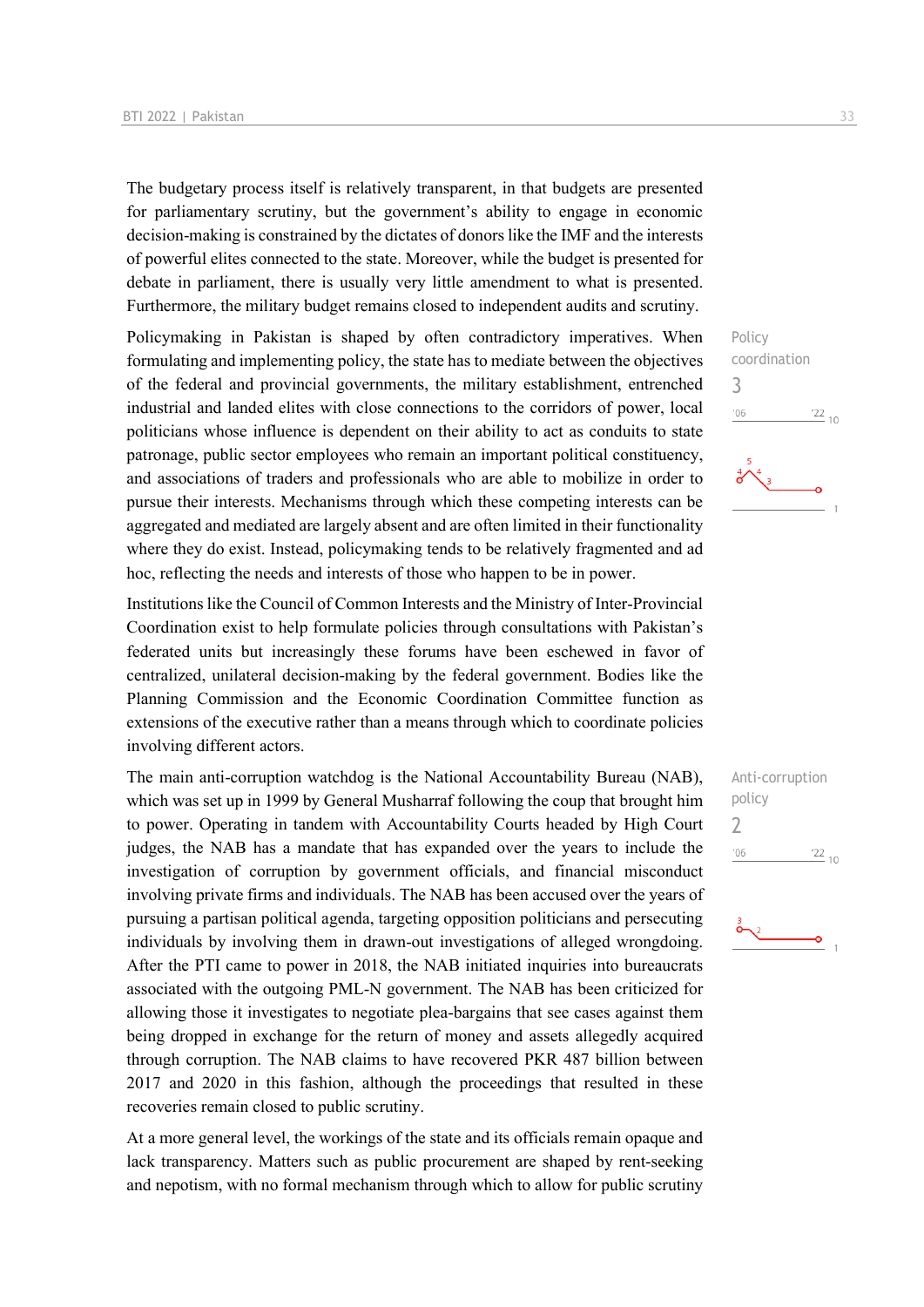of the process by which contracts are awarded. Spending by the state is generally subject to very little oversight or audit. This is particularly true of projects involving the military, ranging from its budget to infrastructure initiatives that form part of the CPEC, all of which remain shrouded in secrecy.

Legislators are expected to formally declare their assets before contesting elections. Declarations tend to be fraudulent and misleading, and there is a lack of enforcement, and investigation of legislators and public officials suspected of possessing undeclared assets and income. There are also no formal limits on campaign financing in Pakistan; electoral candidates tend to finance their own campaigns with no public disclosure or audits of their spending.

### **16 | Consensus-Building**

The period since 2018 has been marked by an increasing amount of political polarization in Pakistan. Following that year's elections, in which the PTI was accused of coming to power with the support of the military establishment, opposition parties including the PPP and the PML-N have begun working together, as part of the PDM, to demand that the PTI government resign and hold fresh elections. The PDM's campaign is motivated, at least in part, by concerns about civilian supremacy in Pakistan, with the PTI's closeness to the military establishment, and its apparent willingness to cede political space to it, being seen as a troubling sign for the future of democracy in Pakistan. These concerns are also fueled by the PTI's tendency to rely on executive ordinances, and the services of unelected special advisers and technocrats in order to formulate and implement policy without any meaningful parliamentary oversight. There are fears that the PTI seeks to overturn the 18th Amendment to the constitution, the 2010 law that devolved power to Pakistan's provinces. The 18th Amendment has long been viewed as an impediment to more centralized control by the military establishment and its allies. The PTI government's tendency to circumvent parliament for the purposes of policymaking, the increasing space ceded to the military to influence governance, attacks on the ECP and the continued persecution of opposition politicians all suggest that the faltering consensus on the need for democracy, which had emerged among Pakistan's parties in the previous decade, has been eroded.

On a broader level, repeated episodes of military intervention in politics, the lackluster performance of democratic governments and popular narratives of political corruption have contributed to ambivalent popular attitudes toward democracy. For many citizens, the clientelistic nature of service delivery often means that electoral politics is about little more than entering into bargains with potential patrons, while ideology and programmatic politics play a limited role in voter mobilization.

Despite the existence of significant ethnic and religious cleavages in Pakistan, mainstream organizations representing different groups do participate in the electoral

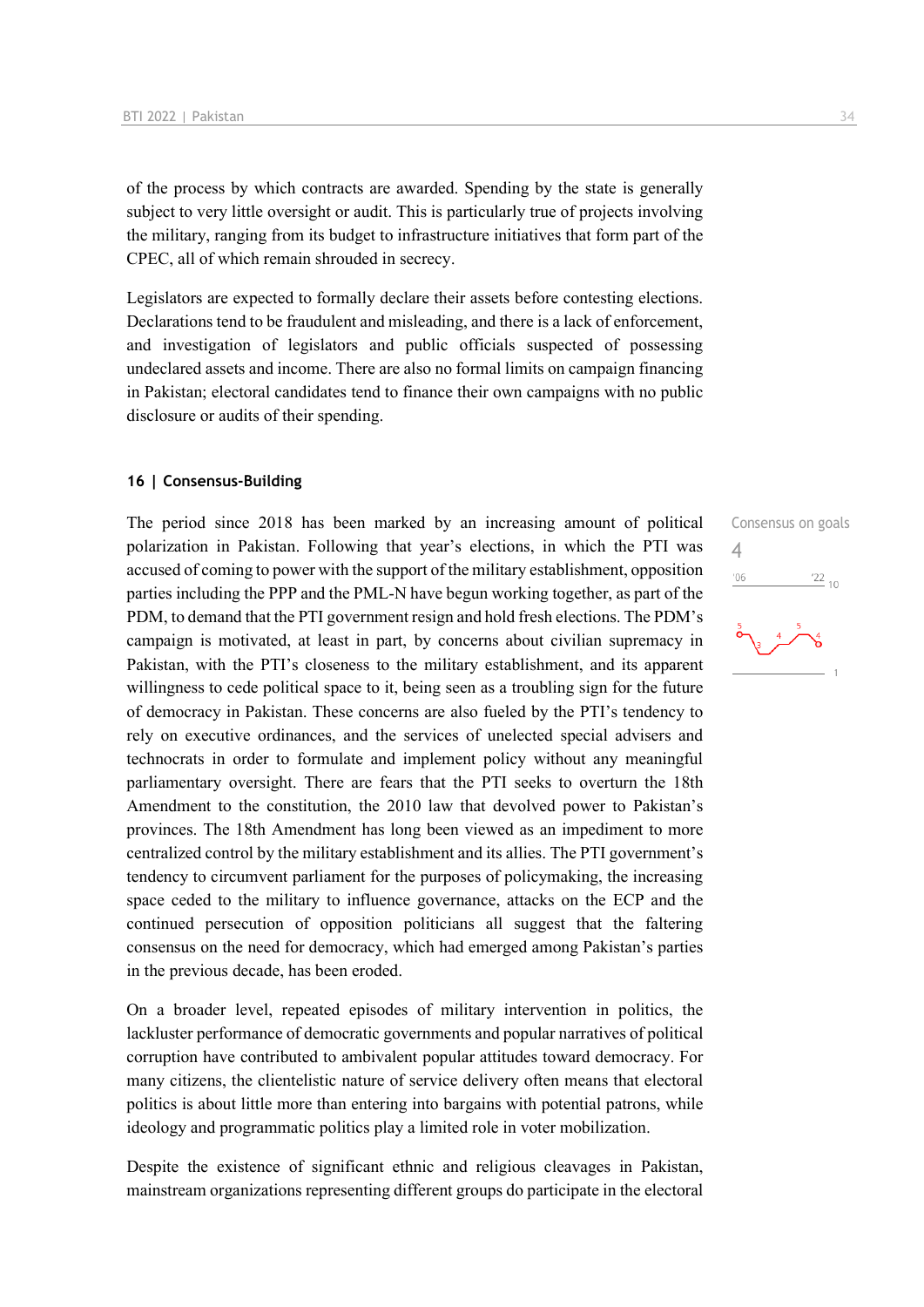process, even if, as in the case of some Islamist organizations, there are few checks in place to prevent the process being used to put forward discriminatory and antidemocratic platforms.

All of Pakistan's major parties agree in principle with the need for a market economy, although their commitment to free markets is tempered by their acceptance of the historical role the state has played in the economy. Attempts to privatize inefficient, loss-making SOEs continue to founder in the face of political pressure exerted by public sector employees, and powerful interest groups continue to use their connections to the state to secure rents for themselves. Regulation of the economy remains ad hoc and constrained by a lack of capacity, although the government has taken measures to reduce some of the red tape associated with doing business in Pakistan.

The military plays a significant role in the economy and is a powerful corporate actor across a whole range of sectors, able to use its political muscle to distort the market in its favor. The IMF and other international donors continue to play a role in directing Pakistan's economic policy, mandating reforms aimed at liberalizing the economy in exchange for aid. While the PTI came to power with a vow that it would not rely on the IMF for bailouts, it eventually agreed to a \$6 billion Extended Fund Facility in 2019.

Pakistan has experienced three instances of military rule since becoming an independent country in 1947 and even periods of ostensibly democratic rule have been characterized by the covert exercise of influence by the military behind the scenes. When the government of General Pervez Musharraf was overthrown in 2008, it was believed that Pakistan's transition to democracy could lead to a reduction in the power of the military, particularly given that the PPP and PML-N, Pakistan's two most powerful parties at the time, had signed a Charter of Democracy that upheld their commitment to pursuing civilian supremacy. Indeed, attempts by both parties to rein in the influence of the military when they came to power in 2008 and 2013 respectively arguably prompted the military establishment to undermine their governments by allegedly supporting protests and movements by actors including the cleric Tahir-ul-Qadri, the TLP and the PTI itself. The hope that the ousting of Musharraf would create an opportunity to deepen democracy in Pakistan has faded over time, and the explicitly close relationship between the military and the current PTI government has only given credence to notions that the latter had been "selected" for government by the former after a long campaign to discredit politicians belonging to rival parties. Members of the PTI government have themselves referred to being "on the same page" as the military and to being part of a "hybrid" system of government.

Anti-democratic actors 3 $-06$  $\frac{22}{10}$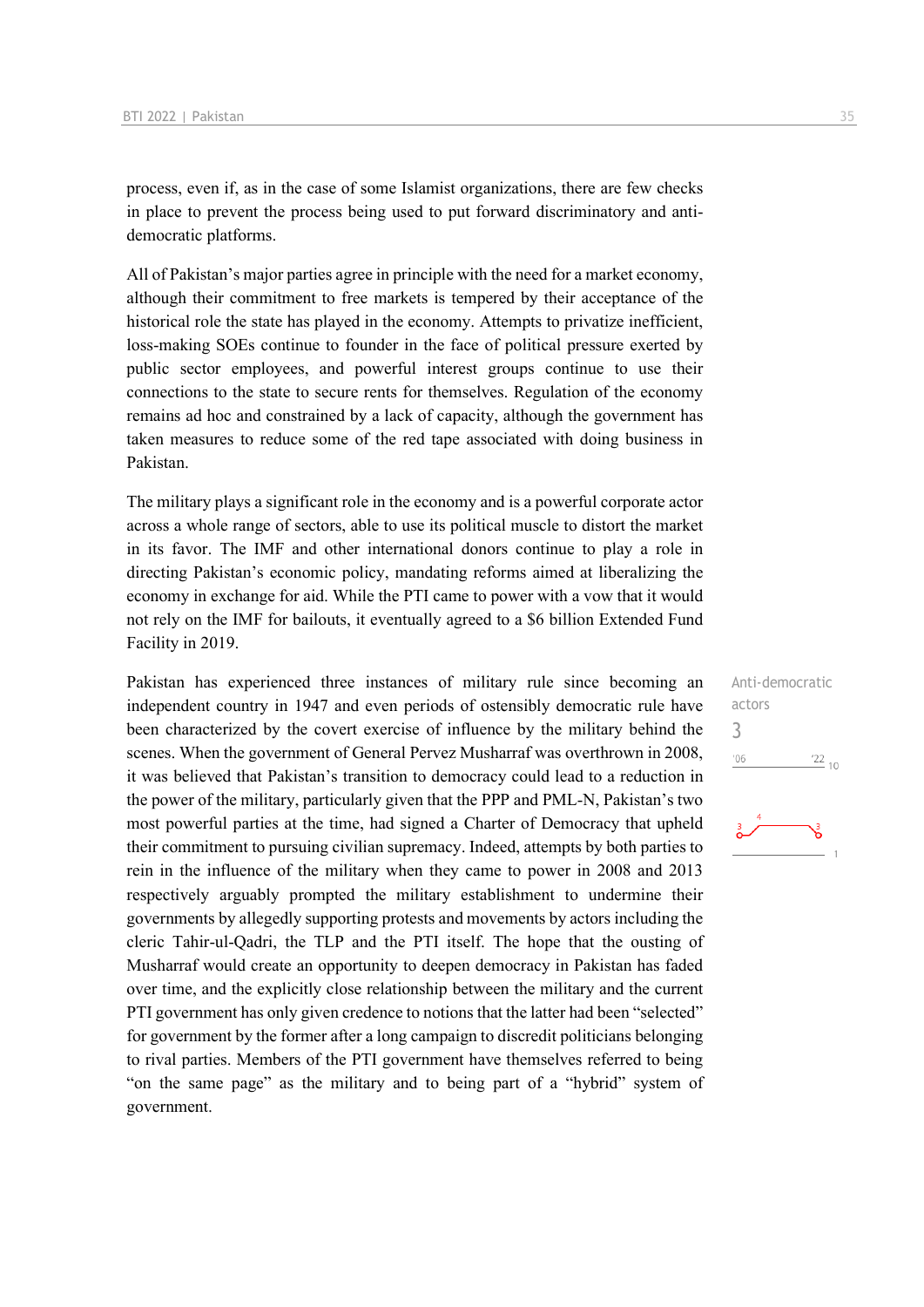In 2020, the Global Terrorism Index listed Pakistan as the seventh most affected country by terrorism worldwide, although the index noted that – while terrorist violence perpetrated by Islamist groups remained a concern – there had been a tremendous reduction in both incidents and casualties from the highs seen earlier in the decade. According to SATP, there were 319 incidents of terrorist violence in 2020 with 169 civilian deaths, down from a high of 3,923 incidents with 2,713 civilian casualties in 2013. However, while this reduction in violence has been made possible by concerted military campaigns aimed at eliminating terrorist organizations like the Tehreek-i-Taliban Pakistan, the religious and sectarian cleavages that have fostered violence in the past continue to remain a potent source of division in the country. Issues like blasphemy continue to be employed by religious organizations like the TLP to inflame sentiment against the government and have also formed the pretext for mob violence leading to the dispossession and killing of members of religious minorities. For the most part, political leaders are reluctant to confront religious extremism, fearing backlash from powerful religious organizations, and often employ similar rhetoric to mobilize support for themselves.

Concerns remain about the military establishment's connections to extremist organizations. Having used them in the past as proxies in Kashmir and Afghanistan, there are fears that tolerance for extremist organizations within Pakistan may be reflective of the broader strategic objectives of the state.

Ethnic identity remains a salient cleavage within Pakistan and has been a source of considerable conflict throughout its history. In KP, the PTM continues to rally support for a non-violent movement that seeks to hold the state accountable for the deaths and disappearances that have accompanied anti-terror operations in the FATA. In Balochistan, groups like the BLA continue to wage an armed campaign against the state in response to allegations of deprivation and marginalization. Calls by the PTM for a national truth and reconciliation commission have thus far been ignored by the government.

The influence exercised by civil society on the government and political leadership varies depending on the nature of the organizations involved. Those representing economic elites, and those working with international donor organizations are closely connected to policymaking and have been able to set the agenda. Similarly, the state's historical reliance on Islam as a legitimating ideology and source of identity has allowed Islamist parties and organizations to play an agenda-setting role. Professional associations of lawyers and doctors do not have as much influence over policymaking but have been able to use their organizational power to hold strikes and protests, wresting some concessions from the government. However, the extent to which civil society can wield influence has arguably declined during the period under review, with activists and dissidents that belong to organizations critical of the government increasingly being subjected to repression. Activists continue to be subject to arbitrary detention and arrest, some go "missing." Increasingly the state has come to rely on colonial-era laws regarding sedition to prosecute those who question it.

Cleavage / conflict management 3  $-06$  $\frac{22}{10}$ 

Civil society participation 3 $\frac{22}{10}$  $-06$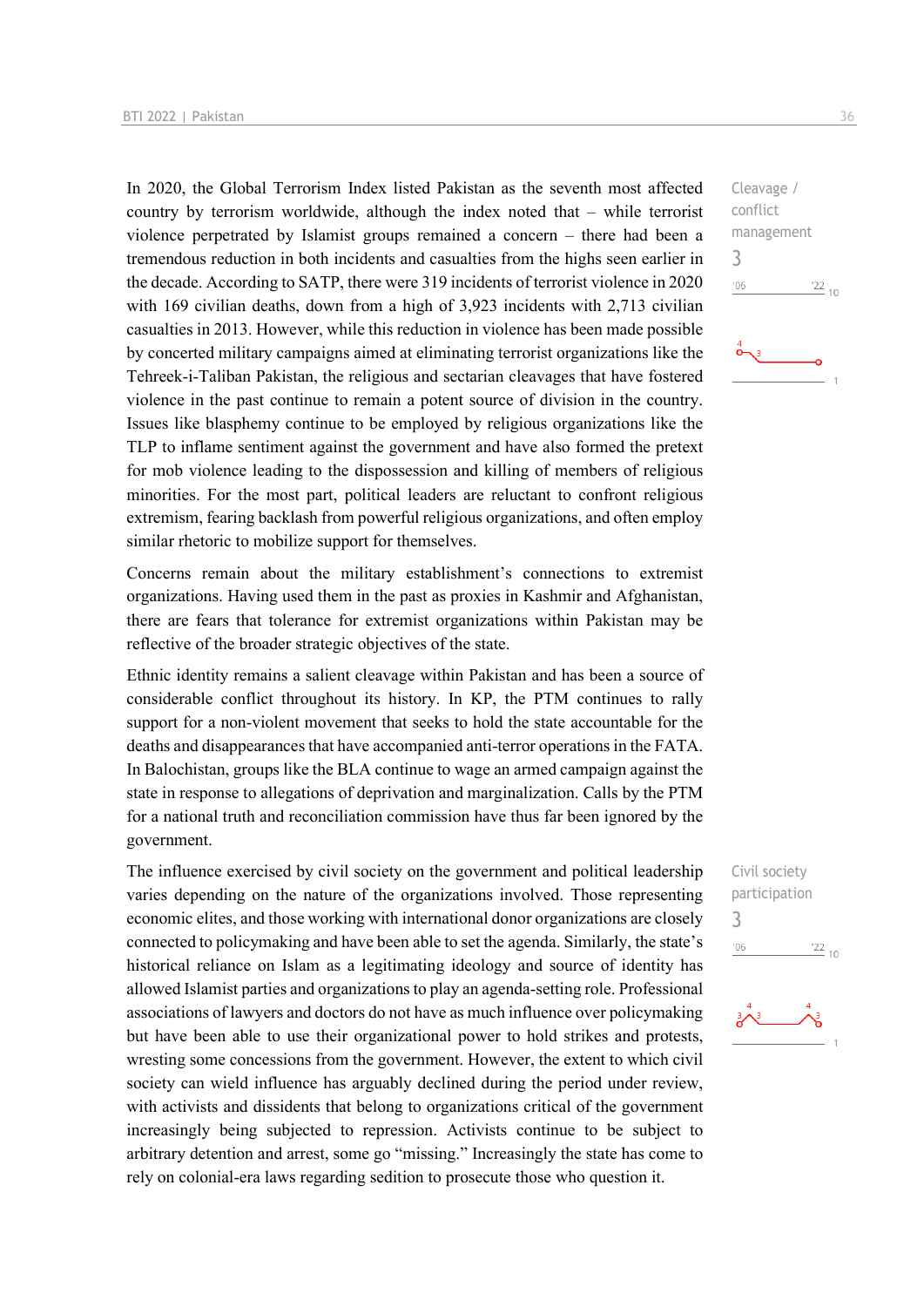Pakistan possesses an often-combative media landscape, with dozens of private channels representing and articulating a variety of different political viewpoints. Nonetheless, recent years have seen an increase in restrictions on press freedom, and journalists continue to be harassed and sometimes arrested for criticisms of the government and the military establishment. NGOs, advocacy groups, and organizations of students and workers play a role in holding the government accountable but do so in an environment that has become increasingly repressive and inimical to expressions of dissent. This environment was especially evident during the initial response to the pandemic when questions and criticism were met with online abuse and trolling by government representatives.

Pakistan's political leadership remains inimical to the idea of fostering reconciliation between the victims and perpetrators of past injustices. Discussions of the widespread atrocities committed by the Pakistani military during the secession of Bangladesh in 1971 remain absent from the public discourse and there is very little, if any, mention of the casualties of the military's campaigns against ethno-national movements in Balochistan in the 1970s and 2000s, Sindh in the 1980s, Karachi in the 1990s, and KP in the 2010s. Indeed, reconciliation is one of the main demands put forward by the PTM, although the government has thus far shown no interest in pursuing such a path, preferring instead to double down on narratives portraying dissent and opposition to the nationalist orthodoxy as evidence of treason, sedition and anti-Pakistan sentiment. Similarly, while both symbolic and physical violence against religious minorities remains a fact of life in Pakistan, little concrete action has been taken to fight narratives that portray minorities as second-class citizens.

### **17 | International Cooperation**

Pakistan remains reliant on large amounts of external assistance to fund its persistent fiscal deficits. The bulk of this assistance has historically been obtained from the IMF and the United States, although recent years have seen bilateral aid from China, Saudi Arabia and the United Arab Emirates as well. The external assistance received by Pakistan has generally been associated with strict economic conditions. For example, IMF programs in the past have required Pakistan to liberalize its economy and undertake extensive fiscal reforms. The latest Extended Fund Facility offered to Pakistan in 2019 was no exception, requiring the country to devalue the rupee and take strict measures to reduce its current account deficit. However, while the IMF and other donors often rate Pakistan's adherence to their conditions as being satisfactory, some areas remain resistant to reform. In particular, Pakistan has struggled to improve its capacity for revenue collection and has failed to reform its political system in a way that would lead to more bureaucratic efficiency and less rent-seeking by entrenched elites. The absence of broader structural reform and the pressing need to finance deficits has meant that successive governments have tended to seek and accept foreign aid without necessarily having a sustainable, long-term development strategy. As a result, even when international aid and assistance are acquired, much of this is often squandered.



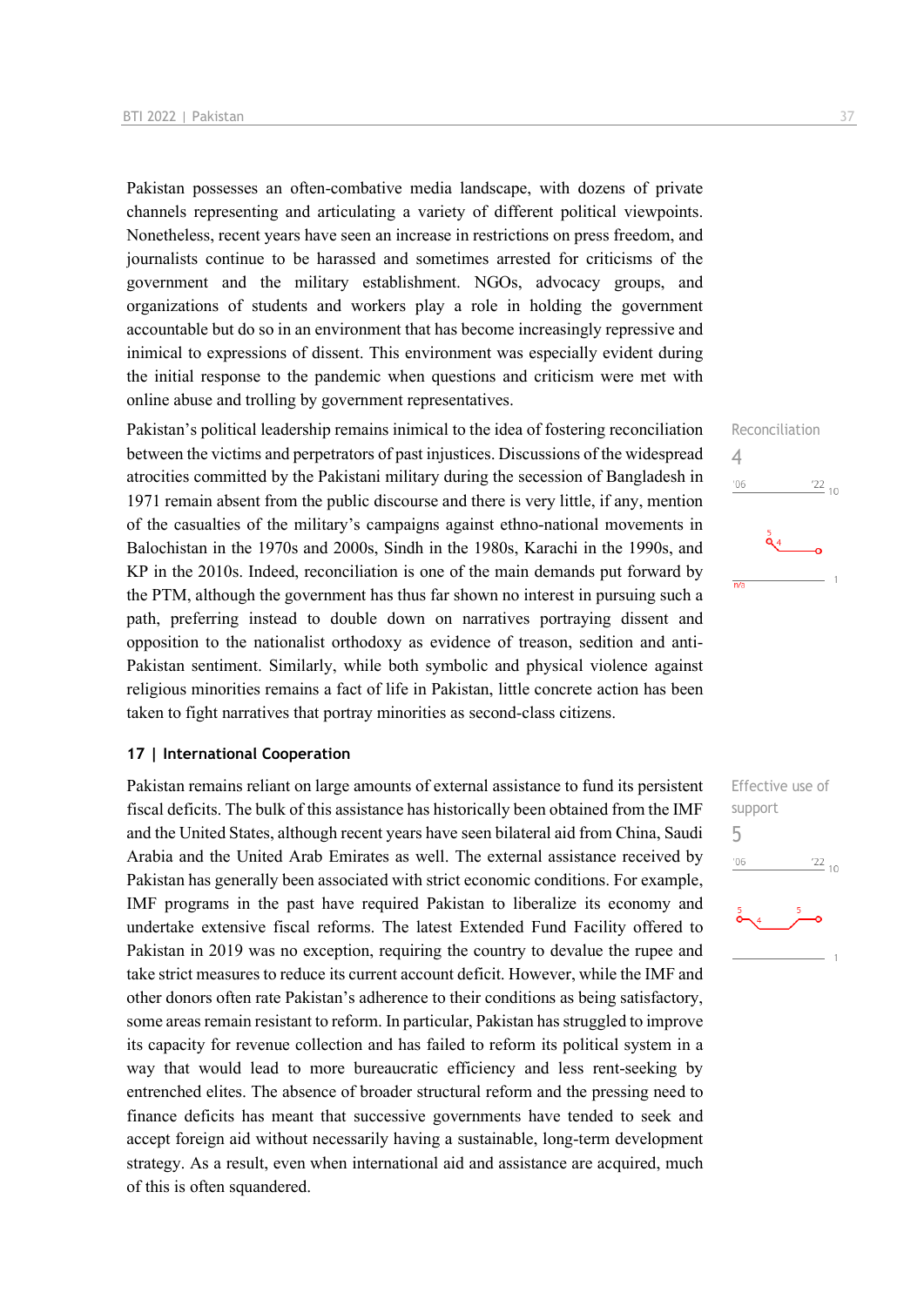The period under review has seen a reduction in Chinese investment in Pakistan and an apparent cooling of enthusiasm for the CPEC. While this may be partly due to China's own fiscal constraints, the PTI government expressed some unease, echoed by the United States and the IMF, about the potential unsustainability of high-interest Chinese loans used to finance CPEC projects. Pakistan remains committed to working with China on a range of infrastructural projects but appears to be wary of repeating the allegedly ad hoc and unplanned negotiations that led to the imposition of unfair terms of financing when the projects were first being planned.

International assistance during the pandemic has focused on providing immediate relief through the Ehsaas program and technical assistance with the response. In 2021, Pakistan has also relied on international assistance to procure vaccines, although the total number acquired in the first half of the year has been relatively low.

In the period under review, Pakistan has continued to face scrutiny over terror financing and money-laundering as a result of its placement on FATF's watch list. While FATF's latest review found that the country was at least partially or fully compliant with 21 out of 29 areas of concern, the country remains on the watchlist, pending additional reviews in 2021. Pakistan's international standing has not been helped by the government's apparent sluggishness in prosecuting U.N.-designated terrorists like Hafiz Saeed, who is accused of being the mastermind behind the 2007 Mumbai terror attacks. Nonetheless, as Pakistan continues to make progress in complying with FATF directives, it is likely that its international credibility will grow.

While Pakistan is a signatory to numerous international treaties, it often lacks the domestic reforms that would bring it into compliance with its international commitments. For example, despite being a signatory to the Convention against Torture and Other Cruel, Inhuman or Degrading Treatment or Punishment since 2010, Pakistan currently lacks domestic legislation that would protect people from being tortured by the police. In February 2020, the Torture and Custodial Death (Prevention and Punishment) Act was tabled in the Senate but has not yet been passed by parliament. Similarly, while Pakistan did declare a moratorium on the death penalty from 2008 to 2014, it has subsequently reintroduced capital punishment.

In January 2021, Pakistan, like other nuclear powers, declared that it would not sign the Treaty on the Prohibition of Nuclear Weapons. The United States in particular remains concerned about the role Pakistan may have played in nuclear proliferation during the 1990s. Repeated requests by the United States to gain access to A. Q. Khan, a scientist accused of being at the heart of a nuclear proliferation ring backed by the Pakistani state in the 1990s, have thus far been refused.

Credibility  $\Delta$  $06'$  $\frac{22}{10}$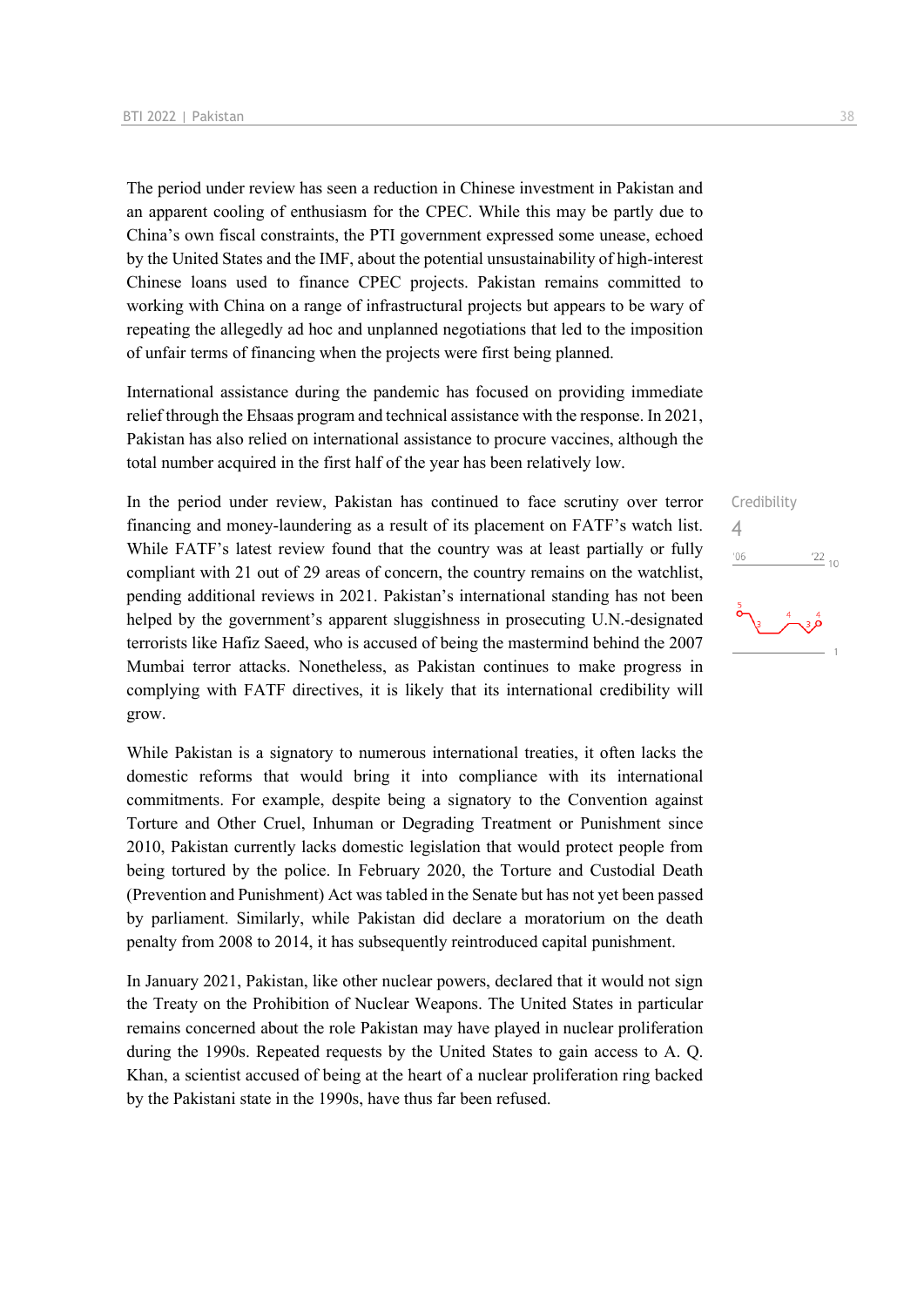The period under review has seen the emergence of heightened animosity between India and Pakistan. In 2019, India had transformed the state of Jammu and Kashmir – which corresponds to that part of the former princely state of Jammu and Kashmir which is under its control – into two union territories: Jammu and Kashmir, on the one hand, and Ladakh, on the other. Historically, Pakistan has taken the stance that Kashmir is a disputed territory whose status can only be determined through a plebiscite held under the auspices of the United Nations. India's decision to change the status of its part of Kashmir has thus been seen by Pakistan as a unilateral attempt to seize territory that does not rightfully belong to it. As part of its diplomatic campaign against the annexation, Pakistan has sought to highlight India's worsening human rights record, particularly with regard to the treatment of Muslims within Kashmir and beyond, at different international forums. These developments, coupled with the increased influence of the military establishment in Pakistan's policymaking, make the prospects of any cooperation or rapprochement with India unlikely in the near future.

Pakistan continues to maintain close ties with China, relying on its northern neighbor for economic, military and diplomatic assistance. Pakistan continues to work with China on the CPEC but concerns over the costs of the project and the terms of financing have led to a slowdown. Prime Minister Imran Khan has sought to improve relations with Iran, visiting Tehran in 2019, but these efforts continue to be impeded by Pakistan's competing commitments to Saudi Arabia and the United Arab Emirates.

In 2020, the United States sought to negotiate with the Taliban to bring an end to the decades-long conflict in Afghanistan. Pakistan has been a key player in the Afghan negotiations and has expressed its desire to work with the incoming Biden administration in the United States to facilitate any plan that may eventually be finalized for Afghanistan.

Pakistan remains a member of regional and international organizations, including the South Asian Association for Regional Cooperation (SAARC) and the Organization of the Islamic Conference (OIC). However, its participation in these forums has been shaped in recent years by its conflict with India. Particularly after India's transformation of the state of Jammu and Kashmir into two union territories, Pakistan has sought – with little success – to have India marginalized or censured by the SAARC and the OIC.

Regional cooperation 4 $-06$  $^{22}$  10 ە<br>م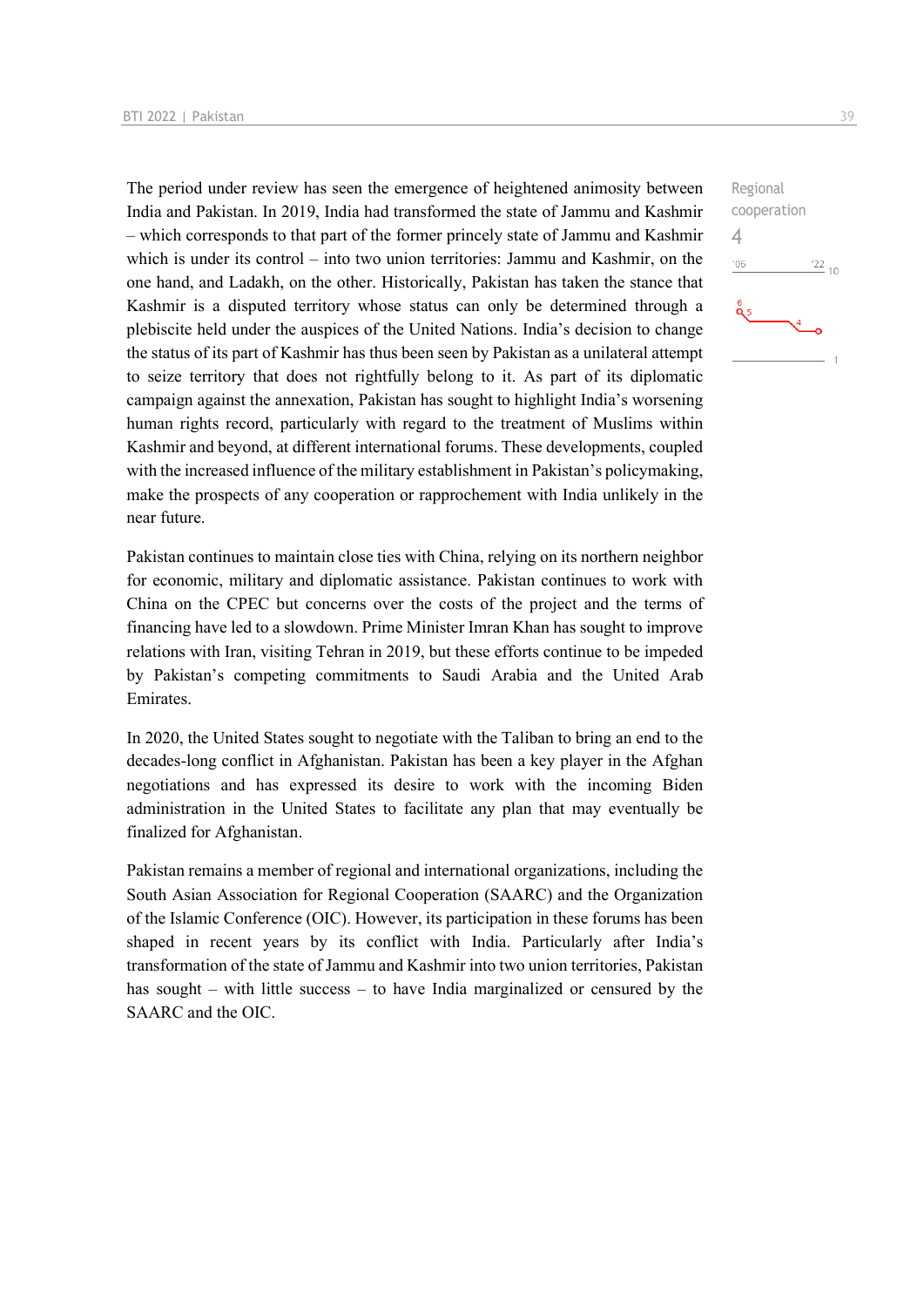## Strategic Outlook

The start of 2021 presents Pakistan with a number of challenges and opportunities. For one, the development of vaccines promises to bring an end to the COVID-19 pandemic, although, at the time of writing, Pakistan's plans for vaccinating its population were relatively vague, and largely dependent on donations and schemes such as COVAX. The logistical challenges involved in inoculating a population of over 220 million people are significant and while the government has secured vaccines from China through COVAX, it had only managed to secure assurances regarding the delivery of less than 20 million doses within the first half of the year.

Having finally produced a current account surplus in 2020 after years of deficits and with the value of the rupee stabilizing somewhat at the end of the year, Pakistan has the potential to begin initiating more substantive reforms of its economy. Particularly in a context where, compared to its neighbors, Pakistan's economy was able to weather the pandemic relatively well, the PTI government has stated it will work to boost exports and implement reforms aimed at reducing barriers to trade and business. This is easier said than done, however, given that structural impediments to reform, including the influence wielded by vested economic interests, remain in place and continue to stymie attempts to document the informal economy and overhaul the taxation system.

In the absence of improvements in its ability to collect revenue, Pakistan remains reliant on foreign aid to finance its fiscal deficits. Debt servicing takes up the largest chunk of the budget and the country's reliance on donors (including the United States, China and Saudi Arabia) has placed Pakistan in a position where it has to negotiate donors' often conflicting strategic imperatives. At a time when the FATF continues to scrutinize Pakistan's efforts to curb terror financing and money-laundering, and amidst a slowdown in China's support for the CPEC and the ongoing Afghan peace process, Pakistan is likely to remain embroiled in the region's great power politics. Navigating these challenges will require deft diplomatic maneuvering and more coherent strategic planning than has been undertaken in the past.

In March 2021, the PDM was able to score a significant symbolic victory against the government by successfully campaigning to have former Prime Minister Yusuf Raza Gilani elected to the Senate after defeating the PTI's candidate and incumbent, Finance Minister Hafeez Shaikh. While the PTI and its coalition partners retain a majority in the National Assembly and Senate, Gilani's victory has raised questions about the durability and strength of the government going forward.

Finally, even as it grapples with the need to provide welfare and economic opportunities to a young population marked by poverty, and divided along ethnic and religious lines, Pakistan will also have to contend with the mounting challenges posed by climate change and environmental degradation. Per capita availability of water continues to decline, and periodic bouts of drought and flooding have become increasingly frequent and intense. Widespread air pollution also poses a grave threat to the health and well-being of the population. While there is little evidence to